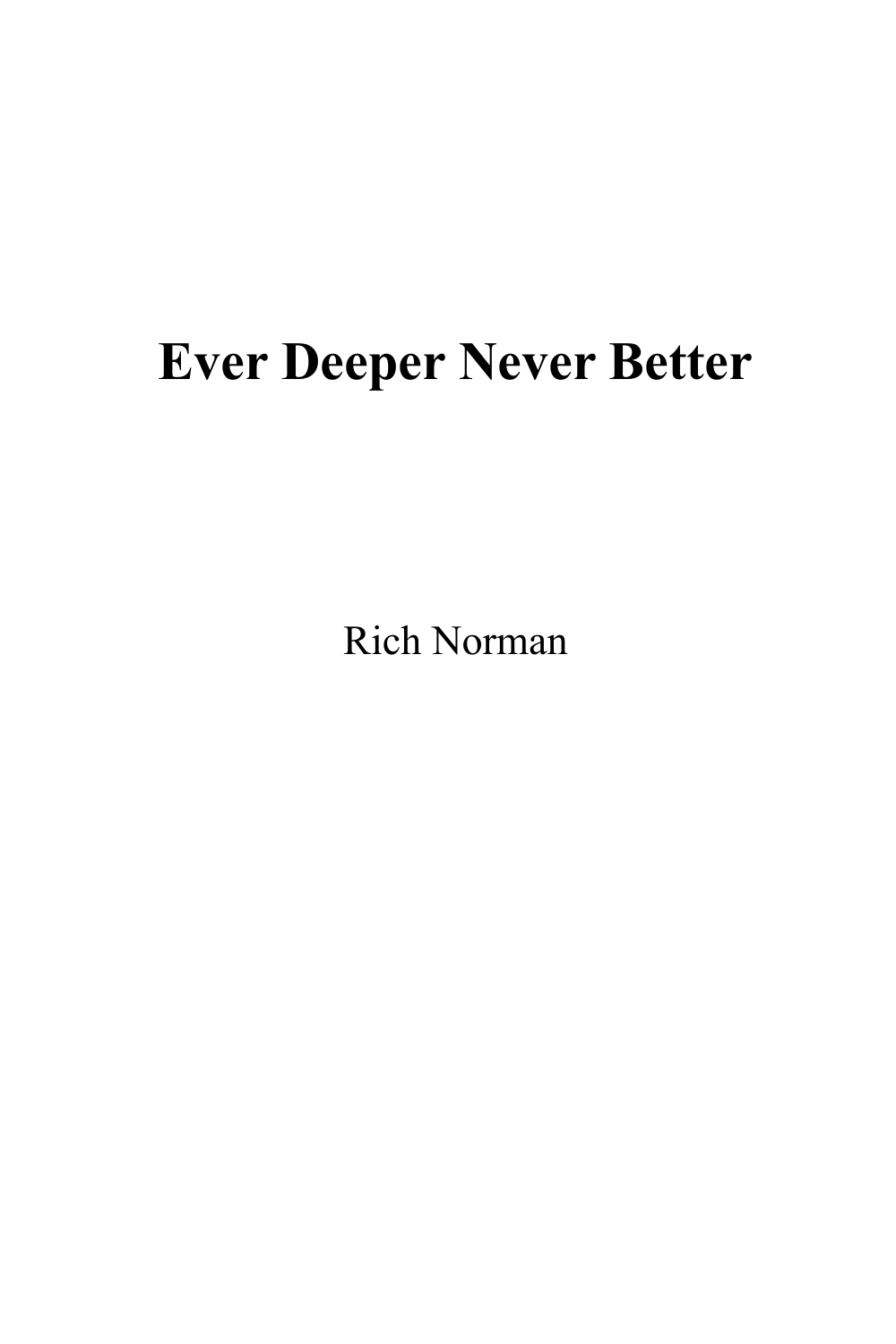Copyright © 2010 by Richard Lawrence Norman

Standing Dead Publications PO Box 387 O'Brien, Oregon 97534

All rights reserved. No part of this book may be reproduced or transmitted in any form or by any means, electronic or mechanical, including photocopy or recording, or any information storage and retrieval system, without permission in writing from the author.

ISBN 978-0-9845693-3-5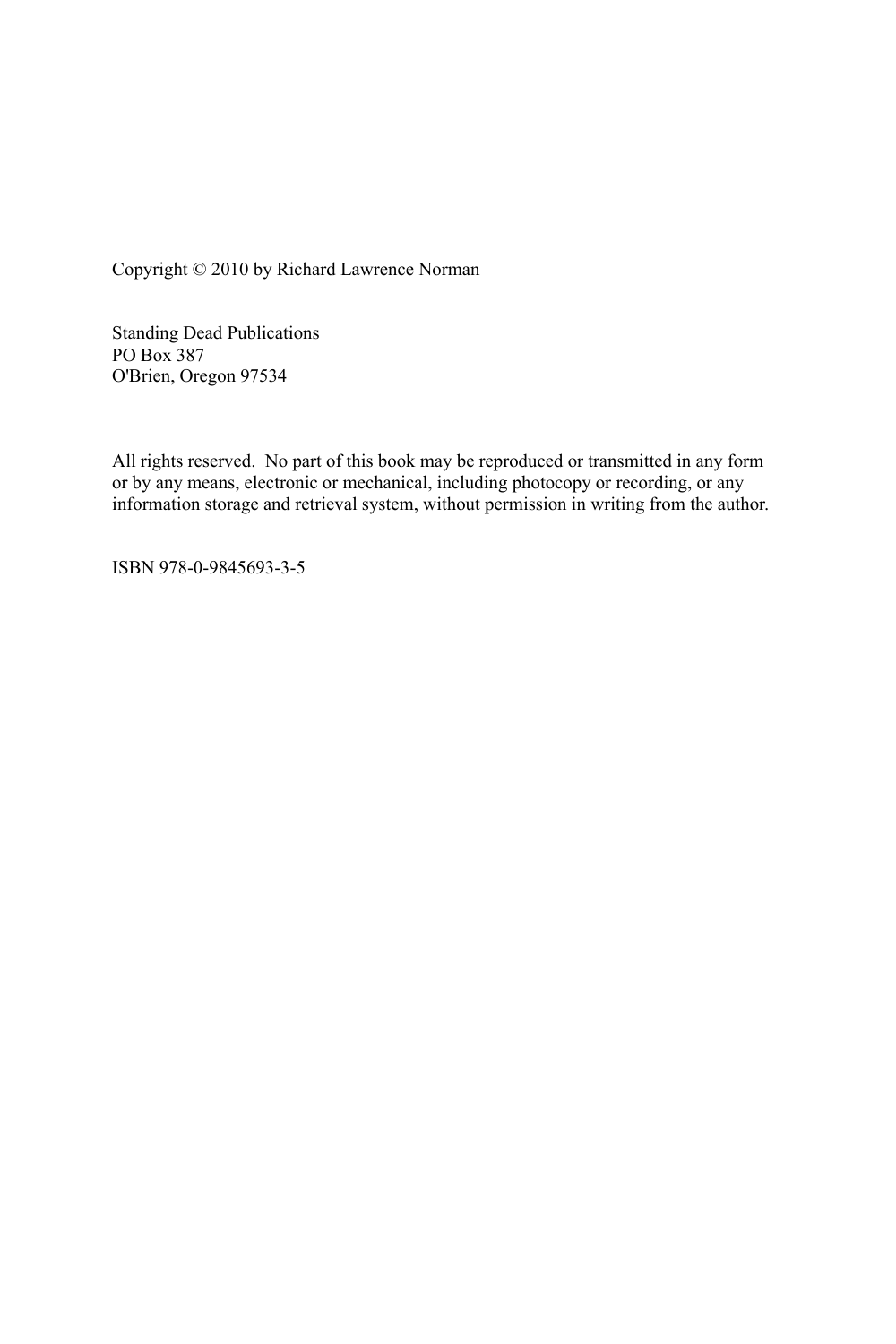We for whom it is too late–we for whom all bells are alive in their sweet tolling, proclaim: Ever deeper, never better.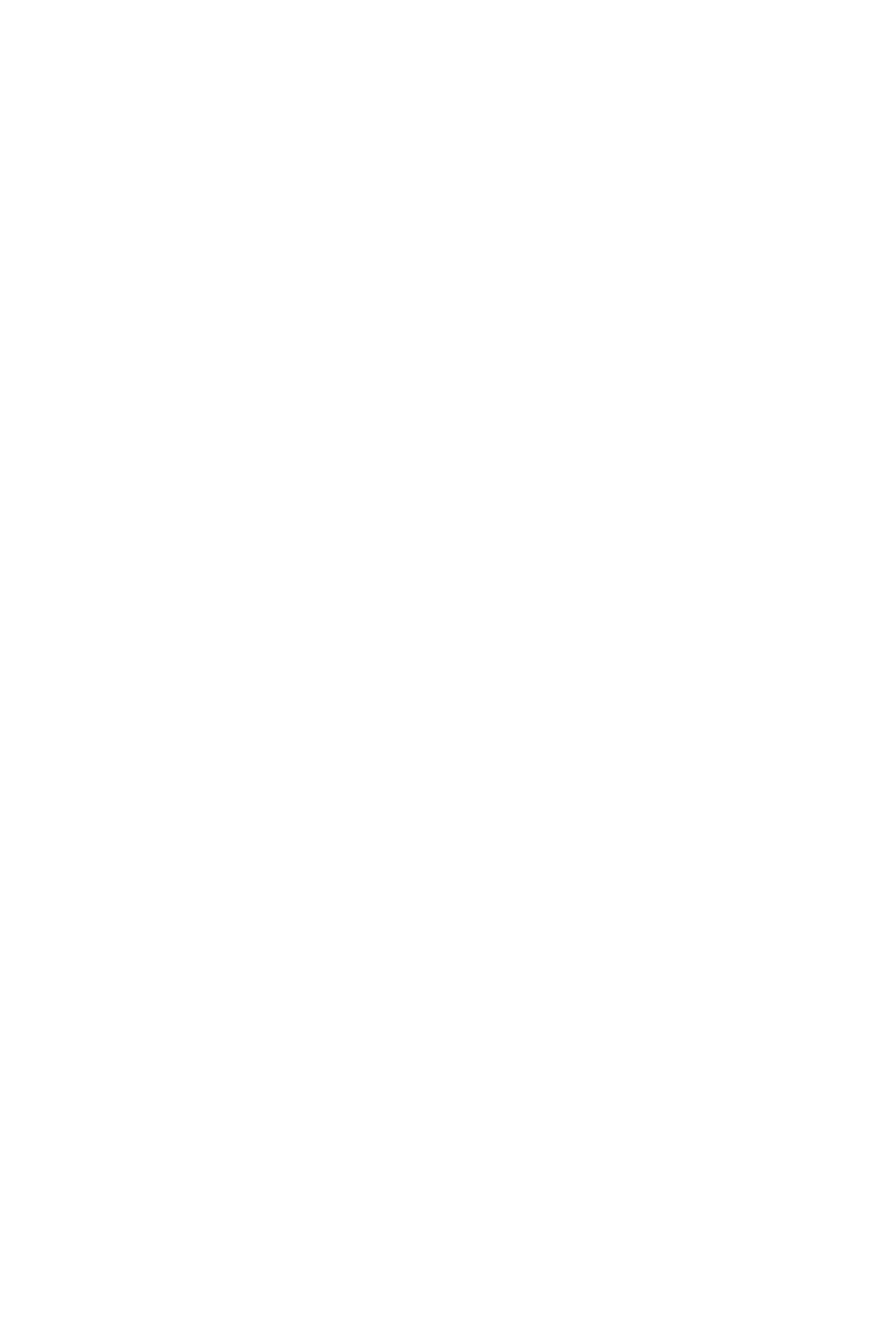The first of dawn's reluctant fingers still withheld themselves, only the red blush of her pulse warmed the chill of a perfect winter morning until the dawn relented, and surrendered a pure white ray to begin the day. The snow crept in by night and stole the sounds of morning to hush the world in a tender stillness, which the sun dared not disturb, a land asleep but awakening, about to be born. At last the silver curtain of day unfurled to behold a land white and pure as new light, where every crack and dirty rut was filled and smoothed, brightened and quieted in a gentle curve, the forgiving modest face-paint of snow on an imperfect world. Birdsong and woodland sounds rose on gentle feet to stir the air, and all the land was coming to remember itself, and awake.

Alex had not slept. His parents had been gone, and he had found an old bottle of pills in his dad's medicine chest. Really old. Things had been weighing on Alex and with his folks away, he ate the pills. He needed to think and he needed some guts, because he knew what he was going to decide, no matter how much he was going to think. Well however old they were those pills worked. Didrex, or speed to put it in English. Alex's head was alive with a thousand strange magnetic fingers, his chest was pounding and it felt great. He knew something was wrong an hour ago when he ran out of pills. Alex started to drink. Shit, he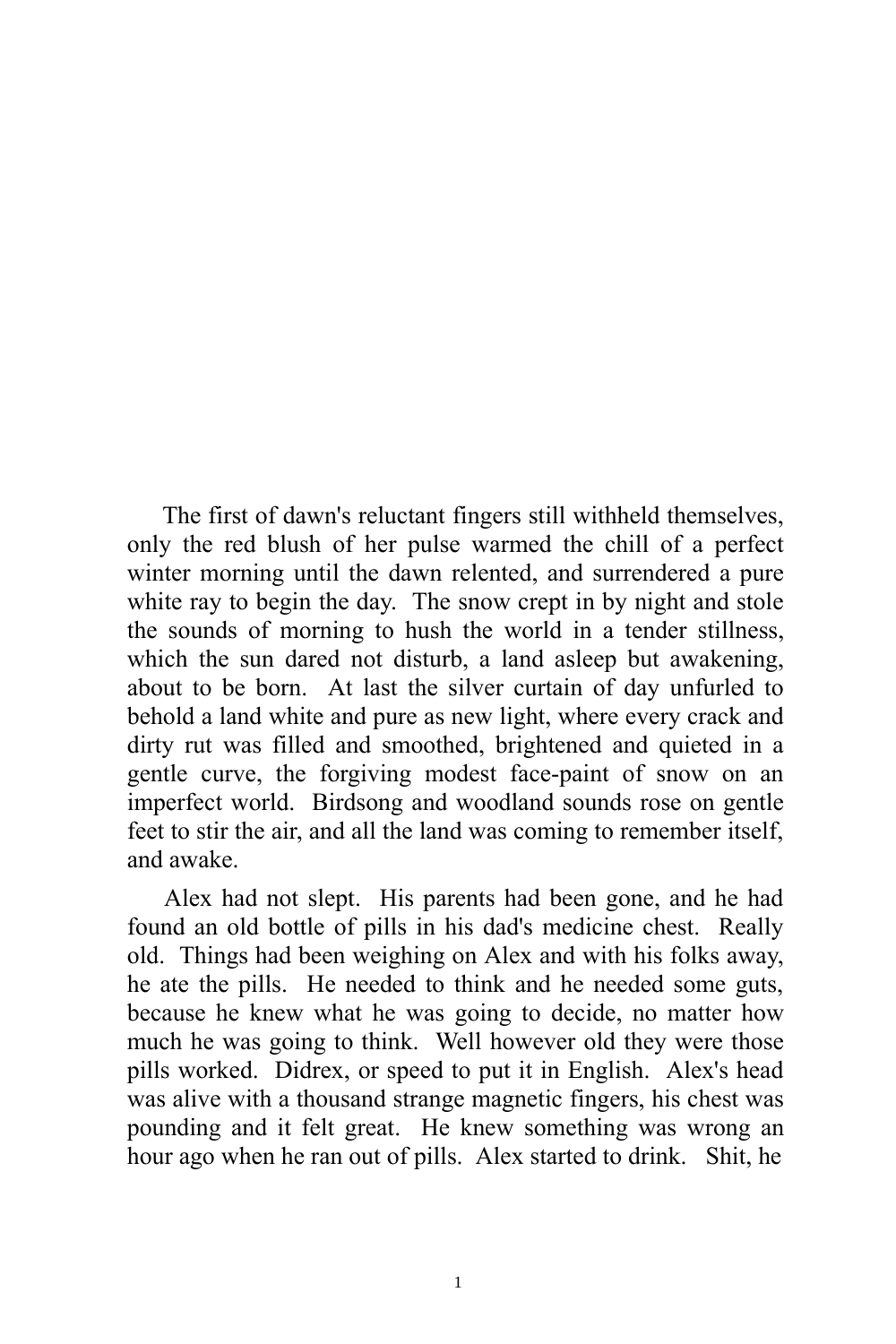was coming down all right. It was just dawn and he felt the sun come up like a dirty hand wiping a bad smell over his thoughts. Crap, he had to do it, so a huge gulp of whiskey would have to wash the stink away and sure enough, it helped. He felt better. Another swig and Alex opened the front door to go do the deed, and kill his hope.

Carolyn. The first thing in thirteen years to come between him and James. James was the one thing he could count on. James bailed him out of more trouble than he cared to remember. James let him cheat off his tests in AP Biology and AP Chemistry. If it weren't for James he would never have gotten his grades or his scholarship. Alex began to recite the list of all the reasons he owed James from letting him drive his car and pretend he was sixteen when he was still just fifteen so he could get some respect from Jane Forwell, and finally get a real date with a real car and some real sex, to when– James told Alex's dad that the bag of pot he found was his, like *he* brought it when he slept over and the incident nearly cost James his hide, pop was hot, and James risked his mom finding out and hating the shit out of him as well, but James said, "No Alex, don't worry yourself. Better me than you. My dad's dead and yours will beat the crap out of you, so better to blame me." Carolyn. She was the first. Carolyn liked both of them and for the first time they were at odds. Carolyn, her face was so delicate and small, and because of that, her mouth was perfect. She had one of those faces which is not remarkable for any one part, it was the whole of her, her manner and her round green cat's eyes made something complete, it was the way they belonged with each other and worked together as part of a single supple thought which brought all the ideas to one's mind which beauty and silence can conjure, and that is all of love. Carolyn held out a promise and Alex's heart was a sick black cramp. As he walked toward her home his soul doubled up in his belly and Alex stopped and puked on his leg. "Shit! I puked on my own leg– Shit!" Alex started to shake and drank some more whiskey. A real cigarette for the whiskey puke breath, and he felt a bit like a man. He puked again. It had to be done.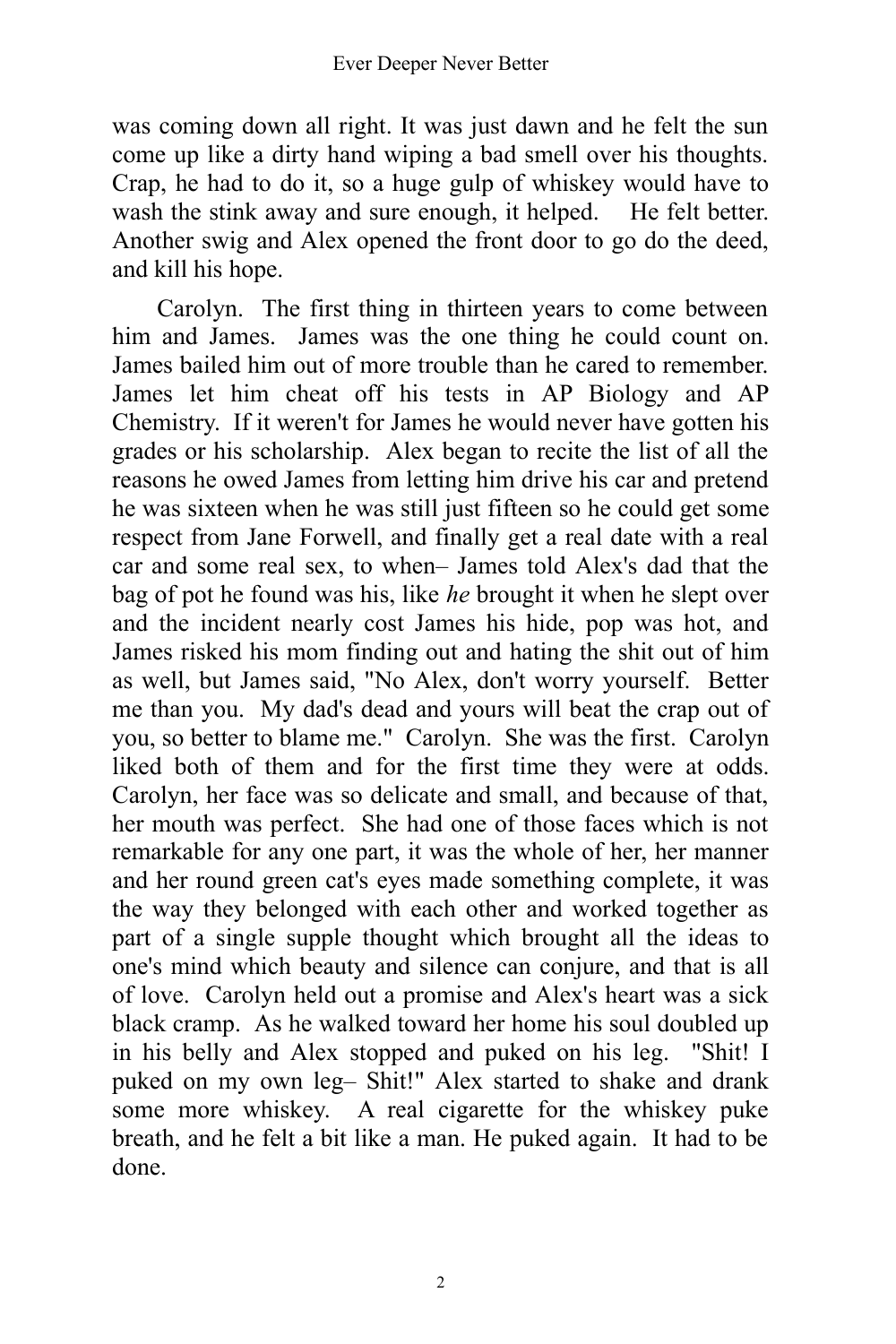Carolyn was up early. Saturdays were never weekends for her. Ballet demanded half of her free time and she was glad of it. Nothing rewarded her as deeply as the simple grace which ballet had brought to her world. She was a clumsy child, but at age seven she took up the "brutal craft," for grace demands the most brutality before it is a natural comfort. Now Carolyn poured herself into the world like a liquid, fluid and sure. Through the years she had never actually noticed the change happening as it grew inside of her so slowly, only that she now seemed to fit the world, easily held its shape, and was relaxed to be herself. The brutal craft had taught her that, and she loved it. She loved the school she was in, too. The boys. Two boys. Alex and James. She knew that somehow ballet had won them for her, but her mind was on them, and not the three hours of stretching and leaping which awaited her during the early shift down at the studio. She must be in love or something, she actually looked forward to school and was drifting away from ballet. Only love or stupidity could cause such a thing. She was giddy and opened the window to a pure white silence. The dawn kissed the newborn snow, gently easing and smoothing every corner of the world, until a landscape covered in white cream was illuminated for her, a magical dawn where every dream remained hidden and filled with hope.

A light breakfast was required to hold her stomach so she could enjoy her one true vice, a cup of coffee. Carolyn had come to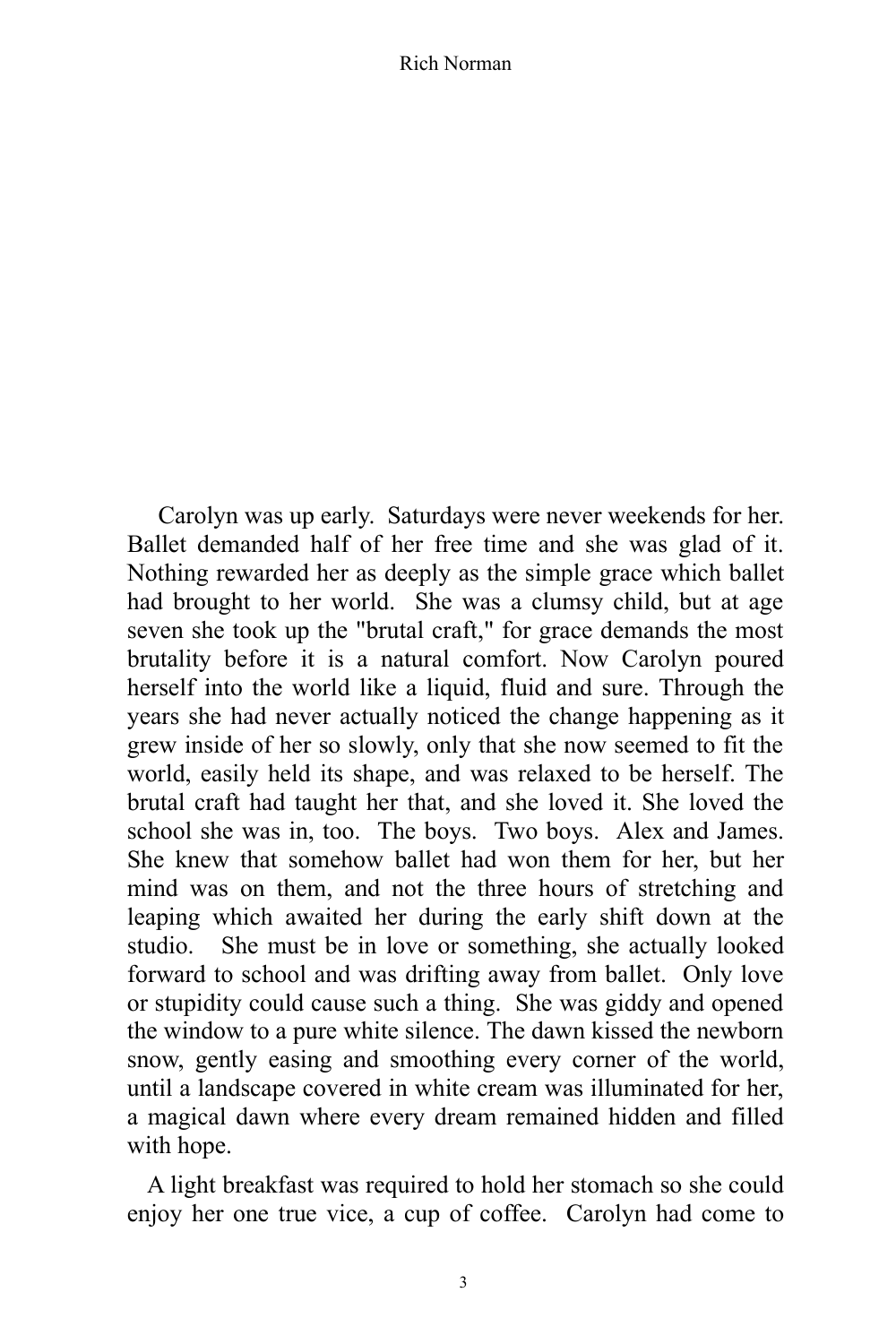cherish it. "So do vices sneak into our hearts" she thought, and cherished it the more. She noticed her mind turn again to the two boys and wondered if hope too, might be such a vice. She had learned the ancient Greeks considered it extremely dangerous. It was with thoughts such as these that she opened the door to begin her long walk through the woods to the road, and the smelly bus which awaited her.

No sooner had she begun the walk than her thoughts returned to them. Alex, the boyish funny one, and James, the strong one, the deep one. He held much to know. One is intrigued by a question mark, but afraid, too. James was smart but he had the smell of a black leather jacket about him, something was hidden beneath it, and she longed to know what it covered, just as she was afraid to know. A mystery. Alex was smart too, but light and available, no leather jacket, just sunny skies–easy to read, open and inviting. Tall. She was amazed to see the approach of a traveler upon this hidden narrow path in the woods, and more amazed when the object of her ruminations appeared as if an apparition summoned by her thoughts. It was Alex! He looked at her but did not seem to let his eyes rest on her. He looked unhealthy. His eyes were sunken and his breath stank. Alex spoke,

"Mind if I keep you company?"

"Not at all!"

"Look... uh... Carolyn I've been thinking and, well me and James have been friends for too damn long and he loves you, I'm sure of it, and whatever I feel it don't matter here because I can't screw him, I just can't. He's been too straight with me and so umm..." Alex looked white as a corpse and swallowed hard to keep from getting sick, but managed to continue, saying,

"I have a dead ripe awful crush on you but I'm going to have to tell you that...well James is your man Carolyn, he loves you. I know it, and I'm no good for you. Just don't stop talking to me huh... It would god damn kill me."

Carolyn was dumbstruck. She didn't know whether to be more impressed with Alex's nobility of character, sacrificing so much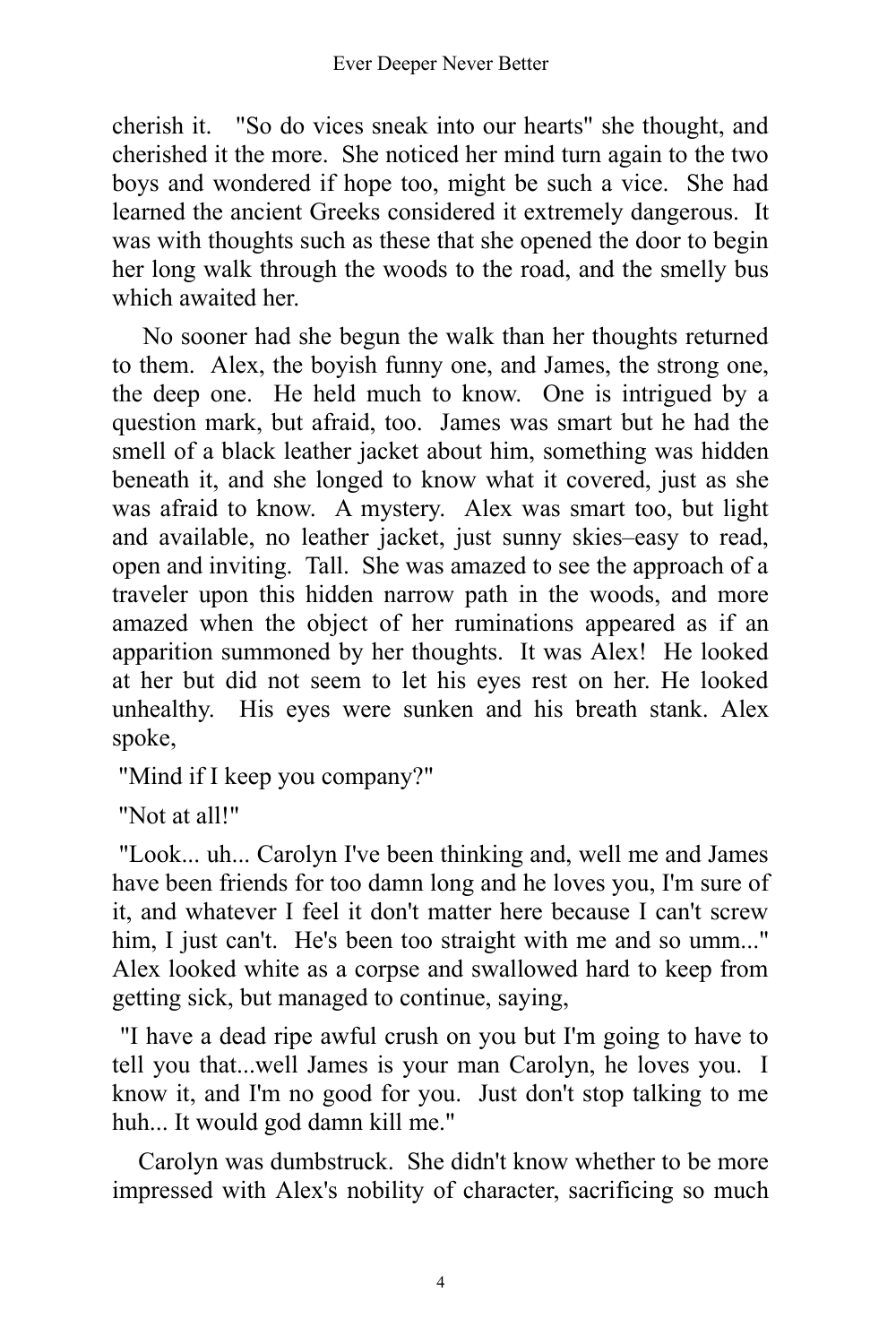for his friend, or flush with sheer pleasure for having been the object of such a contest between these close friends, or annoyed and petulant because she could now no longer choose for herself which boy she liked best, Alex surely showing much laudability of character if not much of a grip on his liquor or language. She weighed her words, clasped his hand then replied,

"Oh Alex...of course I understand. Thank you for giving me such a sincere compliment. Most of all I appreciate your honesty, which I will not forget. Of course I will always speak with you! I promise." Alex left, and Carolyn went to ballet, where she had never danced more poorly, or been happier.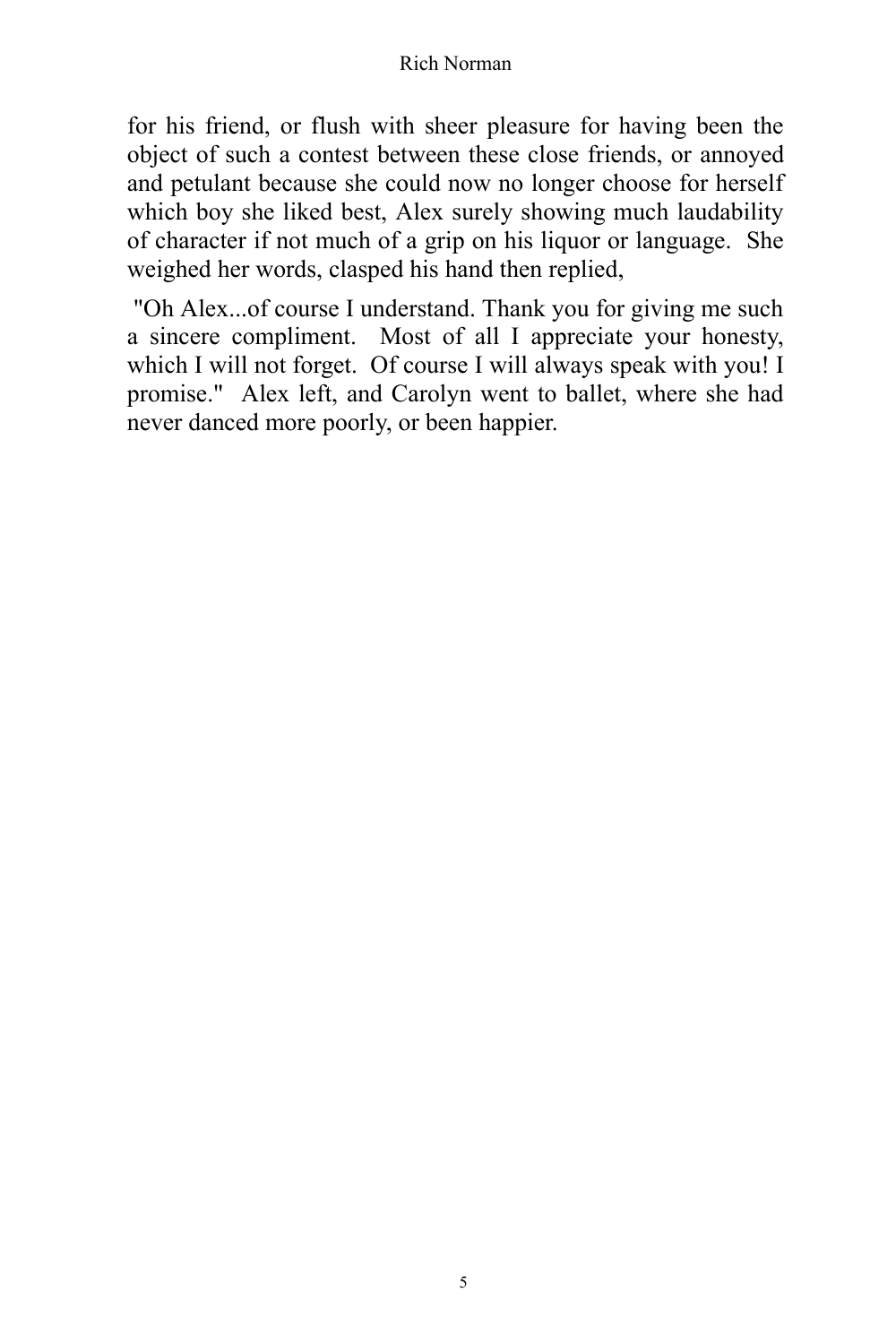Alex went to James's house straight away and was there by 7:45 which was pretty early for a Saturday. He climbed in James's window on the ground floor. James's mom slept it off on the top floor of the house and was rarely seen before 10:00. James was asleep. Alex felt a bit the martyr stung and also somewhat grateful so he pushed James with some of each and then grabbed his shoulder and shoved him, saying, "James get the fuck up!" Alex was staring at James who shot straight awake and sat up in bed, Alex glaring at him with a whiskey bottle and breath to stun a wild animal.

"Oh god Alex, what did you eat?"

"Look James I got something to tell you so just listen." A strange air of authority emanated from Alex, and James noticed.

"What's with you?" No sooner had James offered the objection than Alex answered at a full raging shout,

"Shut up cock-sucker! Shut It!" James was pissed and he stood up and gave his rude friend an authoritative punch in the arm and said,

"Mind your manners or I'll teach 'em to you!" Alex lit up like a stop lamp and returned the shot to the arm with a force twenty times that which he received, a blow to crush the damned to hell and break the devil over his knee. James was knocked into the wall and nearly brought to tears, stunned and wincing, unable to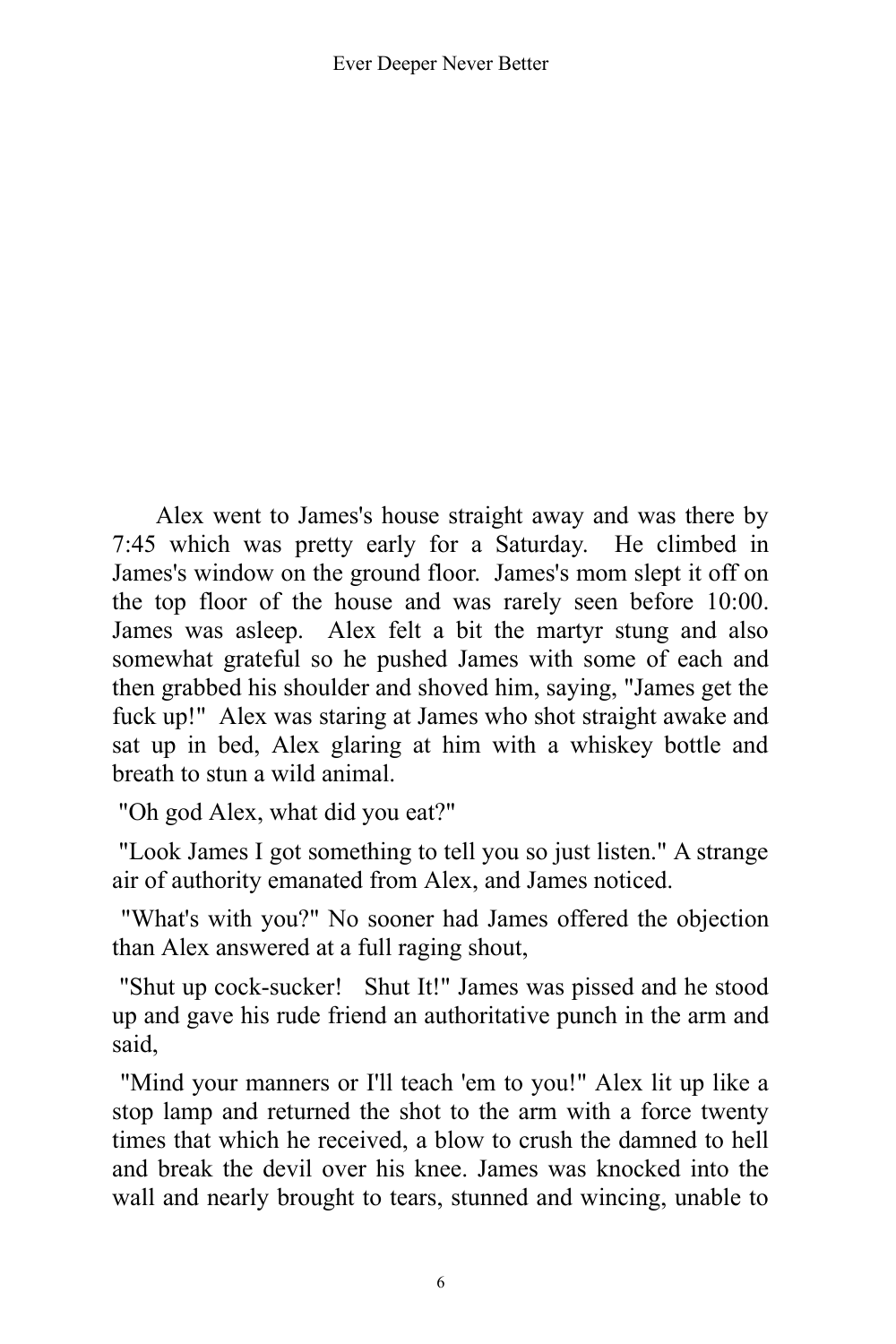respond, he had no choice but to listen, and Alex filled his vacant ear with these words,

"Shut the fuck up! James I gave you a present." Alex was in tears. "I gave her up... Carolyn. I told her you deserve her, you love her and I don't want her. You can have her, I'm out of it. Just stop hating me and I'll stop hating you... Okay?" James thought that mule kick of a punch could not have come from his friend who was too weak to have delivered it, and then knew he was mistaken, and had underestimated his friend twice in as many minutes. Wow! Alex was all busted up and James felt light as a feather! His friend who never cursed at him even once in his life called him a cock-sucker, nearly broke his arm, and then saved his life within the space of twenty heartbeats! What a friend! What a life! What a day! James could not remember feeling anything like it- Happiness! "Whoooooeeeee!" Oh shit that had to wake up mom. Even she couldn't have slept through it. So it was no surprise when Mrs. Holdsworth emerged from her crypt thirty minutes before her appointed hour. James opened the shades and saw a day of such magnificence and splendor, the sun double bright as his arm ached with pleasure to remind him with its throbbing, each pulse reminding him of his delight! The snow was a jeweled prism, a diamond creation in the daylight, may it never melt, never fade or change! And so James inhaled and opened himself before his happiness and knew, he would always remember.

Alex watched Mrs. Holdsworth emerge from her chamber, her hangover so indelicately fractured by her son's happiness. James was not the shout out loud type, and Mrs. Holdsworth did not bear up to the change well. She looked like a broken glass. She shouldered her pain with a downward glance and the sun fell into her as a wound, a hurtful overbearing smack and sting, a bad smell and a shame too bright to avoid. She found unfamiliar company in Alex's eyes and they both shuddered. "James," she offered meekly, "What's the racket?"

"Oh nothing mom... My timid friend Alex broke into my room drunk, cussed me out, called me a cock-sucker, pounded my arm so hard it may be broken and gave me a woman. The fucking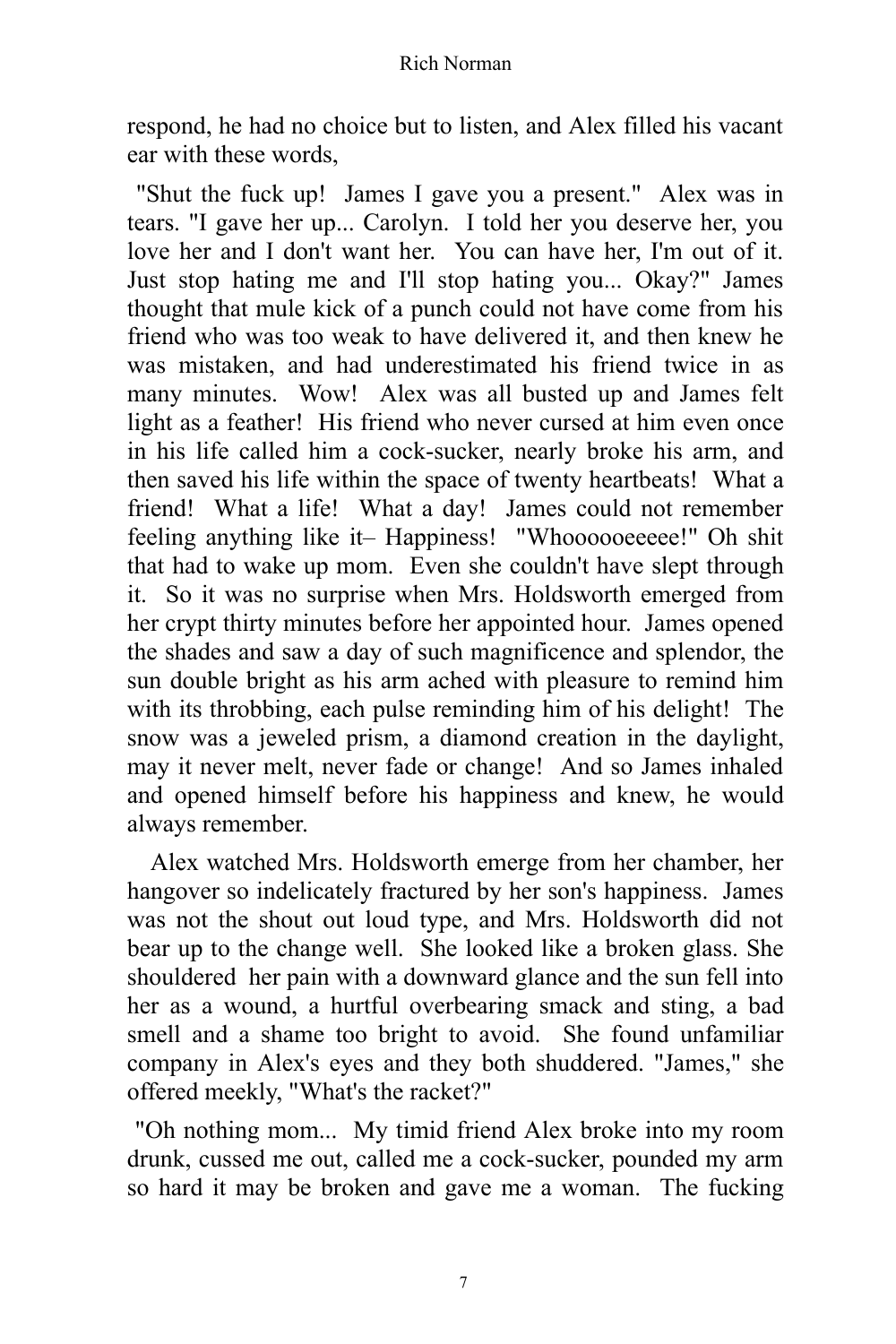woman of my dreams...one who even wants me! Carolyn!" Even Mrs. Holdsworth was impressed.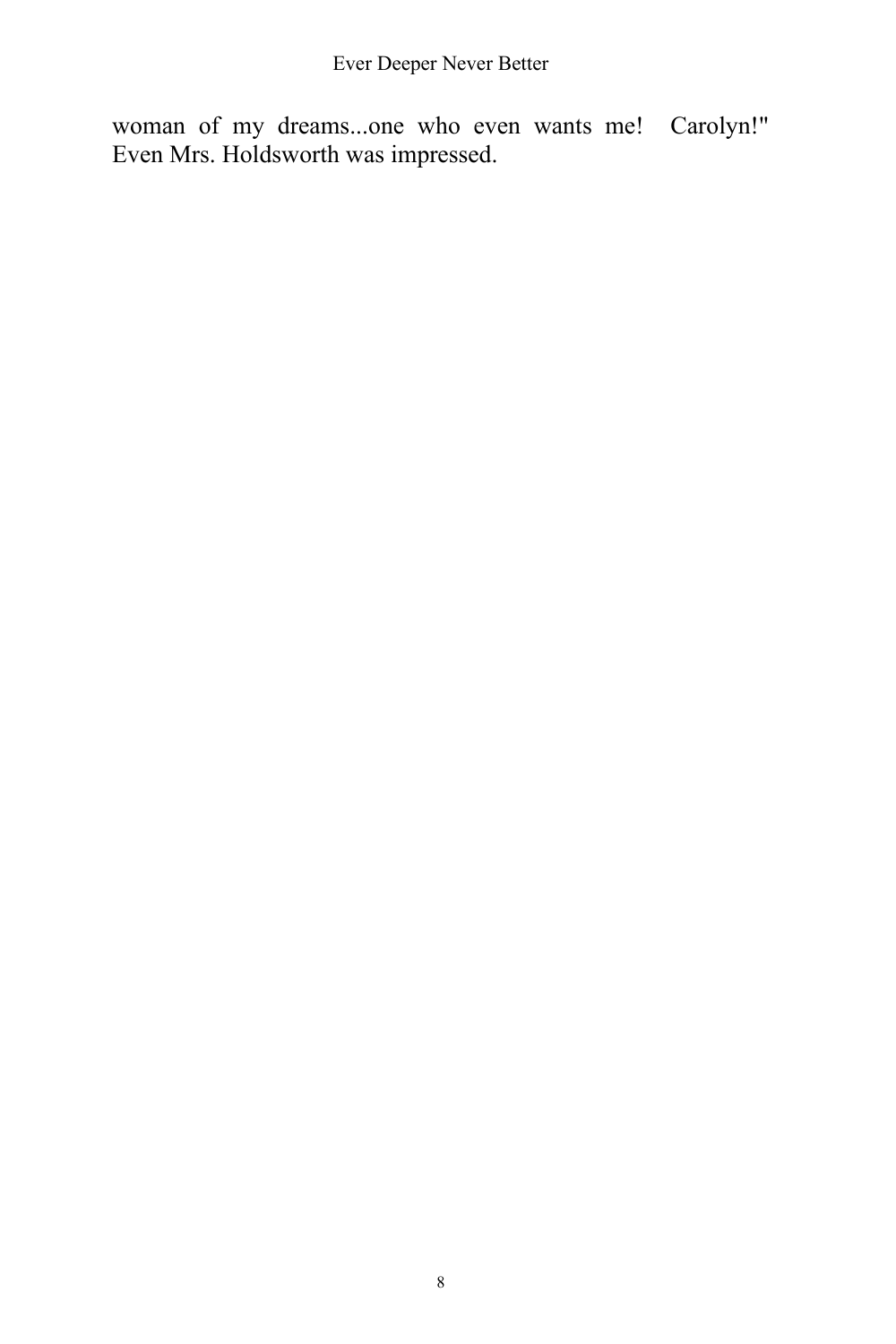So the days passed one into the next as a single roll of time connected and run blissfully together and the two lovers themselves became as inseparable as the minutes. Carolyn found James's mystery most compelling indeed, and he hers. A cork slowly loosened within Carolyn, and she started to trust James who showed himself with less reluctance and came to release his thoughts before her uncensored and unadorned, as she came to answer him in turn. Carolyn turned to him on a hairpin of a thought and asked James what he obviously was trying to avoid,

"How come you never mention your older brother Francis?"

"Francis is a case. He's off finishing up some grad degree on top of another for psychology, and he's a case."

Now Carolyn could not resist. How could he stop there?

"What the hell do you mean James?"

"Okay I'll tell you, but you wait till the end to let me know what you think. Promise me." She assented and James began,

"Pop died when I was young so I didn't get too much of it from him. Pop was the drunk from what I understand. Mom just started filling in once he died. Well, Francis got pop's attention growing up and that was not a good thing. When someone gets shamed and beat for nothing but the shit mood the man ape of the house is always in, and that ape needs to vent being as he is so fucking insecure well... Francis was raised hands on. Mom just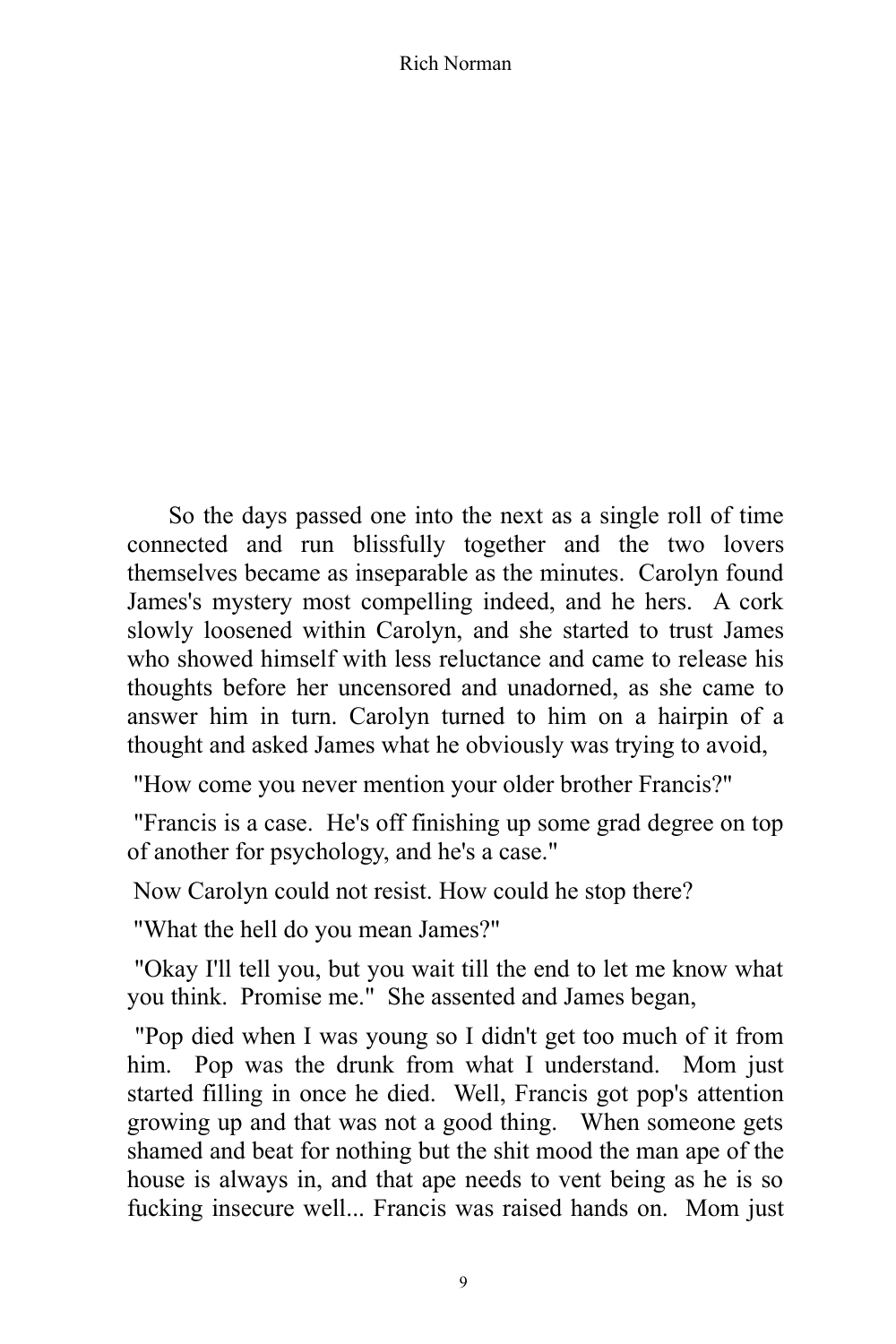watched, and asks if everyone is ready for dinner. Well it took hold in Francis so he takes dad's place kinda like mom with the booze. He's gonna become a success and a doctor. He's got to be the superior one, the one who gets respect. He's done it too after all these years of talk, he's a "*healer*." Oh Christ. Well, when I'm growing up he's way older and he's always wrestling with me, showing me some new hold he learned 'cause he's real into competitive sports and knows just how to torture you. He'll hold you and control a squeeze on your breath while binding up one of your joints so you can't breathe if you try to free yourself. The madder you get, and you can't help it, the more you can't breathe and he controls it to enjoy it you know. Once he tied me up with a move and I nearly went crazy. He loved it. I couldn't do a damn thing. I never went up against him unfairly or anything, 'cause that's the only way I'd have had a chance as he was so much older...but once...God, I'll never forget it Carolyn, never. I was little and he tied me up so bad and I couldn't do a thing. He figured how to use one hand to hold me and the other to smack me real light to make me even madder and show who was boss. It made me crazy mad, nuts, but I couldn't do a thing but choke. After he let me go he starts laughing at me and says, "You ain't so bad little kick. At least you know who's boss, don't ya?" Little kick, I'll never forget it. It tripped a wire in me I didn't even know I had, and I almost did it." James paused and stared off through an imaginary spot in the wall. Silence. Glassy eyed silence. "Then what?!" "Oh yeah I was just seeing it, I was just there seeing it." Another pause. "Well there was this aluminum ball bat in the corner of the room, and Francis was so sure he had me pussy whipped, or so careless as to trust me, and I guess he was right and judged me rightly but he did take a terrible chance and turned his back and relaxed a while, while I eyed the bat. His arm over his face, facing the wall on the bed, and the bat." James was breathing heavily, his voice was getting heated and his speech more and more rapid. "I wanted to grab it and swing, a swing ten foot long and he never would have seen it coming with his eyes closed and his arm over his head, that arm, THAT ARM Carolyn, that arm that held me to his will, I wanted to splinter it at the wrist before the elbow with one huge swing and shatter the thing to splinters–splinters of bone ripped through the skin poked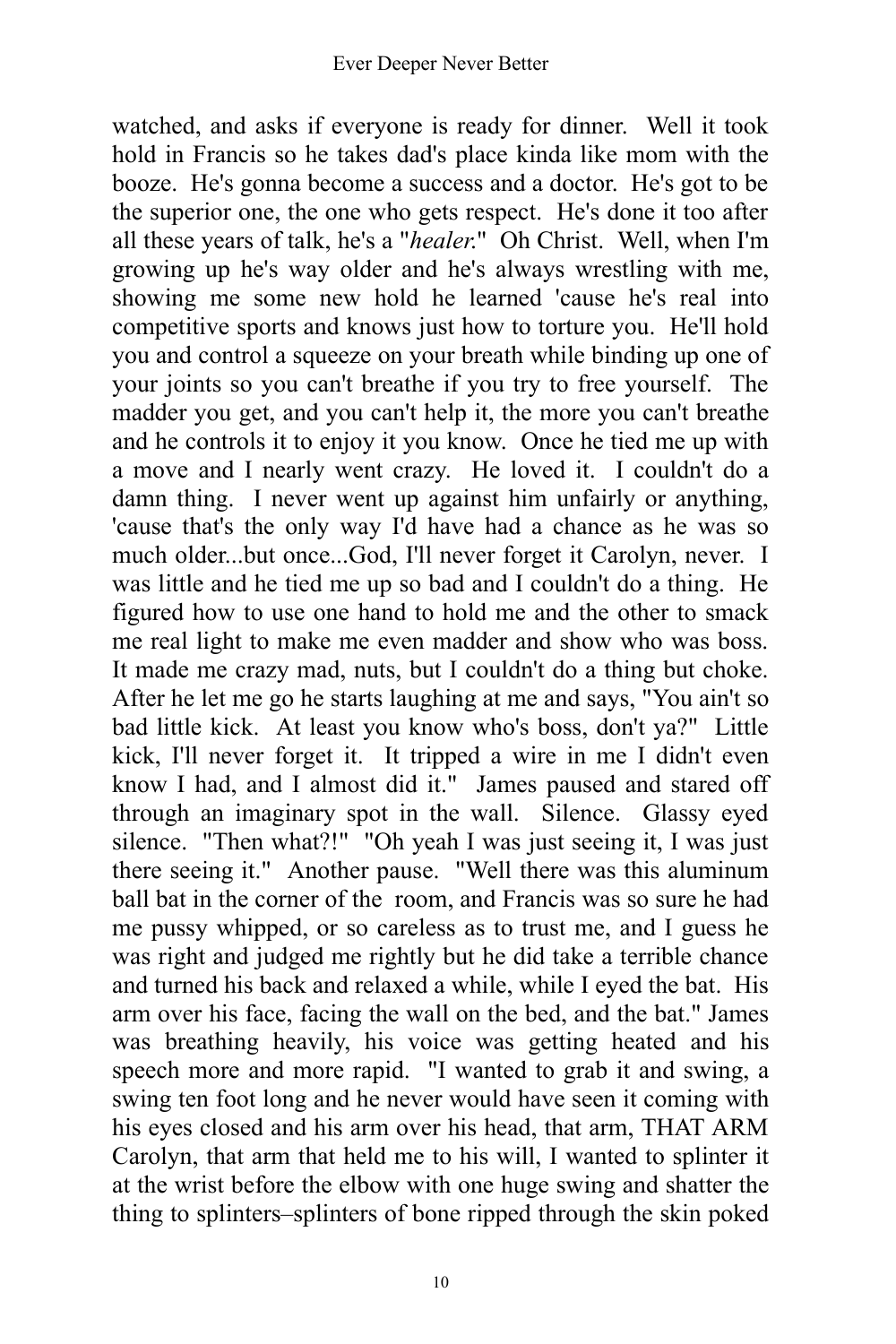through like bone quills–that filthy arm shattered and limp broken all the way back–gaping open and hurt–ruined–opened up and broken hanging limp in the air–broken beyond all hope, burst open, shattered and ruptured!–so it never works right for him again!" James had become livid, red in the face, his teeth grinding, his eyes wide in horror and hate which made his whole body shudder like a huge coil spring waiting to unwind and release the tension, unload in one explosive instant of focused hate. James was a loaded mouse trap, looking for a mouse.

After a few minutes passed in silence where Carolyn and James both remembered it was she who had asked, James had regained his normal affable demeanor and glanced sheepishly up to see how his admission was received.

"Well what do you think?"

"I think your brother is the biggest fucking asshole on the face of the earth." Man did he love this girl! Hmmm. Okay let's see how much stomach she's got.

"Want to hear another where I get a little even?"

"Sure!" Not a second's hesitation, what a girl!

"Well, Francis loved this skateboard of his and he was always showing off. I never did anything back to him cause I wanted to be above him, and because, well, I was scared of him. Mom always said 'take the high road, don't do anything, be above him.' Well I hadn't much choice so I adopted the idea. In any case, Francis was needing an audience to watch him go down the big hill over on the other side of the property, and I was it. I saw the loose nut on his wheel, and did not say a thing. I saw it spinning and I tell you now, I felt my pulse go up more than a notch. Oh yes! He makes a big deal about how fast he's gonna go, and off he sets. He could sure ride that thing, and then he's moving like nobody's business and the wheel lets go! Halleluuuujah!... It's right on time, he's got to be going fifty damn miles per hour, oh hell twenty anyway and off he sails...man that moment lasted a sweet lifetime! Ha! So he face plants it on a curb, a stone curb in the mouth! Smashes his teeth to shit! Blood, nerves and pulp showing from his teeth and suffering, oh yeah, suffering Carolyn!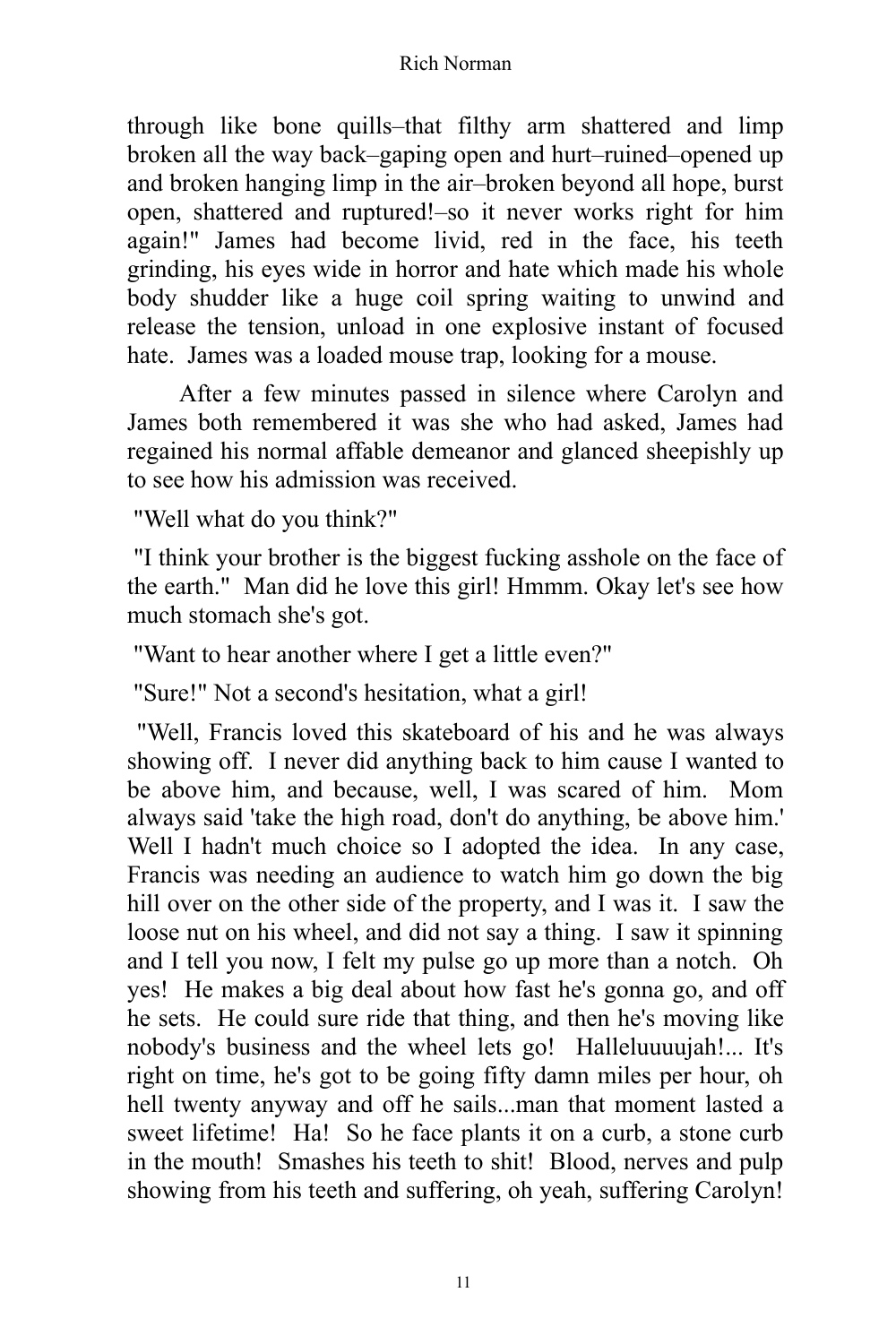He broke and I saw it. Tears! The broken little fuck yields the water for *me*! I saw it break complete– Tears! Ha! Yes! I comforted him, and helped him up, and was nice and fake like him, and I believe for the first time in my life I felt just like him, Carolyn I felt so good to see him hurt like that, and I knew what it was like to be him. He passed me a bit of dad's love, you know? For that moment, and whenever I relive the thing I feel it again and wonder if I'm not like him sometimes."

A long pause ensued, way too long. Finally Carolyn broke the silence and said, "No, you're better than him because you see that." Christ...he loved this girl.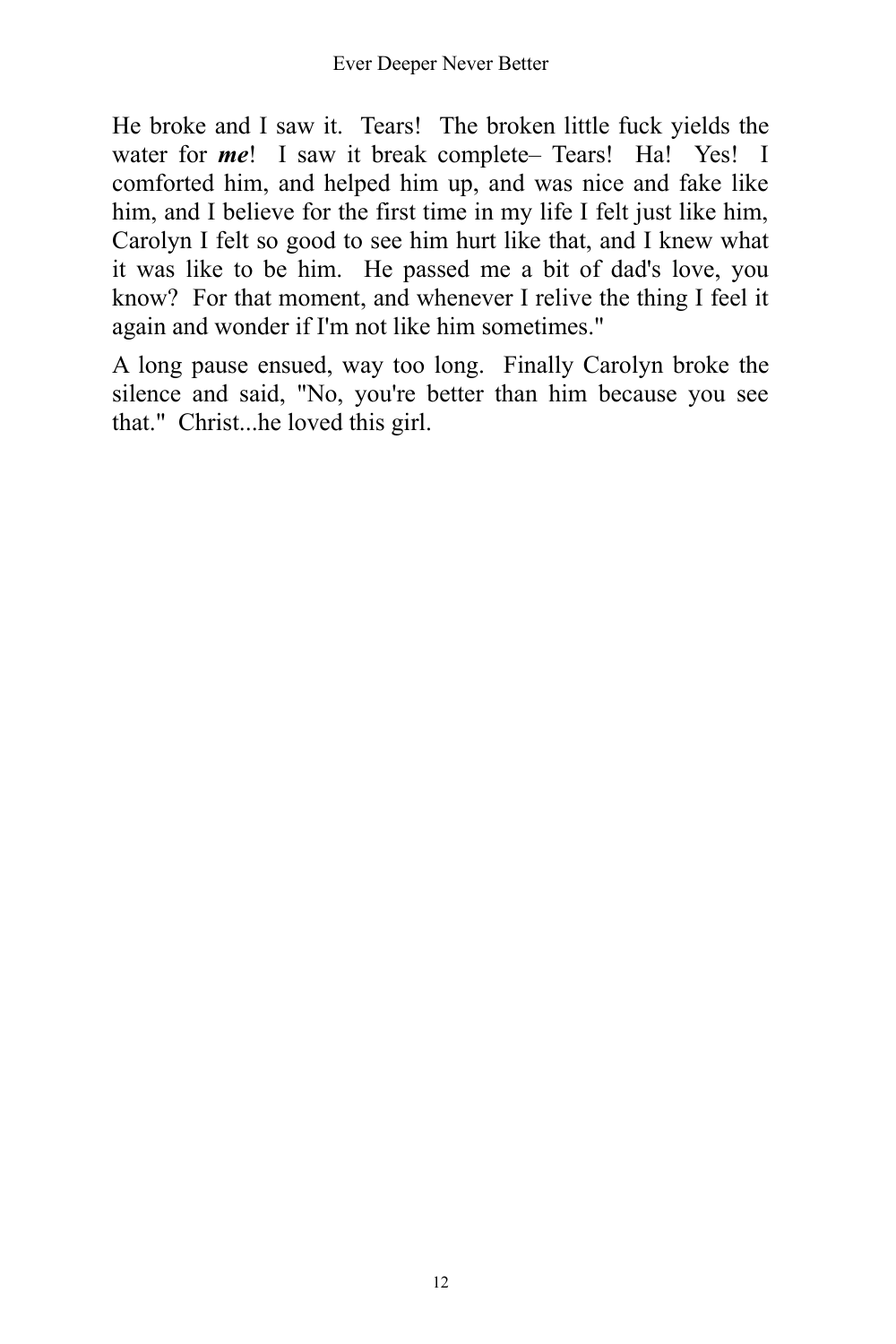It was nearly Christmas and the cold frost stiffened things and made old things ache again. So it was in the spirit of the season when James learned that Francis was done his degrees and his other degrees and was to arrive complete with a new car, a BMW–a perk from his new job on staff at the mental hospital. He got them interested enough to give him an auspicious title which made it sound like he was a step away from running the place. God it must be true because here he comes, blue BMW quiet as a whisper with a finish bright as a jewel–and his brother– new shoes, suit, \$200 shirt and his nose up in the air like he was looking to catch a damn bird in either nostril. He's got a remote control and points it at the car. The trunk pops open and he says, "Get my bag." James complies and fetches the hundred pound suitcase full of medical books and presents out of the car trunk. Hell, the trunk of the car looked nice enough to move into!

Soon the hour was upon them and Mrs. Holdsworth emerged to greet the day.

"Oh Francis."

"Hi, mom! I'm the new head resident of psychiatry at Emerson General, and you are the greatest mom I've got!" Francis's charm offensive had caught their mom by surprise, and she scurried into the kitchen to create some necessary distance. Francis could be overcoming. Soon he's regaling the pair with nauseating accounts of how much money he would soon be making. As he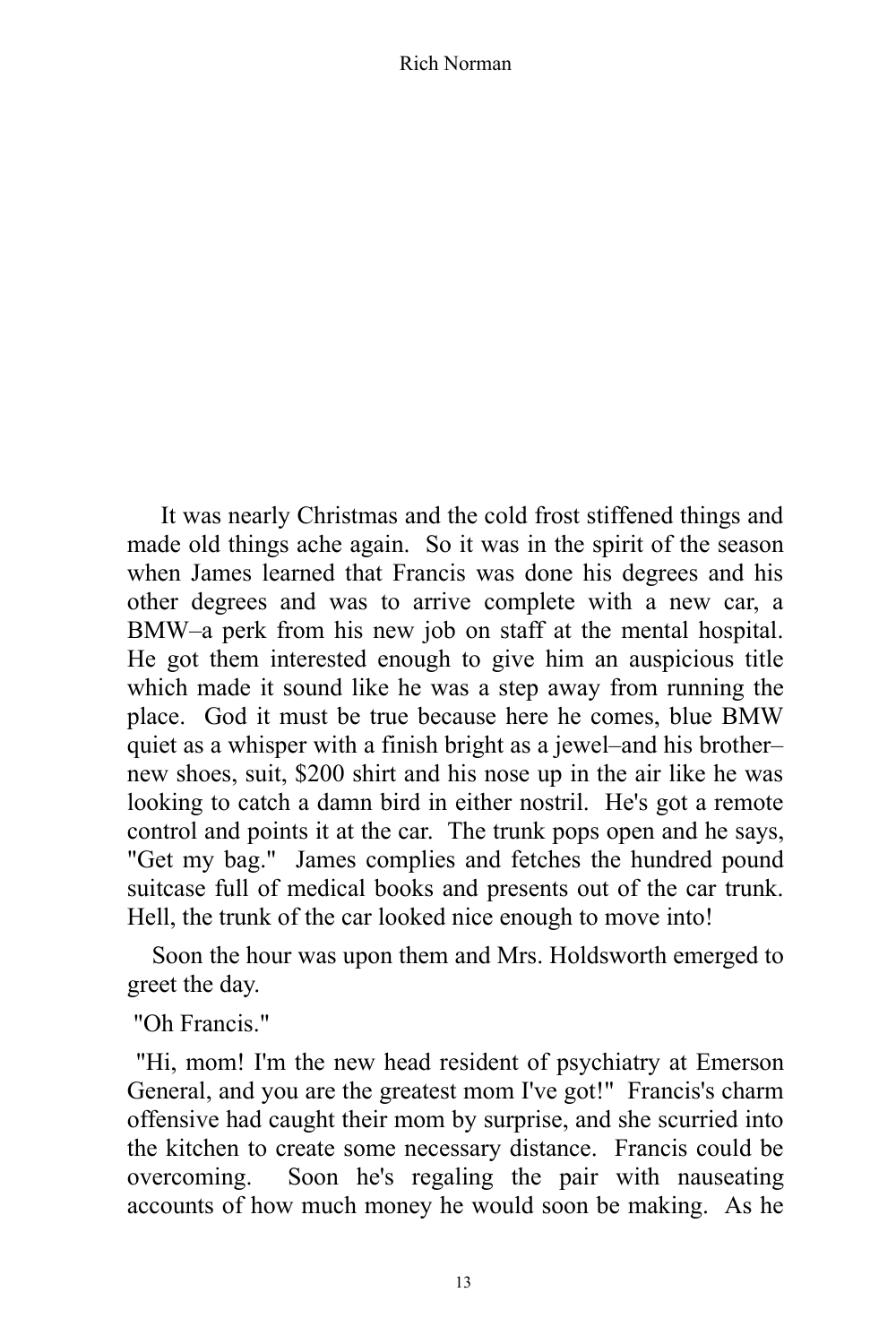looked around at the humble surroundings you could feel him swell at the sight of the poverty. Francis had found his day, his shining hour was upon him. He glowed a little brighter at his mother's misery.

Old Toby Renquist was shuffling down their street, slow and stiff as if the frost lived in his joints and in his mind year round. He listlessly lifted his feet but a half inch as he shuffled so slowly over the pavement. His tongue would come and poke itself out, and his jaw would stretch, open and close itself as his neck pulled strangely to one side, and he kept shuffling. James had seen others with the same walk and strange ticks, bums on the bus mostly. His brother drank in the sight. You could see it play over his face which expressed some strange subtle shadow of understanding that percolated up in him to no small effect. His smile broadened and he stretched his arms out over his head and folded his hands behind his neck, as if he had relaxed into an outstretched lounge chair and was musing upon some newly discovered secret of the world, which he would soon, no doubt share. It was true.

"James, look here at this sad shamble of a man. I ask you if you know what it is you see here?"

"No, what's up with old Toby?"

"Old Toby, has Tardive Dyskinesia James. James, get my suitcase." James got the suitcase. Francis pulled out a copy of The 7th edition of *The Pharmacological Basis of Therapeutics*, an old text book, and gave it to him.

"Merry Christmas. If you read that you will learn that mental patients are a pain in the ass. They are always acting up. They used to give them huge doses of antihistamines to keep them asleep. But then, they were always asleep. Something better was needed and behold: Thorazine, Haldol and all the other antipsychotic medications are born! All with a certain risk/side effect profile. Let us speak of Haldol. Vitamin H– The emergency room...Ahhhh... People who are agitated get Vitamin H, James. It gives them a chemically induced version of first stage Parkinson's. It fucking gives 'em Parkinson's, James... Hahaha! That goes away with the discontinuation of treatment, but it also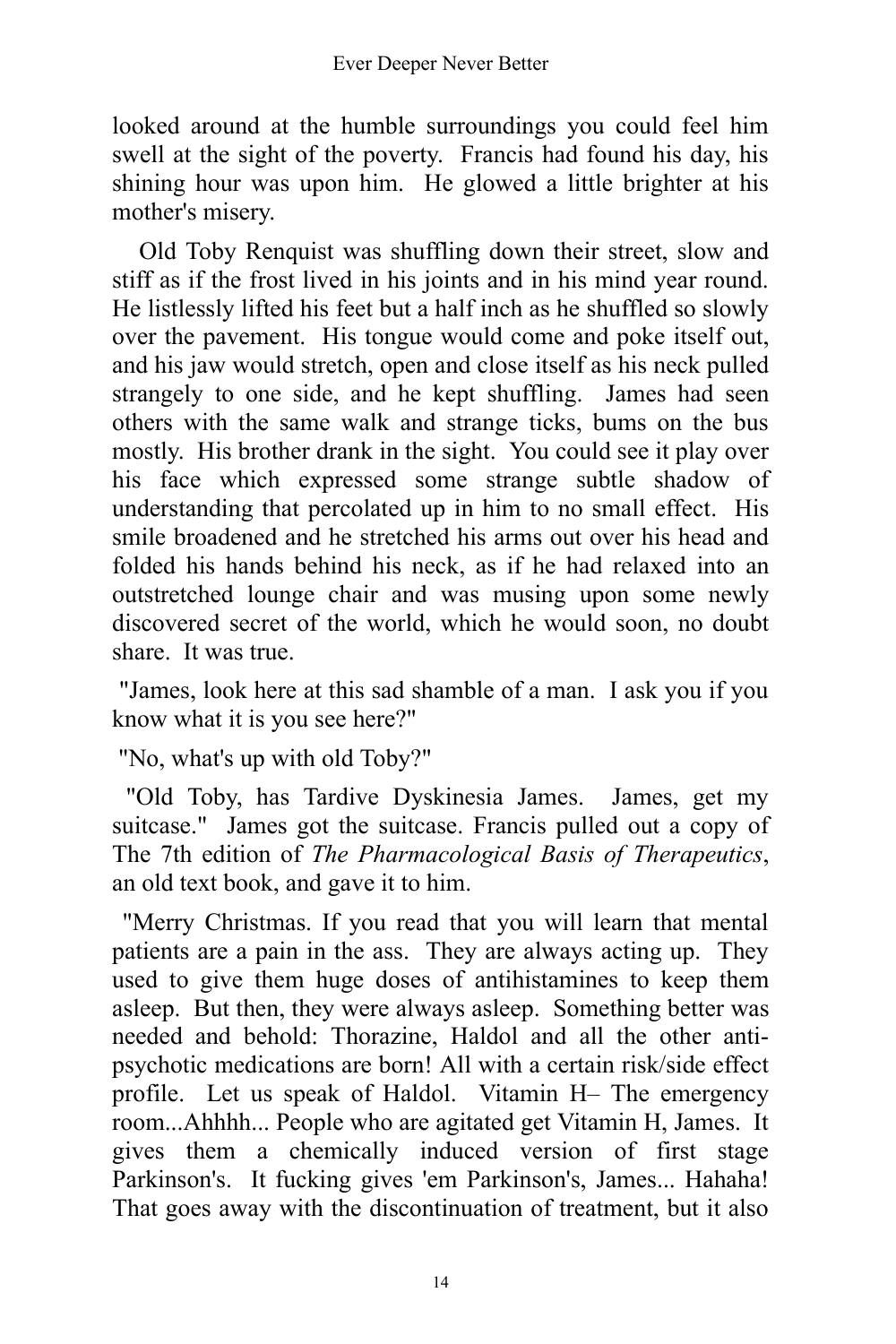leaves them with something more lasting, Tardive Dyskinesia, then they never stop acting like that, with the tongue and the ticks. It's permanent. The shuffle is from the active drug–from the Parkinson's it induces through a blockade of the dopamine receptors, and so we have our miracle James, our healthy miracle where now the patient can answer yes or no questions and be shuffled about, he is awake, he is called a schizophrenic and will always have those ticks from this cure. Schizophrenia is what's called a wastebasket diagnosis, an easy answer for us–and so he is manageable because he is wasted–it is easy to handle human waste! He is manageable now, too depressed from his Parkinson's to know his troubles or give us any either. He is cured! Cured of all value as a human! Hahahah! What a piece of shit worthless nothing of a man! He is a meal ticket for me though. Him and every other poor sap we inject and pill into submission so they trouble us not! No problems, just shuffle and shut up!"

James realized this is why Francis wanted to come home. Out in the world he never spoke his mind. At home he could triumph, strut and posture with an audience. So gleeful was Francis, the turd on top of the world, released to ultimate joy and in charge. James had forgotten how damn smart his brother was. He took the book and went to his room.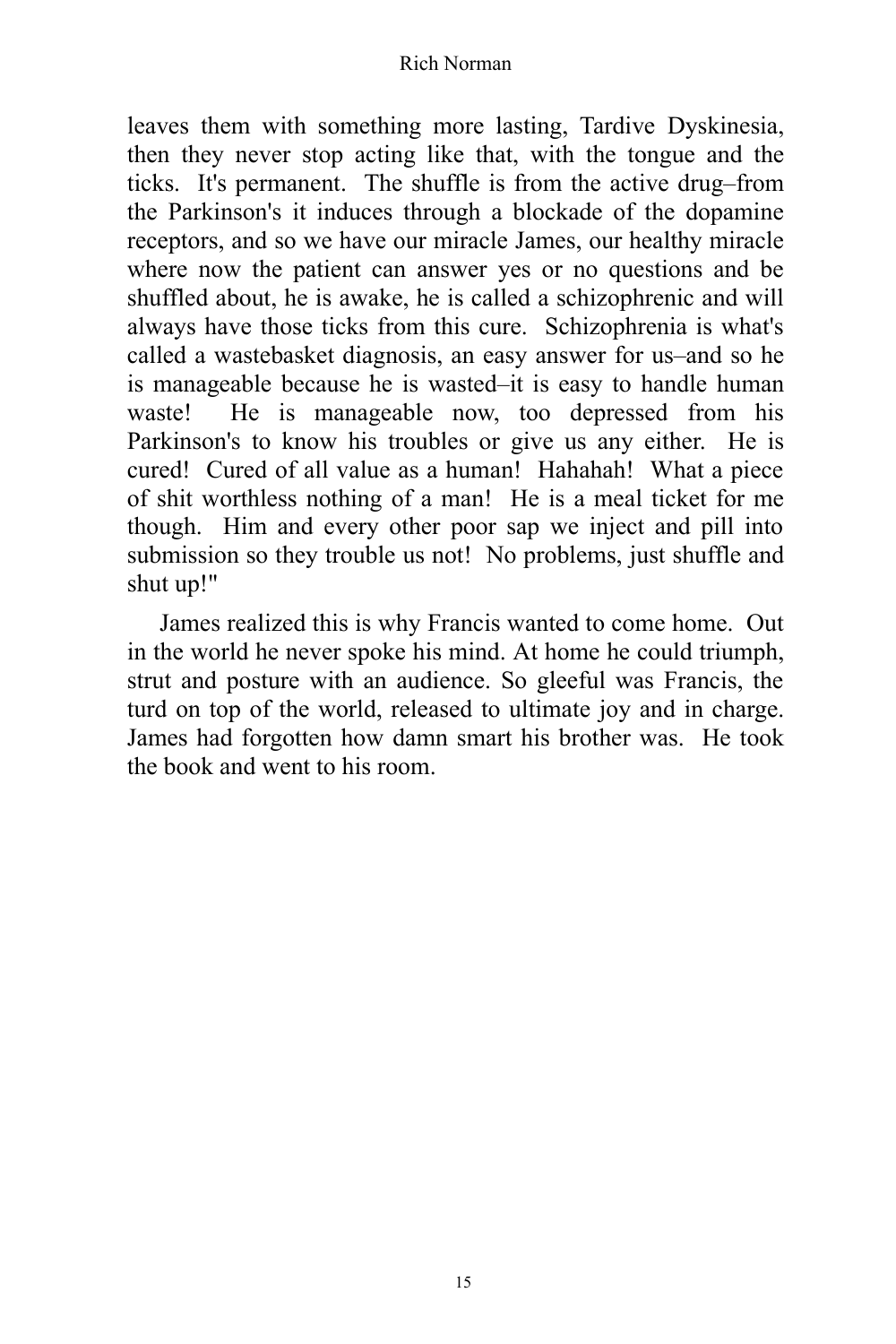The season had renewed itself. Green things and smells, scents of hope and earth intertwined in James's nose, and he felt a strange melancholy tinge of hope. Every thing to be gained knows of another thing lost, and he was ready. Something new was in order and he felt as restless as the new spring earth under his feet. After his walk he opened the front door of the home he was soon to leave. He would be selecting his dormitory and classes at Emerson University some 120 miles away. Carolyn did it yesterday and now it was his turn. Today a new thing awaited him, so he appreciated the old a little more, savored it in his mind and tasted it better. He noticed the little things like the sound of his mom unbuckling and buckling the huge purse she carried, the last sign that she was going to emerge from her room at the appointed hour of 10:00 am. The door creaked open and his mom descended the staircase, each step an exercise in sheer terror adorned with the raw hollow stare of grinding pain–mom's morning look. She snapped on the entertainment box and that seemed to help. Something automatic took over and James watched her pace through the steps of her desperate morning and heard the jingle which kept her company and soothed the soul of America. Little Amy, age eight, her flaxen hair and a hint of strawberry to her cheeks with those bright blue eyes–perhaps a single pigtail or perhaps not, but always the voice–so cheerful, all of America loves those darn hamburgers and why not? Happy Burger was the best! What a relief when they took over the other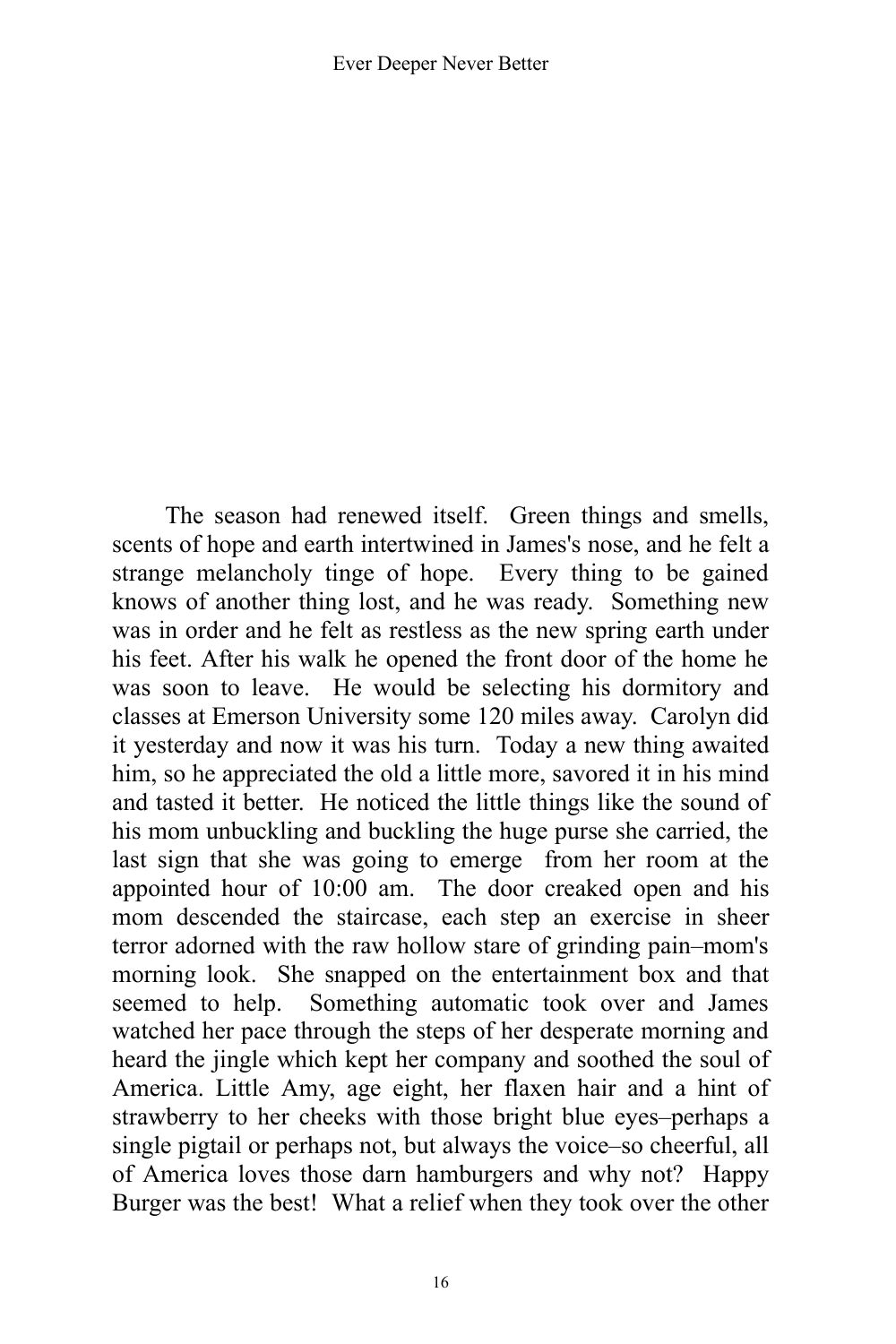two fast food chains. The quality went way up, and the prices straight down! Well one thing's for sure, Little Amy was a doll and America could claim world superiority in many things, but two for sure. No one had better fast food, or better guns. Period. As always Little Amy was talking to her grandpa who asked her, "You sure seem to like those Happy Burgers, Little Amy." Then the familiar reply, "Yeah Papa I sure do, they're like sunshine in my belly!" Man that was a cute kid. So it was with a bit of sweet melancholy and nostalgia that James viewed this world, now more precious and near for soon being gone.

It was 2:00 and Carolyn was approaching James's house. She hadn't spoken with him but assumed he was out registering for school, and even at the new highway speeds he wouldn't be back for a while. She knew that Mrs. Holdsworth "started to glow pretty good around 2:00" according to James's description of her daily "soaking" as he put it. She remembered his remark on his mom's lifestyle, "There is some happiness in a drunk's life, but it's doubtful if they remember it." So she wanted to see it and find out. James wouldn't mind, they hid nothing from each other. She wanted to know. She had questions. Carolyn rang the bell.

"Carolyn, come on in honey!" Oh yes James was right, she was positively glowing. Drunk as a high school girl at the prom drunk! This would be interesting! Soon they were seated at a table in the living room and Mrs. Holdsworth could hardly control herself, so eager was she for company in her glowing hour. Carolyn was but seventeen and no sooner had they settled in the living room than Mrs. Holdsworth offered her a drink! An alcohol containing drink! Booze! Carolyn accepted. Soon Carolyn was feeling most strange. Having had all but naught to drink over her short cloistered life she was soon over her head and had to put the drink on the table and try to abstain, lest she lose her wits entirely. Mrs. Holdsworth regaled her with tales of how handsome Mr. Holdsworth was and offered up a photo album in which Carolyn feigned some interest, and then she asked it.

"I love James but I guess you know that. It's too late! So I was just wondering–now that I've bought the car what's up with James anyway? He's the sweetest guy on earth, no exceptions, but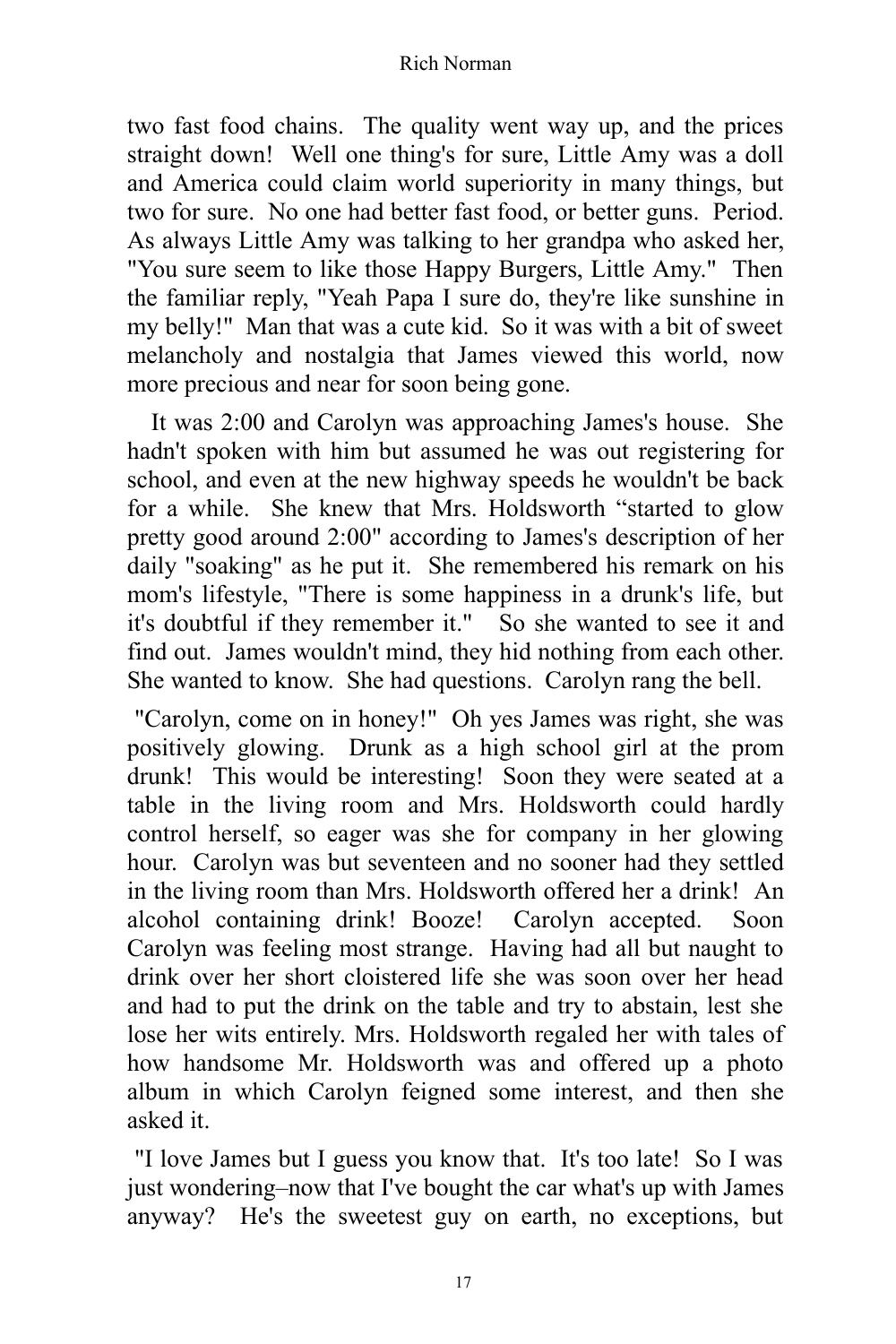there's another side when he feels used or threatened, isn't there? I mean there is in all people but James has it bad. Do you know what I mean? What happened?" Mrs. Holdsworth was just like James, she didn't blink, she just thought it over, eager to answer and her face lit up with a monstrous delighted grin, a cherry red glow fell upon her cheeks and a laugh from inside her so pure and silly, so happy in its embarrassed knowing that it was joy and prank all in one. The laughter of sheer play, the laughter of a child who knows a secret.

"Oh honey, do I! Hahahaha! Oh shit yeah I do! Well sweetheart, when I was nursing James, oh you know how it was, they thought everything man-made was best for everyone, and they hadn't got it right like they do today, so the word was..." She paused for a long gasp of air and a huge sizzling puff from a quickly disappearing low tar low nicotine low smoke high taste cigarette shaped nicotine dose delivery device and continued, "Well the word was you suck the milk out of your tits with this pump and dump it in the sink, and then give the kid this Emerson super milk replacer health increaser milk substitute product or whatever...all the doctors knew about it and mine too. So James looks at me with them eyes of his just like always when it's feeding time, but the doc said I should just dump my milk and replace it with a bottle and some of this high tech juice. Well the very first day I said no breast for you, try this bottle, sugar it was then, that's the moment it happened! Oh god it's true honey, he just went nuts. That's the first time I ever saw that sweet kid lose it. He was just a baby and he starts off like usual until I turn him away and give him the bottle instead. He starts cryin'. He turns red then the strangest thing happens, he starts ballin' up those fat little fists of his, babies got fat hands and little tiny fingers you know and ballin' up like little stones and unclenching then ballin' them up and he turns red and he's hollerin' like a little steam whistle and starts off chewing that damn rubber nipple to kill it! He's gumming that thing like he means it harm and then some. He's shakin' that little head and chewin' with a look of pure evil in his eye like a fuckin' little gremlin or something!" At this point the two are in stitches, laughing uncontrollably. Carolyn nearly peed herself.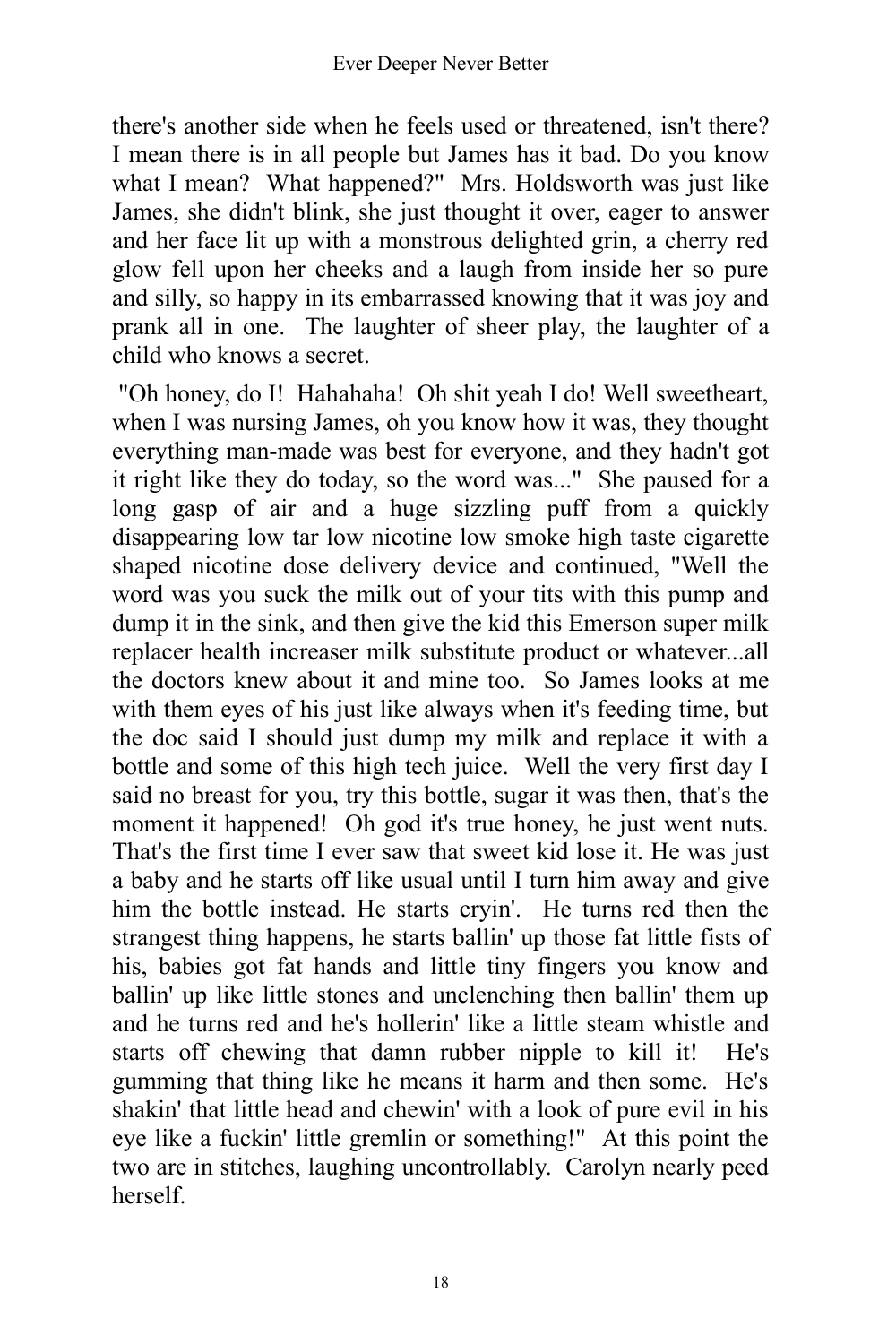When James arrived home some two hours later he heard a cackling like two witches coming from behind the door of his home. As he unlocked the lock he thought of the golf clubs his mom left behind the door for all these years "just because that's how dad left 'em." Well he knew where to lay hands on a weapon if he needed to defend himself anyway. What the hell was that shrieking? That cackling and shrieking? He opened the door and understood at once. There was Carolyn and mom in the living room drunk as two high school kids–sopping wet dead drunk. Oh well... It had to happen sometime. He went in for damage assessment. "So what you two pretty ladies been talking about, hmmm? Mom?" Mom had no shame and half as much sense after 4:00 or 5:00, and no subterfuge was required. Mrs. Holdsworth replied by pointing at James and then began to laugh uncontrollably while blurting out something unintelligible in between her hysterical contractions, "Little gremlin...fucking little gremlin... Hahahah!" Well... It had to happen sometime.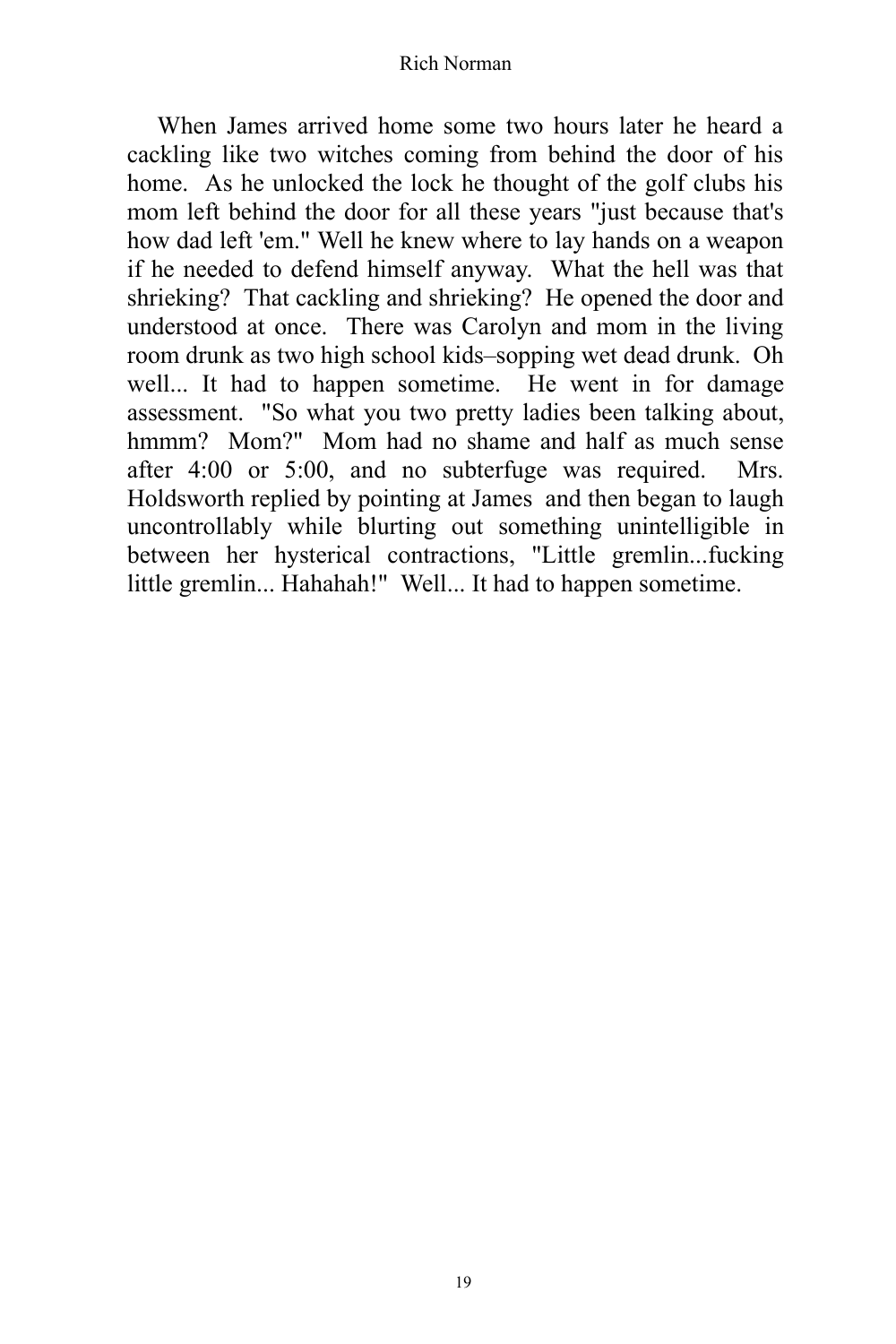First James had to drive Carolyn home. "James, I'm sorry if you didn't want me talkin' to your mom about you..."

"No Carolyn, that's her greatest pleasure. She hasn't had anyone to talk to for a long time. She loves her stories. Little gremlin is one of her favorites. She misses pop a lot."

"Good, 'cause I like her. Your mom drinks and she's okay by me! Hahaha." Carolyn didn't hold her liquor any better than Alex.

After James got back home he found his mom in the traditional position: passed out. He picked her up and sighed. There were soft flat objects in nearly every room of the house. Beds, sofas, shag rugs and even a few beanbag chairs in the bathroom just in case. The house was pass out proof, any room will do but just the same, he'd rather spare her the midnight crawl into her den of darkness–her bedroom with two pair of drapes over the windows. So he picked her up and carried her in while she was still out cold. He put her down on the bed and looked at her there. Peaceful. Oh Christ mom, why didn't you do something? Why didn't you stop him? James didn't know if he was talking about Francis or his dad who had made Francis, into Francis, and it didn't matter. Oh God why didn't she do something? He looked at his dad's picture by the bed on the nightstand with his uniform from the war and all the awards and medals. He asked her why even though he already knew her well enough to answer for her.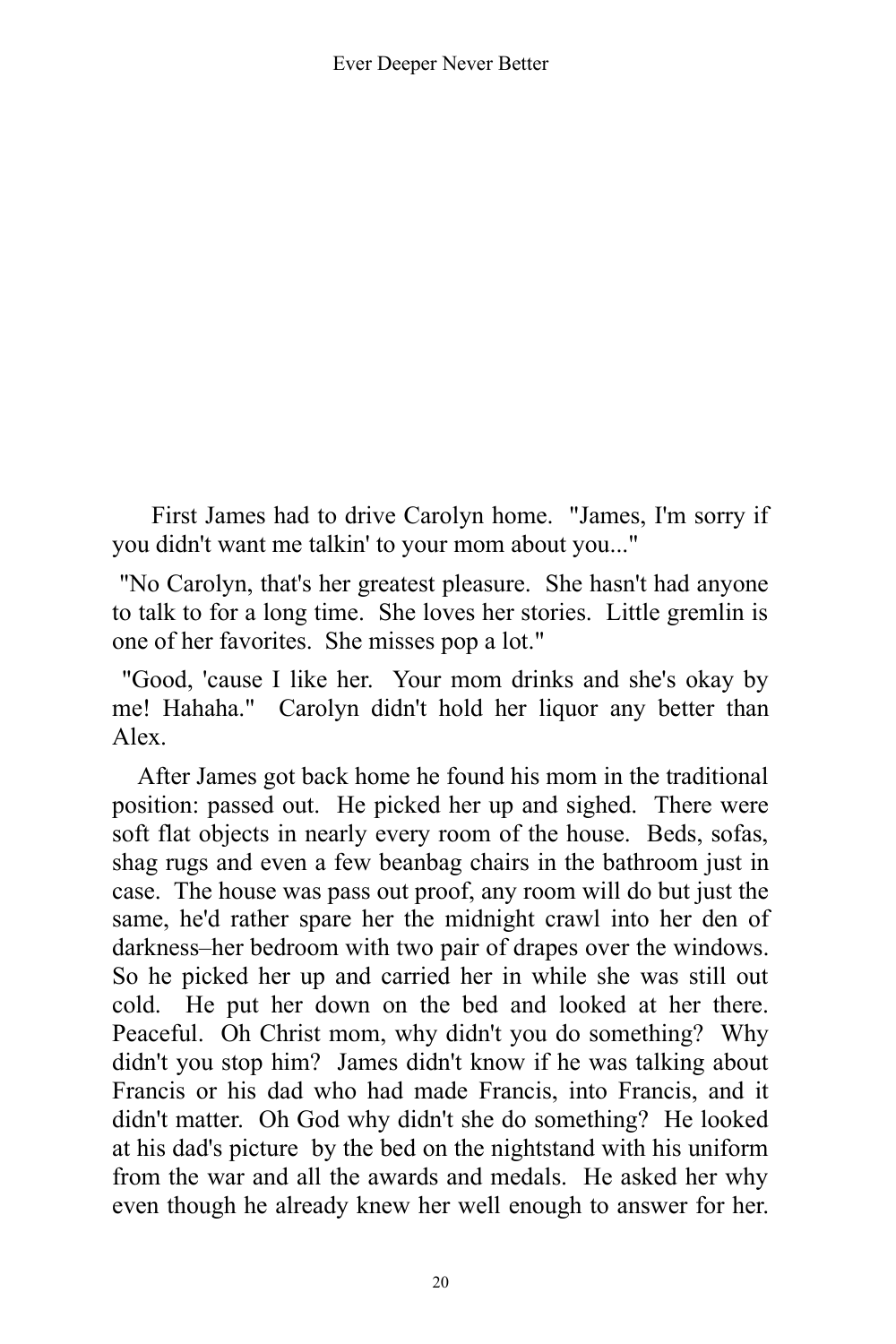She took the high road. She ignored it and turned the other cheek. Mom had that turn the other cheek morality thing big. It kept her going, kept her comfortable. Don't look, that's better, take the high road. Forget it. Yeah, he knew the answer.

James finished sealing his mom in her room and went downstairs to his own bed where he fell into the surrender of sleep. Plunging headlong through his dream he dove into a river which received him into its happiness where he was cleansed and free, so gladly accepted within its waters. A rock, a crag, a finger of sharp splintered flint was part of the river bottom and speared him, holding its sharp tooth in his leg, the point from which he did then struggle himself loose, and once free, so then quickly fled the river before he was drowned. The river didn't care. It saw nothing and fell lower and lower before the river bank. Now on his belly he could not move. His back was a soft clay thing, and a window opened within it, and he knew the window was pressed there into the clay of his back from an unseen hand, which put rocks into his opened back, hot rocks, burning stones of pumice and granite were placed within him and they brought a terrible pain, a longing, a fire which was sealed within him, and he cried out in desperate agony but he cried not. His mouth opened and he cried not, but spoke his own name. No cry came from his anguished lips, his soul was silent, its pain sealed fast within him. Only his own name, dull and plain, over and over did issue from the black circle of his mouth.

Suddenly sleep's mysteries were interrupted–split open by a sound. A loud clunking smacking smashing noise struck him and he sat up like a bolt...and listened. He heard a scraping shuffling sound and a stifled groan then the latch on the front door was sprung and he knew what was happening. The paper, such as it is out in the country, was full of the story. A burglar who breaks into homes and steals stuff like any burglar, but this one was worse. Instead of running or shooting when the homeowner confronted him this burglar would use a stun gun on the resident and tie them up. The paper didn't give any details because the case was still open, but the guy would torture the homeowners. Torture! So the burglar was dubbed "The Torquemada Bandit." A fucking sadist bandit weirdo, and that rang some bells with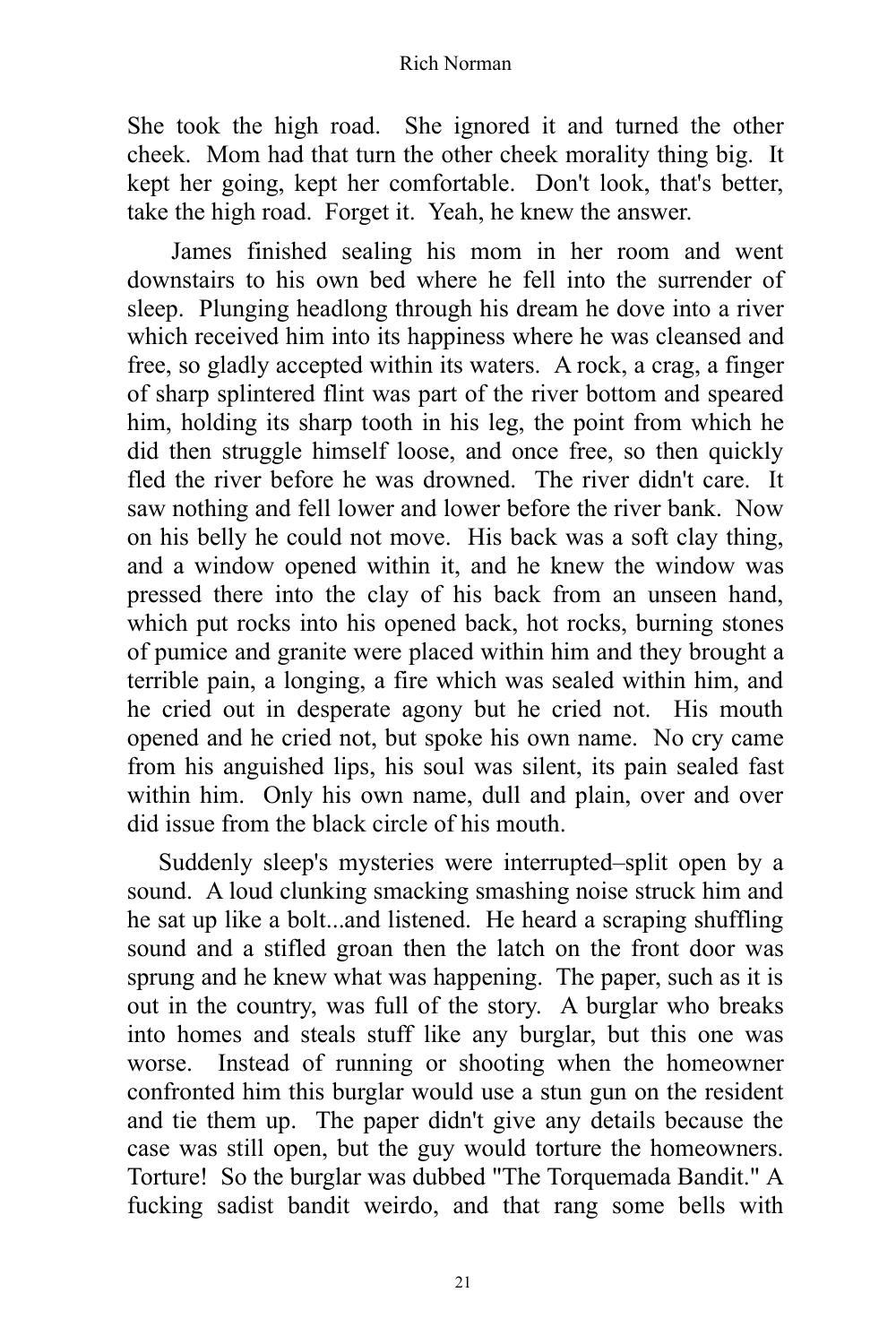James! James changed into something he had never before known. Now he was a shadow of death. The cleansing hand of righteousness incarnate? The Devil? No, the Devil speaks the most of righteousness and so James must be other than he, because James had no thoughts or words. A black current passing through all worlds and all objects in time, the ancient predator is a motion, a scent of following scents which leads doubtlessly into the ribs of every shadow to place its blade. So James stalked but was not James, he was a pure shadow from the brain stem of every lizard who tastes the scent of night. Into the folds between the darkness he poured his ancient soul toward the foyer. The cracks concealed him. He found utter silence and stillness within him to stop the very beat of his heart. He lived between its murmurs and found the clumsy burglar completely unaware of him, unaware as he soundlessly loosed the golf club, a driver, from the bag. No sounds. Silence and darkness cradled him tenderly in their loving hands and he was invisible before all blundering burglars and stealthless sadists. James walked behind him and judged the spot precisely, as the burglar bent over to offer himself, James took time to judge and aim, luxuriously and slowly he collected the moment and chose the vertebra halfway down the neck and swung a blow so severe, so broad and long of stroke the sound betrayed him, a swooping whistle of wind from the golf club which let the ball know it was to die. Now. The enormity of the impact was devastating as the club head crushed the neck and spine a full six inches flat to the wind pipe. James released the blow with a scream primal and absolute, a scream to bruise night into wakefulness, to slap night itself and tell it, "I have cheated you– You have missed me!" Now another blow so severe it should have beat the man's head entirely off his filthy neck, then ten more–all the same–ten more–all perfectly aimed.

Mrs. Holdsworth was coming down the stairs and snapped on the light.

"Oh shit!"

"I got the "Torquemada Bandit" I fucking killed him– YES!!"

Mrs. Holdsworth called the police and requested an ambulance. Perhaps there was some of her husband in her son after all! The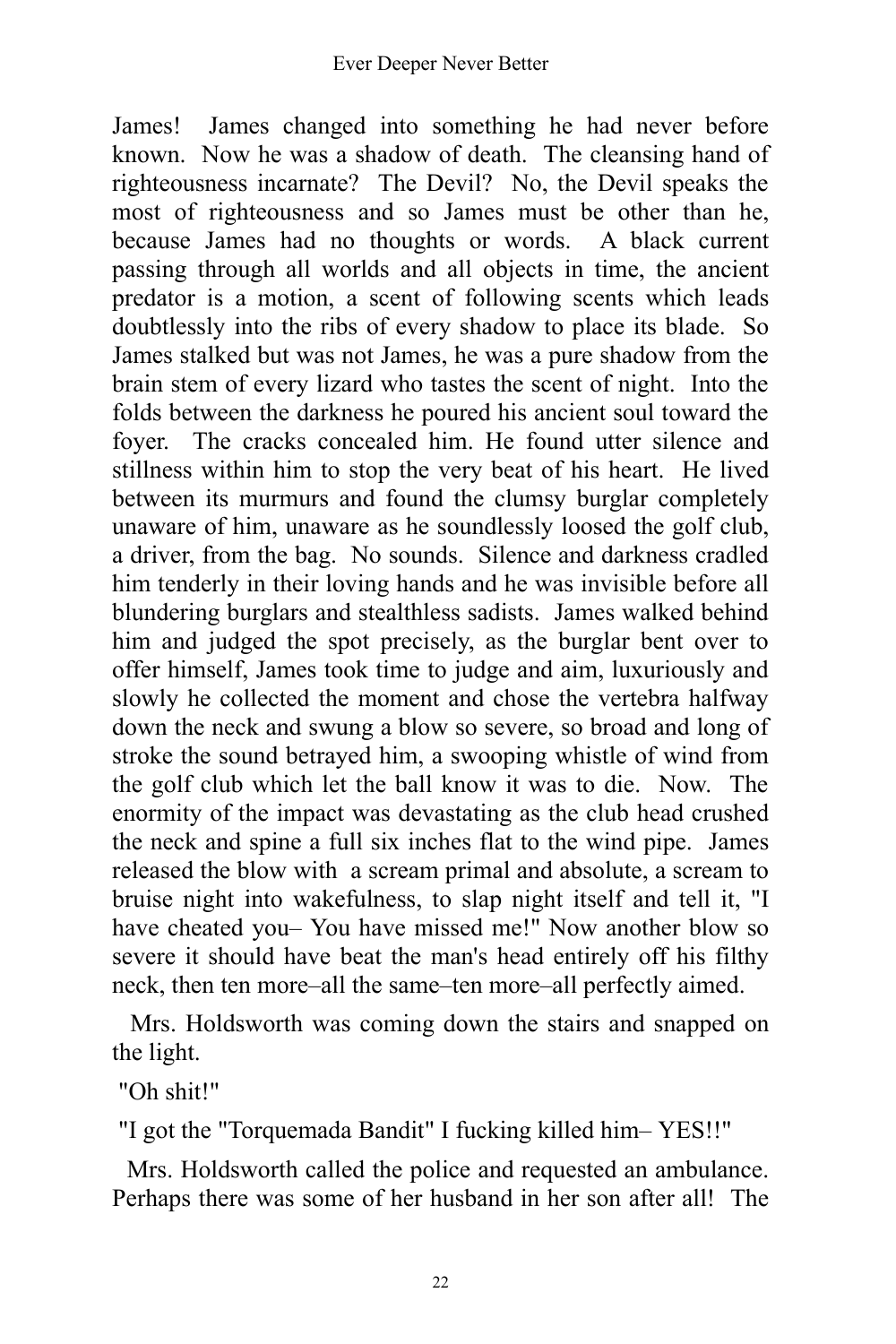bandit was still alive. He was permanently paralyzed. He would never use his arms or legs again.

The media fell upon the house before sunrise. One paper even called him "America's Avenger" like he was a comic book hero or something! The more bashful he acted the better they liked it. He was nearly sick of telling the story by the time they all left. The sun was warming the green hills and the woods were coming alive over the ridge. The day was the same as any other day but it had a weird new glow to it for James. He breathed it in and tasted the air. He would always remember.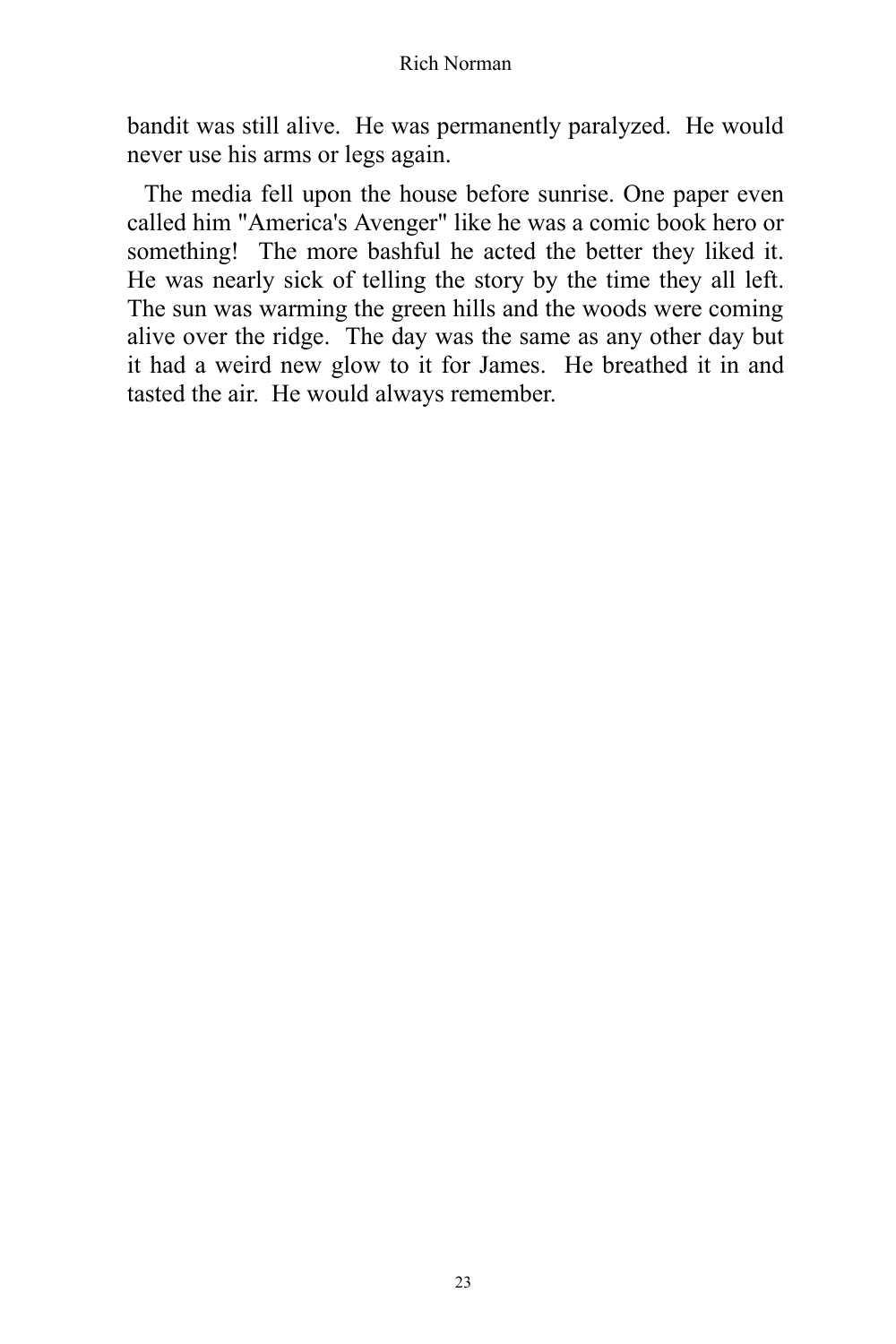Carolyn was in this class. Introductory Abnormal Psychology. That's why James was in it. James was in it and that's why Alex was in it. As he read the syllabus and reading list James thought about how much more he enjoyed college than high school. Alex was sitting next to him and poked James in the ribs and not so subtly either, so they both saw the sight, the godly sight. Carolyn had told them both that she would be introducing them to her friend from ballet, the prima, the first one, the top dancer and Carolyn's role model and best friend, Eva. Eva walked without walking, looked into every eye without refusing, surely her body was the mirror of her soul, and she was perfect beyond knowing. Light itself becomes bashful and modest, blushes before such grace, warms it for its own as if the sun too is mesmerized and forgets herself, growing sweet red and over warm at the sight. Every motion a perfection, she was founded upon the very idea of beauty itself and was its unknowing vessel, pure and selfforgetting. Alex and James turned to stone, marble and salt. James recovered himself and looked into her eyes saying how glad he was to meet her and for the first time he had ever used it, meant the phrase as more than a courtesy.

"James you are already notorious! As you know no higher compliment is possible from our beloved Carolyn. You are just as she described you! And you... You must be Alex."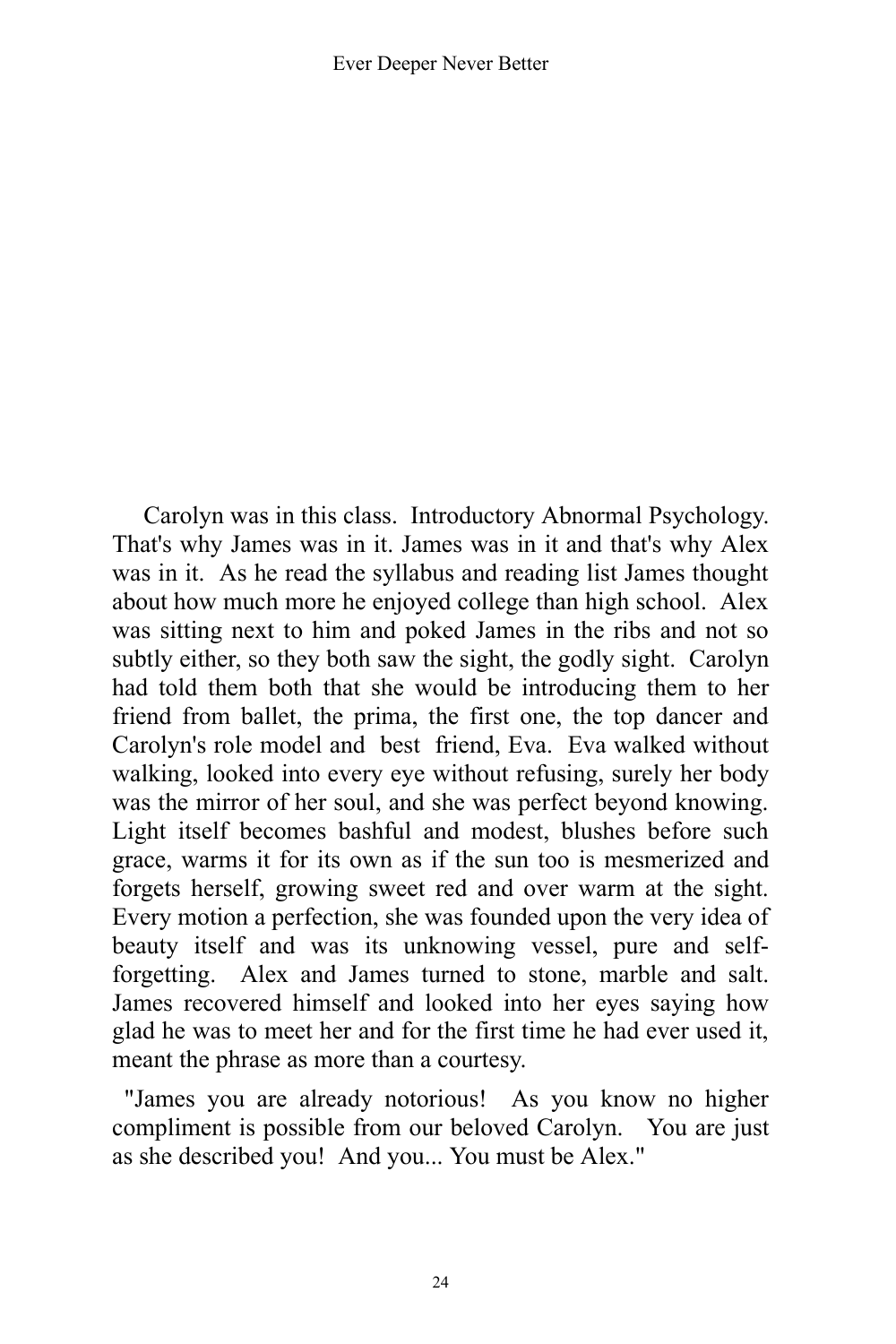Alex began to breathe again and found he could not help but stammer as he stared in wonder at this waterfall which plunges and hovers, filled with a spark of wind and sun, swelling, falling, lingering and plummeting in an eternal moment, so beautiful, to catch the sun as it falls.

"I am honored. You are far more than Carolyn or anyone else could ever describe, so I will forgive her."

Suddenly James felt a catch in his heart, a thought tugged at him– What if he chose the wrong one, look here, a finer one by far, purer, better and sweeter in every way–so? What now? James gagged to know his thought and swallowed it into his secret heart, his unheard mind where such things dwell. He could not have thought it. He blushed and could not recall why. He was suddenly annoyed and felt like saying something rotten to Carolyn or Alex but the lecture began.

After the lecture ended James had returned to normal and wished Alex well for the inevitable pursuit. Alex was at the top of his game as one is when one plays against or with the best. His charm was unbridled and Eva was beguiled. Soon it was clear what had happened. Alex was a changed man. He became solid and dreaming all at once. His confidence became genuine, his charm was no longer an affect stemming from his innocence, he believed himself and grew by feet a day as a person. He also became a hopeless dreamer when his mind was not engaged. Yes, it was clear what had happened. Eva was a narcotic, the strongest there is, and every idle moment Alex was at worship, for he had found religion and the fount of all pleasure in Eva. Alex looked as if bliss had tamed him, staring off past every wall, past every horizon into himself and lived here, in Eva, in himself, somewhere past all he saw. Only the smile betrayed sentient life, and that was dubious proof at best.

"Alex, snap out of it!" and his friend would return to him, bleary eyed, flush with happiness and contentment strong enough to turn one's eyes away from the world.

"What?"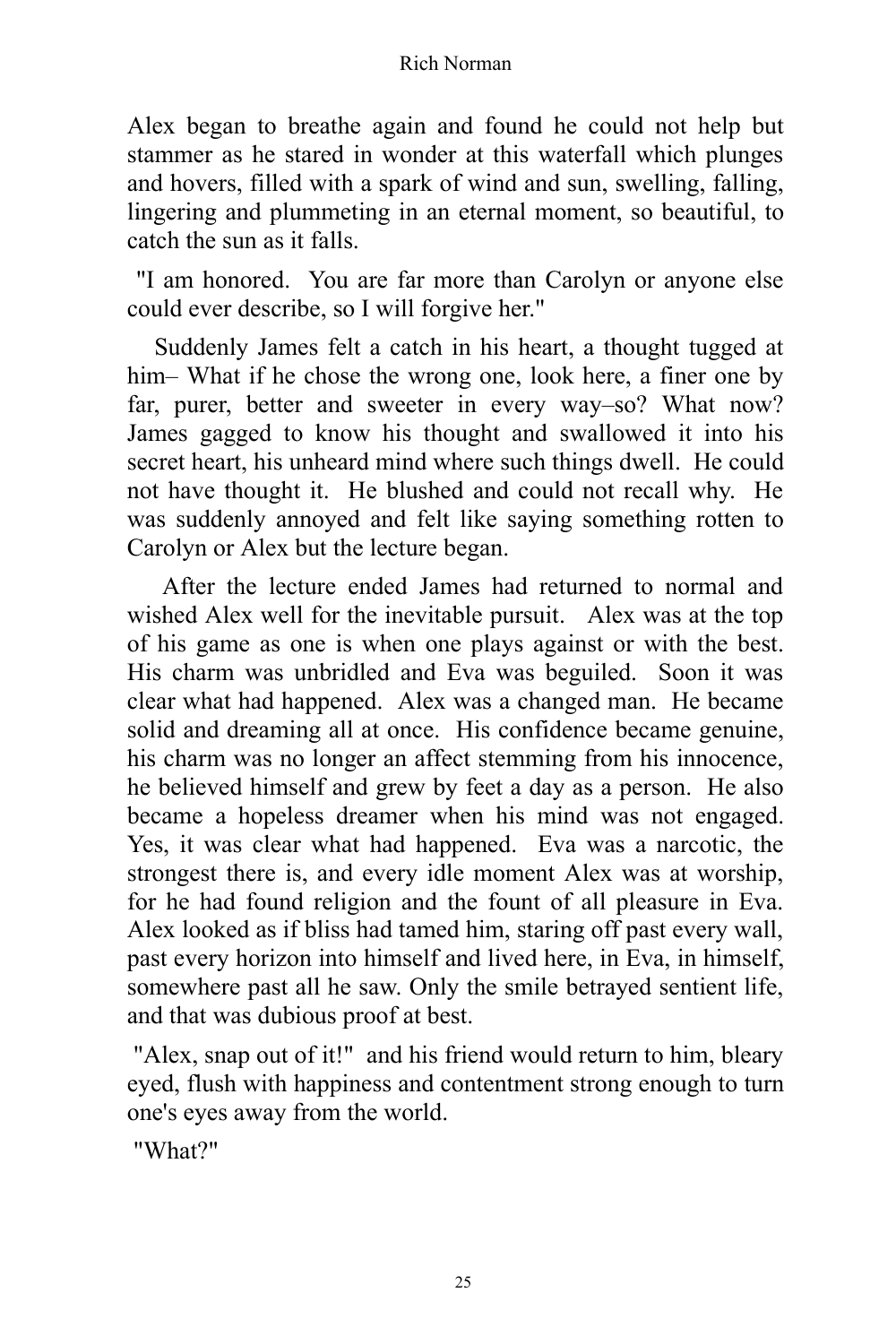"Did you hear the news? We've been attacked again! The Xing Pao hit our base in southern Hyperboria! So we chased them back into their cave but then guess what we found?"

"What?"

"In the cave we found some plans for a high tech hit the Xing Pao have planned for right here, on U.S. soil!"

"Bullshit." Then it happened. The Xing Pao missile hit New York. It fell in the harbor instead of on land, but it had a warhead, perhaps even nuclear, and hundreds have probably already been killed. Something changed in James just to hear it. Every mousetrap needs a mouse.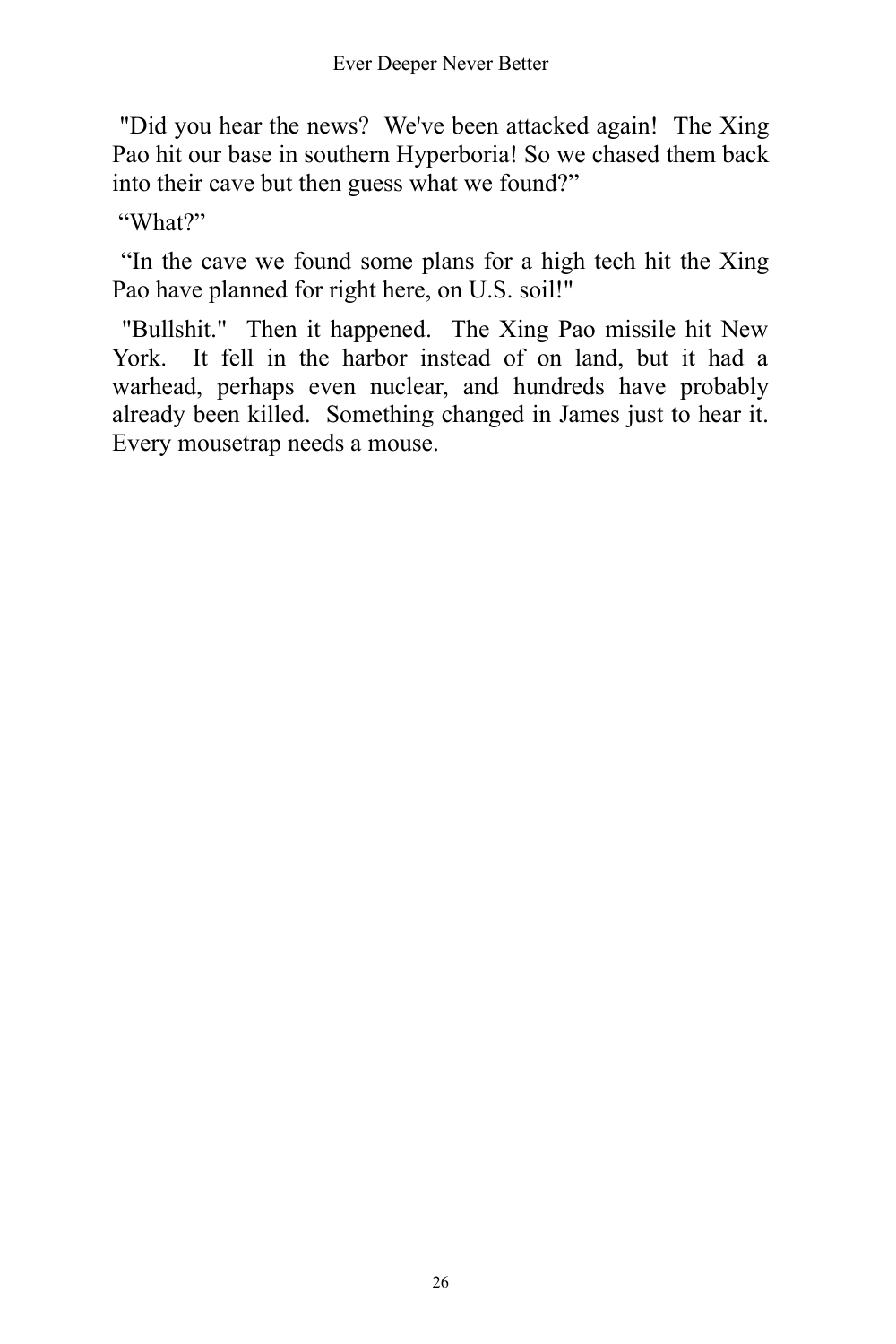James was in his second year at Emerson University when the attack happened, and the whole country was rocked. On U.S. soil– Attacked! The beating of war drums permeated the media. Little Amy and Gramps let every American know what hung in the balance. It was all too confining for James, too much heat and too many little things always crowding him. Every fiber in his being, every sinew vibrated with the tension. He was an instrument, and this was his song. He needed this like America needed him. An adventure! This was a moral and spiritual obligation! It is words such as these which seduce men's souls to believe they have cause to see reason. Such words make the pulse quicken and the face flush and hot with anger. Reason sees poorly when her cheeks are red, but young men do not know that.

So James and Alex went down to the recruitment facility with their papers and school transcripts for speedy induction and advanced aptitude processing. After completing a ten page military entrance and induction application they were to report back to complete the process in two days. A dinner was planned to celebrate the event, this feverish surrender to manhood or madness which makes women such as Eva and Carolyn wonder if their men were still children who would be better served to misspend some more of their youth right here at home. But patriotism like love is a disease of the spirit and wholly blind. So a celebration it would be.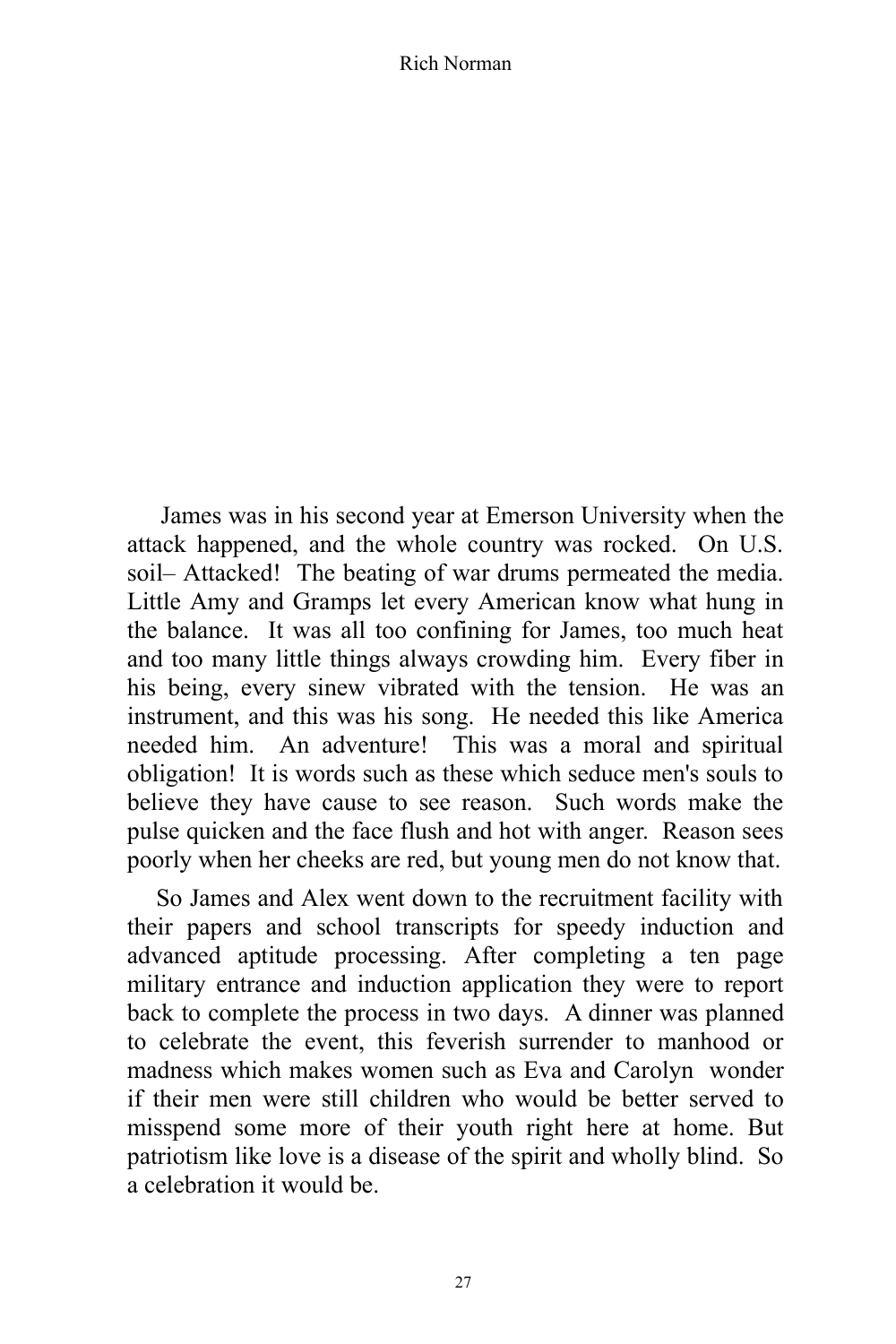Much merriment and toasting accompanied some chest pounding and lusty embraces which led to an end typical of the evenings of those men who go to war, should they be then lucky enough to leave an heir, if unfortunate and fortunate enough not to return alive, but a hero instead...or so goes the boast. The hangover welcomed the next day and nerves were quelled in the company of well-wishers who encouraged with much flag waving and foot stomping and our other obedient bad music of the soul...the platitude, which keeps all unlooking souls afloat, a cheerful bit of wood upon which to float...stiff upper lip...do what you have to do...say what you have to say is closer to it, but we never say that. So do we all swallow our fear into our stomach and wonder if the room got colder, when we know it is not the room but we who have felt a chill. Bravery looks ahead and marches after its eyes, it ignores its stomach. And so to the base they went, buoyed by each other's good show. Naturally James was the happier of it, although still a bit nervous, so double sure in appearance.

"Okay you numbskull." Whack in arm– "I'm down here and you're over there so we'll meet down there," says James as he points to hell. Much false laughter which needs reason to laugh follows such words, which rightly cover our nervousness, and grant us the tonic of laughter. At this juncture James and Alex separated alphabetically, James in one room marked "H" for Holdsworth and Alex in another marked "B" for Bourne.

After four hours of aptitude testing which was scored on site by the main computer in the Emerson Military Personnel Evaluation and Distribution Complex, the two met again in the same hallway in which they had previously separated to discover a disturbing result–they were evaluated and assigned differently–James to Officer Candidate Academy Emerson 227 Complex D, and Alex to enlisted duty indoctrination with sub-specialty training for explosives handling. "Shit!" was the simultaneous chorus of responses as they each looked at the other's card. Well, you never know. And so they left the building and each other for whatever purpose fate may choose.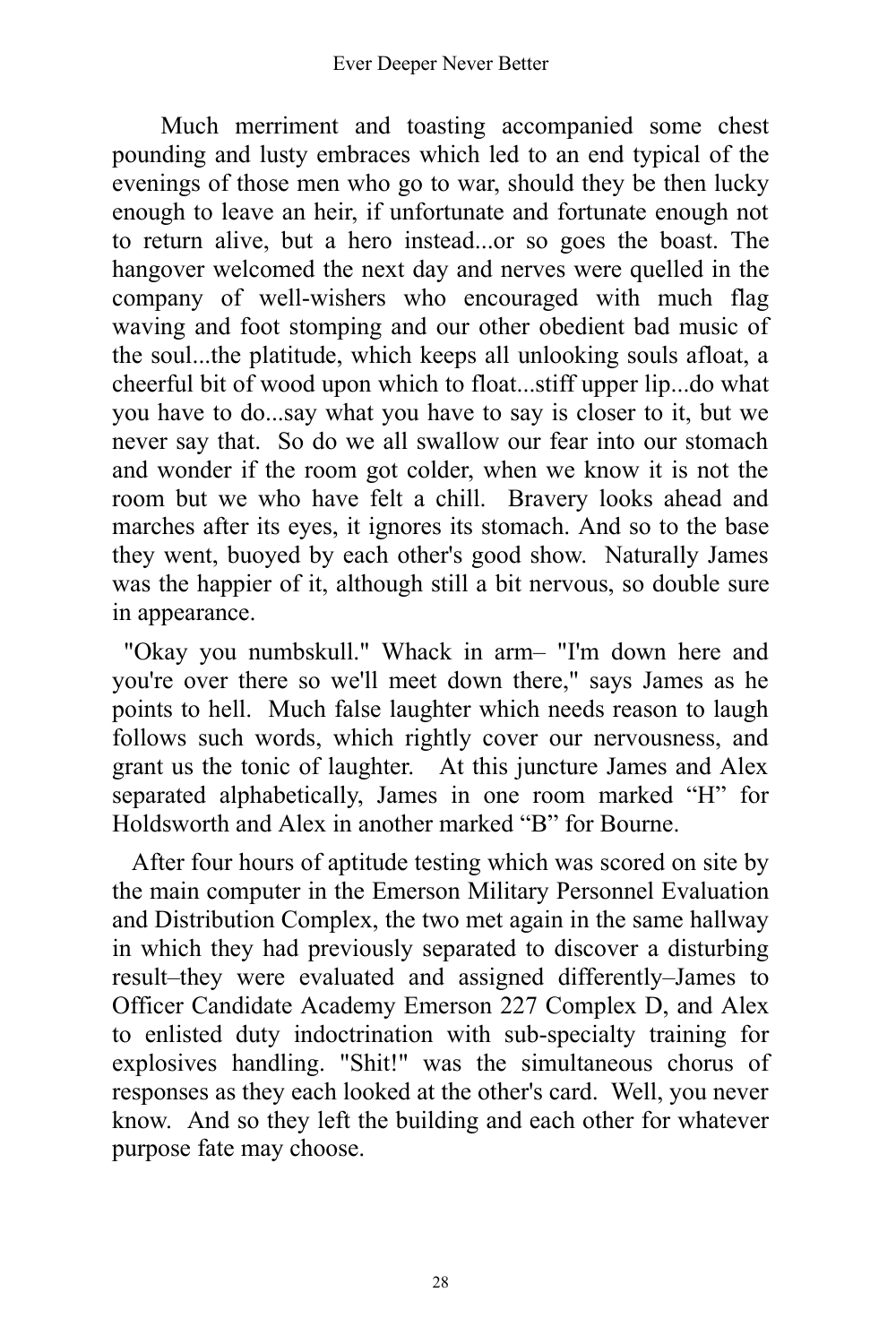After arriving at Officer Candidate Academy Emerson 227 Complex D, James took some lunch. Then he took some more tests. Odd tests with questions that made no sense. Everyone else was then handed a green assignment card with their appropriate officer specialty group, everyone except James. He was left alone in the test room, just sitting there...alone. A man in a suit entered the room and approached him. What was a suit doing here in a military complex?

"Hi I'm George Abrahmson, doctor of psychiatry here at the base, and you are a gifted man, James! I am not here to tell you that you are crazy, because that's what all the cadets think when they see they have been left here for a shrink, so come on with me, and let me tell you James, you are a rare bird indeed! Such a score, James! We are going to assign you to "active captain brigade command" starting immediately after your training. You will be a hybrid James, part commander and part foot-soldier–a super captain! A captain-major of sorts. Not to inflate you too much but you will be in the shape of the finest athlete–someone like you can tolerate it so we will push you. You are the type who gets stronger to be pushed and we will fast-track you to it James, because our tests show that's what you want, what you need, to lead men and go, to let go and do it, but to do it perfectly–isn't that so, James?" Now the pace of Dr. Abrahmson's delivery increased. "Together we will have you out there delivering fire down into the sadists and the scum who keep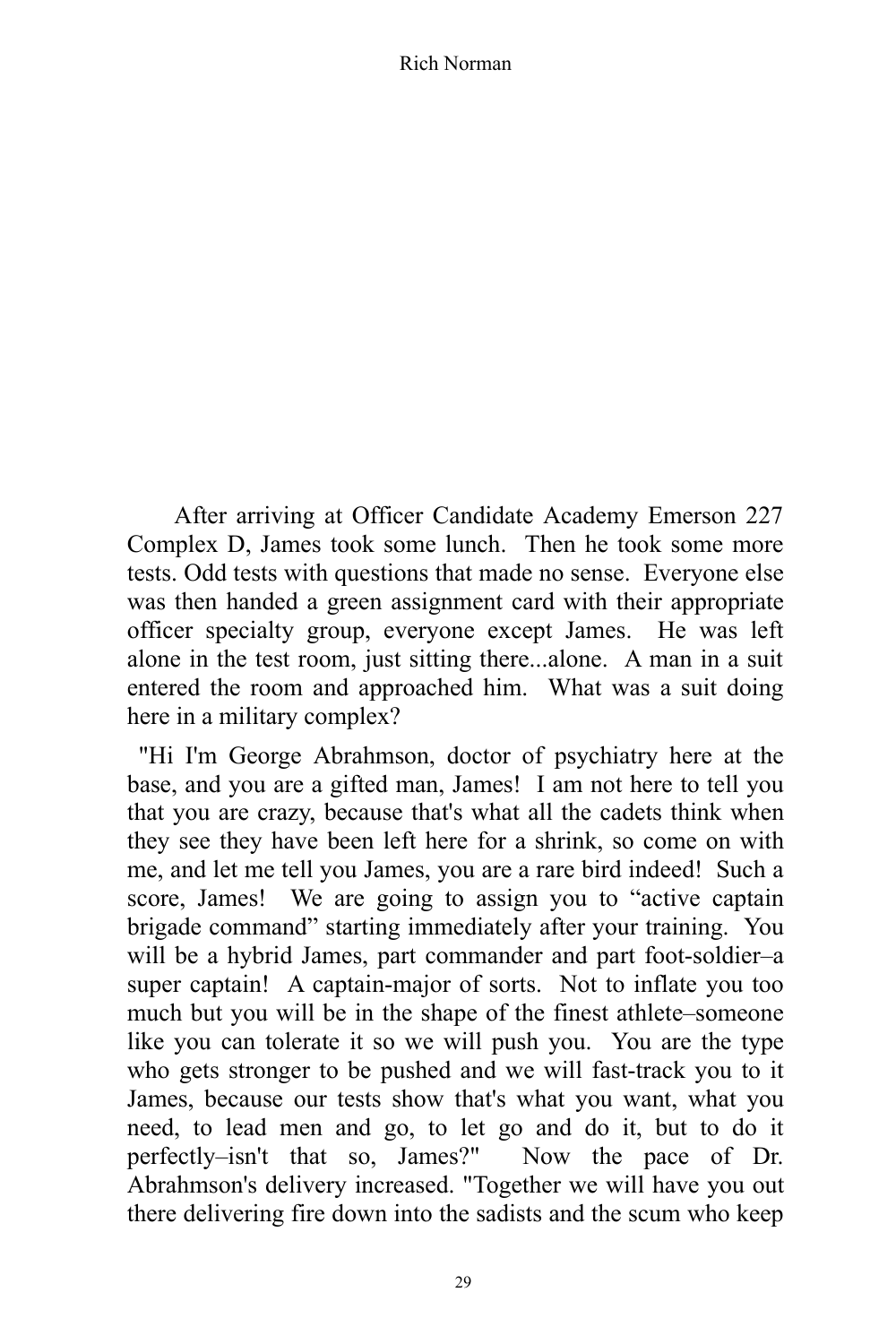us from breathing, keep us from being free!– Keep us bound and tied up, helpless and crazy when we should be free to free the world!" His pace increases further. "Isn't it so, James? Isn't that what we have to do to be free of it and fix this thing instead of take it–isn't it!? We gotta fucking go, don't we–we have to, we gotta go fix this thing and free ourselves, unload and free the world, but most of all we have to do it now, **right now**, **don't we James, don't we**?!" The doc had his test scores and pushed every button James had, and James lit up like a flag, two switchboards and a Christmas tree! He could save the world, be a super captain and rain fire on all evil things which smothered, kill all evil which tormented and restrained–he could take it–he would take it–he could fix it, heal it–make right with his hurt and GO– free the spring within him and unwind the knot exactly as he must and should! This doctor sang the song of his anguished misunderstood soul and he all but wept, but instead James vibrated with a patriotic fervor which left him foaming at the mouth and all too eager to sign the papers which gave the government rights to his mind and body, so he could be trained in the most punishing and rapid advanced new program specially designed for the exploitation of exceptional aptitude–the secret quick response officer training program under the code name "Operation Reichstag," or "burning building" for short.

"You see James, it's like they lit our capitol building on fire. We have to act fast and put out the fire, and that's where you come in." James got a black tag with his assignment information.

James soon learned what it meant to have signed those papers and to be "black tagged." He was told by Dr. Abrahmson that the world he was in now was a special world–a world that he was now a key part of, a world that didn't exist. To be black tagged is to disappear.

"I won't mince words with you James, you signed away your rights when you signed those papers. You gave away your rights to protect all of America's. Nothing could be more American than that." So when he got out James would be a captain-major, but, the school where he got the rank doesn't exist. Hmmmm. He went with the good doctor into an elevator with a black tag only sign, an eye with a black x covering it. His tag summoned the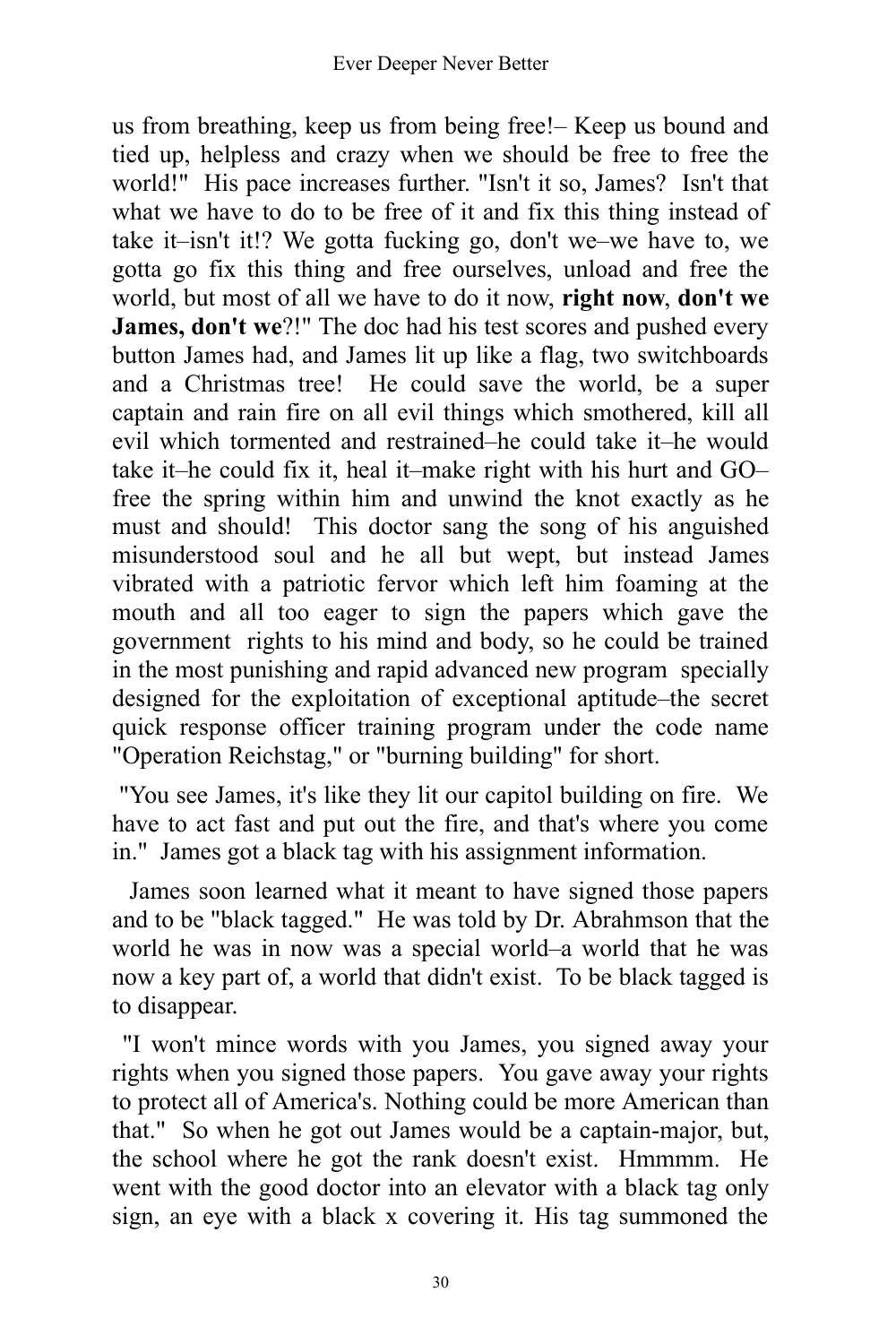elevator once it was held over a hidden scanner in the sign. The elevator plummeted down and down for what must have been seventy-five floors. Once the doors opened he was underground by a half mile and found himself in the academy proper. It was unbelievable! An entire city seventy-five floors underground lit up like day with grass in the courtyards and real light from the ceiling. James was bloody well out of doors seventy-five floors underground! Insane! These guys were not kidding!

"Well some of us have not left the building for years, James. Some of us never do. We are the unsung Americans, James." The doctor became very sincere. "If you keep a man locked up in dingy underground places he gets depressed and restless, sad and sick inside himself. We designed this facility to disappear but be healthy for the staff, some of whom must spend their lives here. They, like this facility can't exist, and so we care for them best to keep them in surroundings as like the world they are defending, the world they may never see again, as is possible. We all need sun and warmth, even those who sacrifice the most." The doctor was all but teary eyed and apologized. Dr. Abrahmson needed to get out more.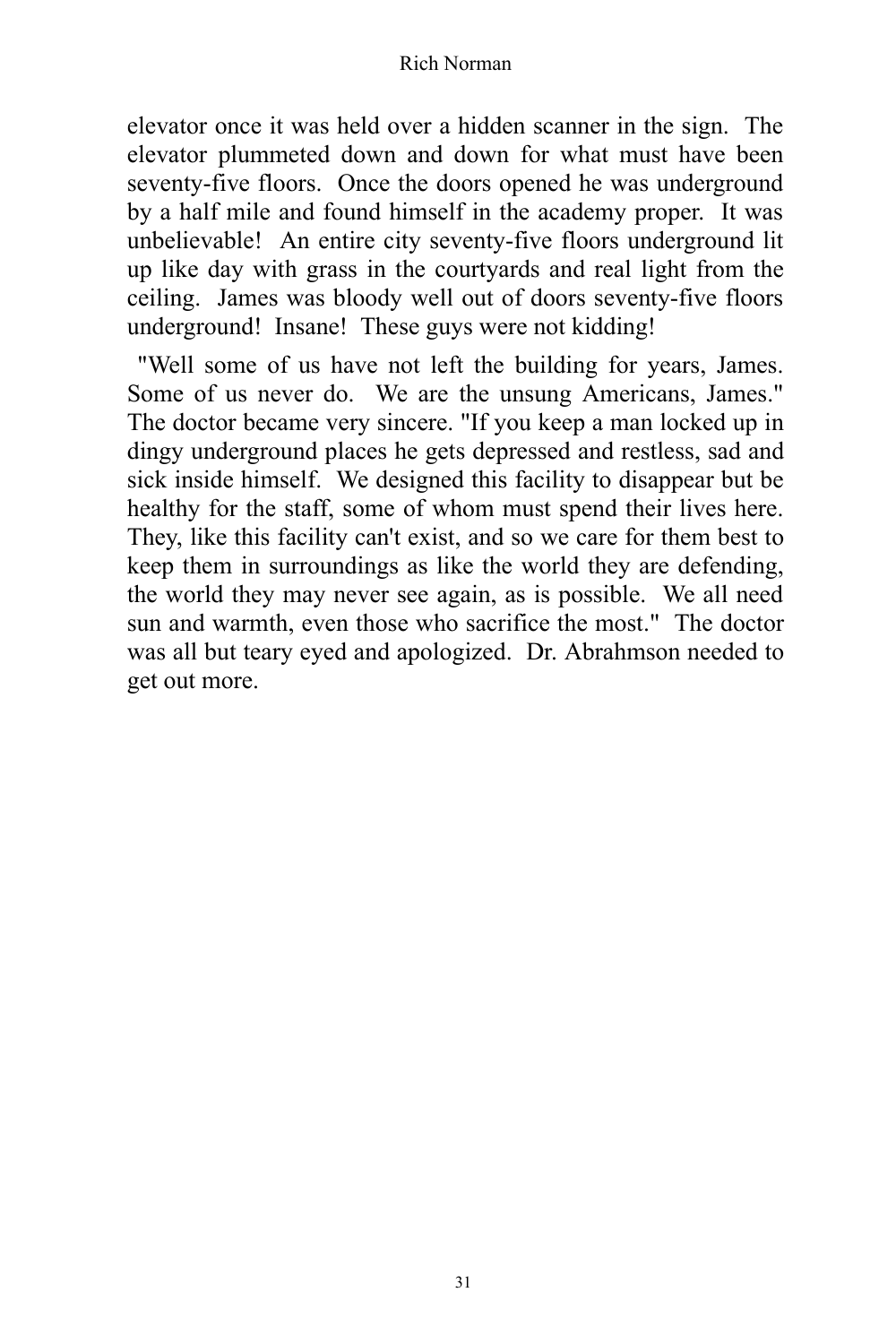After a half hour walk they had arrived at James's training module which was a complete little world unto itself within this underground universe. Doctor Abrahmson told him it housed some eight hundred staff and trainees, complete with its own pair of generals to oversee the whole nonexistent, sunlit, underground, grassy green, bright black, invisible, high dollar, unfunded, unlimited black budgeted universe. Holy shit! Here the doctor and he parted company and James reported to the officer in charge of assimilating inductees into the outfit. He wasn't a military man either but another doctor. If not he sure acted like one and told James to pull down his pants and bend over. Well that seemed military enough and

"Ouch! What's that doc?"

"These are some shots to help you learn. You won't be effected, you won't feel anything, only an increase in your learning skills. You will learn better." So a pain in the butt will help his head? Underneath it all James thought that all doctors are like his brother. They like giving you those shots too much.

Next they sat him down for some more tests and a dixie cup full of pills which James knew better than to ask about. After a nice meal with lamb chops and applesauce which tasted funny, he felt as good as he had felt in all his life and was ready to go! First some more tests.

Dr. Abrahmson came in the room and congratulated James on getting the highest score relative to his own baseline that week!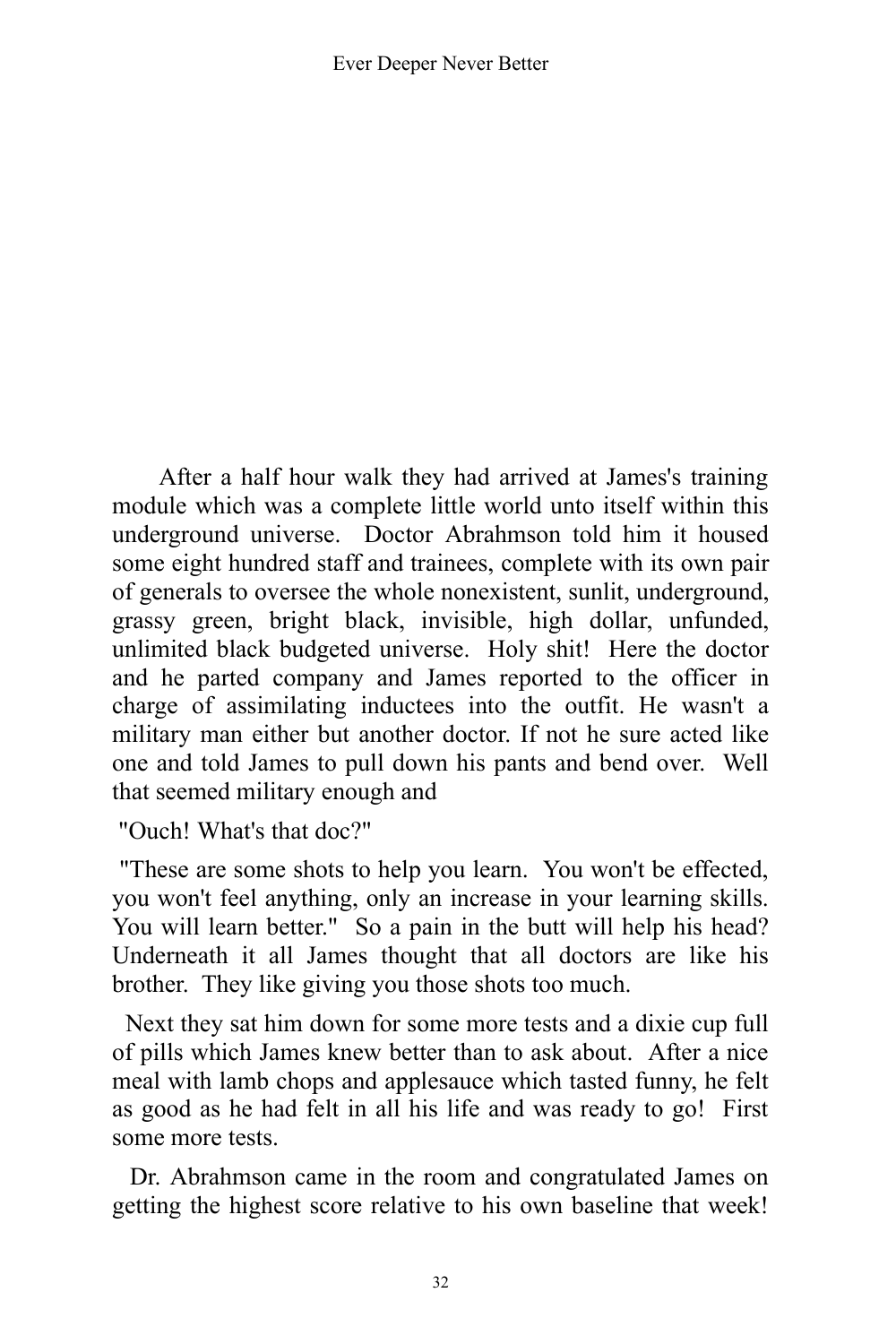Doc loved his work and beamed to announce I was in A group. Part of me felt big, puffed up and flattered and part of me was double scared to have made any doctor that happy. Those shots and pills worked. I was getting smarter.

I was introduced to my weapon, the Emerson 7000 Mark 2 fully self contained hand-held sustained fire delivery system. The rifle looked like a race car, sleek and functional in a mean flat black, a carbine half-size barrel length rifle, tapered and terminated with a compensator. There were two spherical chambers with ribs around them toward the rear of the gun, and the stock itself held the rounds. The rounds were just projectiles with no shells. Sergeant of arms for black unit 27-3 spoke and we all listened like open bags of empty space, we were all hungry for his words and I remember every one.

"The Emerson 7000 Mark 2 is a super ultra-pressurized munition and projectile delivery system. The projectile, a mere 17 grains in weight, is delivered into a super-tapered free bore and barrel smaller in terminal caliber than the projectile, causing an airtight fit by compressing the bullet. That means the barrel is too small for the bullet so the bullet, made of high lubricity alloy must be squeezed to fit the small barrel and leaks no propellant gas whatsoever due to the tight fit. A perfectly efficient use of propellant energy. Because there is no powder or propellant containing cartridge to use up space there is room for 2000 projectiles in the weapon's internal magazine. Each projectile fragments into 6 shards upon tissue or hard target impact and are fired in burst groups varying from 3 to 10 projectiles per trigger actuation which delivers the selected group size in virtual simultaneous discharge. Hence the characteristic sound of the weapon–"the Burp." It is deadly indeed, with 18 to 60 separate wound channels created for each mono-burst. Observe." The sergeant's arm moved autonomously and pointed the weapon downrange. A series of short burp-like bursts resulted in the whole scale destruction of three wax human heads and two melons some twenty-five yards away. They simply disappeared into a dirty cloud. The effect was staggering.

"So gentlemen, you may wonder how this unit is powered, with no powder or propellant what drives these projectiles? The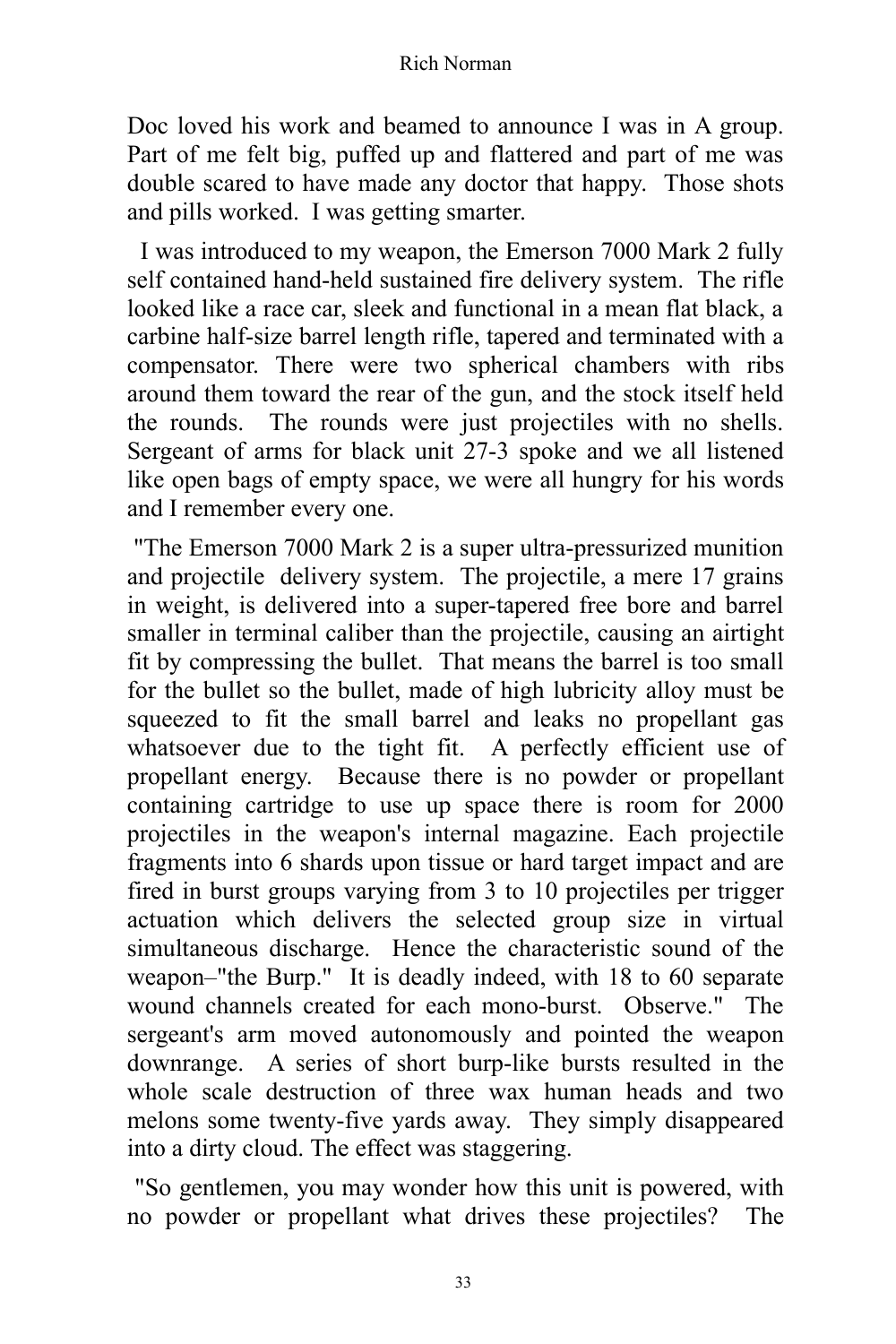engineers down at Emerson have quite an answer for us here! They have discovered a twin spherical design which can withstand enormous gas pressure. It is self-reinforcing gentlemen, the more pressure that is put in, the stronger the containment vessel becomes. You can not over-pressurize it without violating the laws of physics. It has the capacity for infinite gas density–super solid gas, gentlemen. The engineers at Emerson have electromagnetized gas and permitted it to not only be contained to receive pressure sufficient to create a liquid gas, but a solid, and then a double-dense, super-solid gas of infinite pressure–a gaseous singularity or as the physicists say, a little "big bang" like the explosive force which created the universe is contained here to be used at your disposal. We simply insert some Emerson 751X semi-conventional, Corbadite based super explosive, packing 1,000,000 times the explosive force of nitroglycerin into the chamber, or use the mobile super-solid gas pressurization unit and in either case, press 'command' 'ignite'. You will notice there is no sound from the explosion or from super-solid gas transfer. That is because the Mark 2's selfreinforcing spherical containment chambers use the wave to contain and cancel itself. The foot soldier can carry 250,000 projectiles on his person, enough to fight for days even if alone against vastly superior numbers." It was all true. The Emerson 7000 Mark 2 was an amazing gun.

So the days passed and James was a hungry sack too willing to be filled with every idea which was presented to him. The exercise regimen and the instruction seemed effortless because of the shots and the pills which made him sharp as a tack and hungry to the core. The words from his instructors were like rope thrown into his empty soul. He climbed each syllable to the next. They could not come fast enough. His companions in "the black race" as they called it amongst themselves in sheer pride with its attendant stupidity, was so frenetic as to allow little socializing, but at meals, it was at once clear that they were all very different. When Dr. Abrahmson approached one he seemed utterly changed in his demeanor and character compared to when he approached another. However they all seemed to be gifted, each in his own particular way. James soon discovered his gift, which he was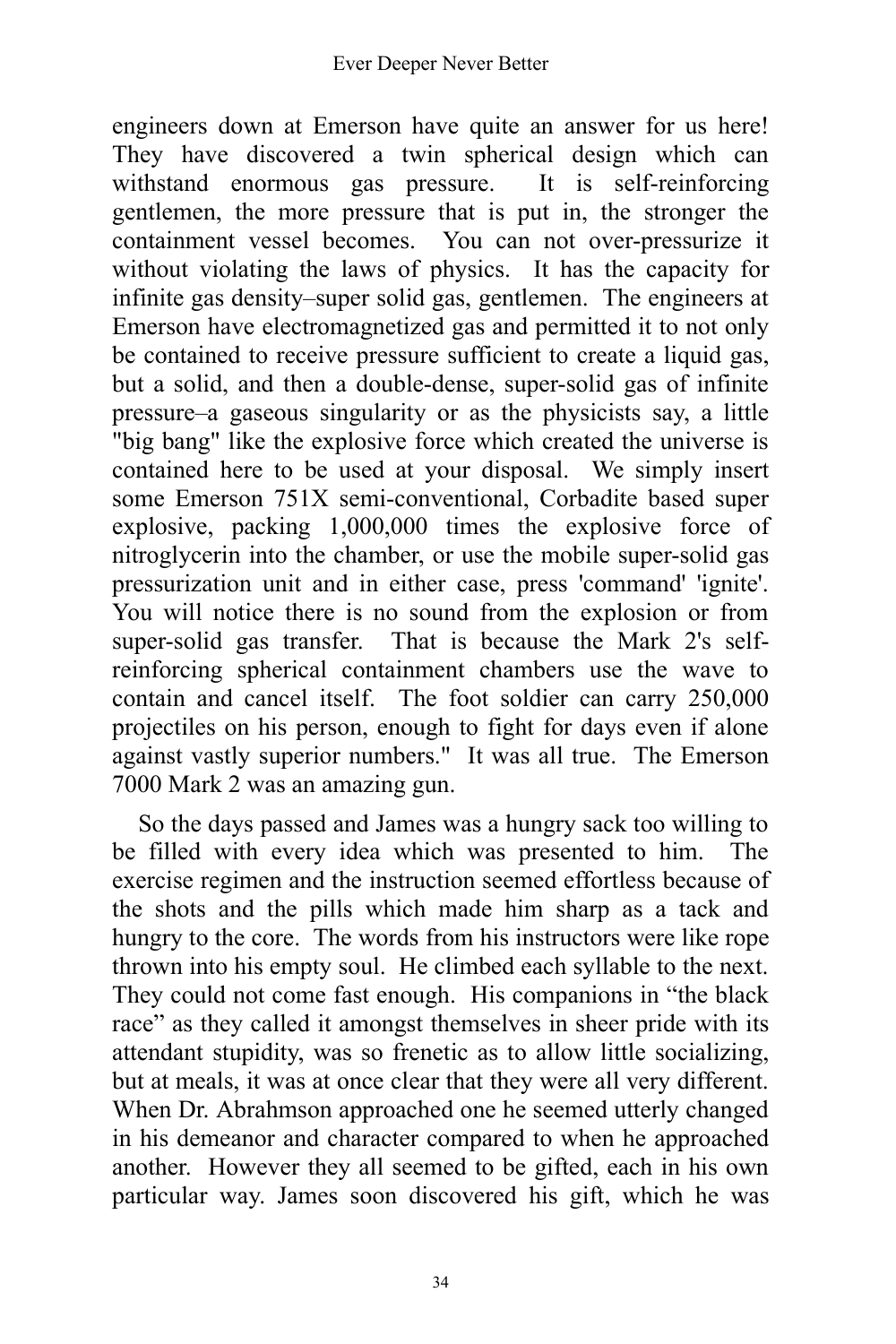remiss to recognize other than his overall balance of character and aggressiveness compared to the rest. James's gift became apparent in Covert Enemy Engagement Training, or "creeper class" as it was known. Something which seemed so easy for James was impossible for any of his classmates. James was a born creeper. A super creeper. He could stalk and surprise the instructors. One almost killed him by way of a weird reflex response. He stole up behind the sergeant who had survived three jungle tours as a hands-on assassin and tagged him, winning the game. The sergeant's arm erupted from its shoulder like a bone and meat projectile–his arm exploded clean out of the shoulder socket and knocked James fifteen feet–he was out cold and had a broken nose and a collapsed right sinus. He didn't remember a thing. The story was recounted to him numerous times by his fellow cadets. The sergeant's arm had to be manually resocketed, it dislocated "like a meat bomb" according to the most colorful of the observers. Much laughter ensued and James wondered, "What the hell was that?"

His fellow super captain classmates were different all right. Hamilton was a pain in the ass. He always wanted to get some company to back him up and go hand his ever growing list of stupid complaints about the program to the general. Man this guy was an idiot. Didn't he understand he signed away his rights? Of course they drugged him or beat him or whatever the drill instructor needed to do to show him a move. Hamilton was a whiner and a moron. Samuals was always griping about money. He wants money for his mom, for his debts, for his bus ticket, for his whatever the fuck and who cares. Doesn't he understand he's in an underground non-existent world where he's learning not just how to kill people, but how to kill them really fucking well? Who cares about money or parents or anything else, you are going to start killing people and may just die. Get it? Well Samuals was just too too damn poor too damn long to get it, and so James knew that no matter how poor his mom was, Samuals was an idiot.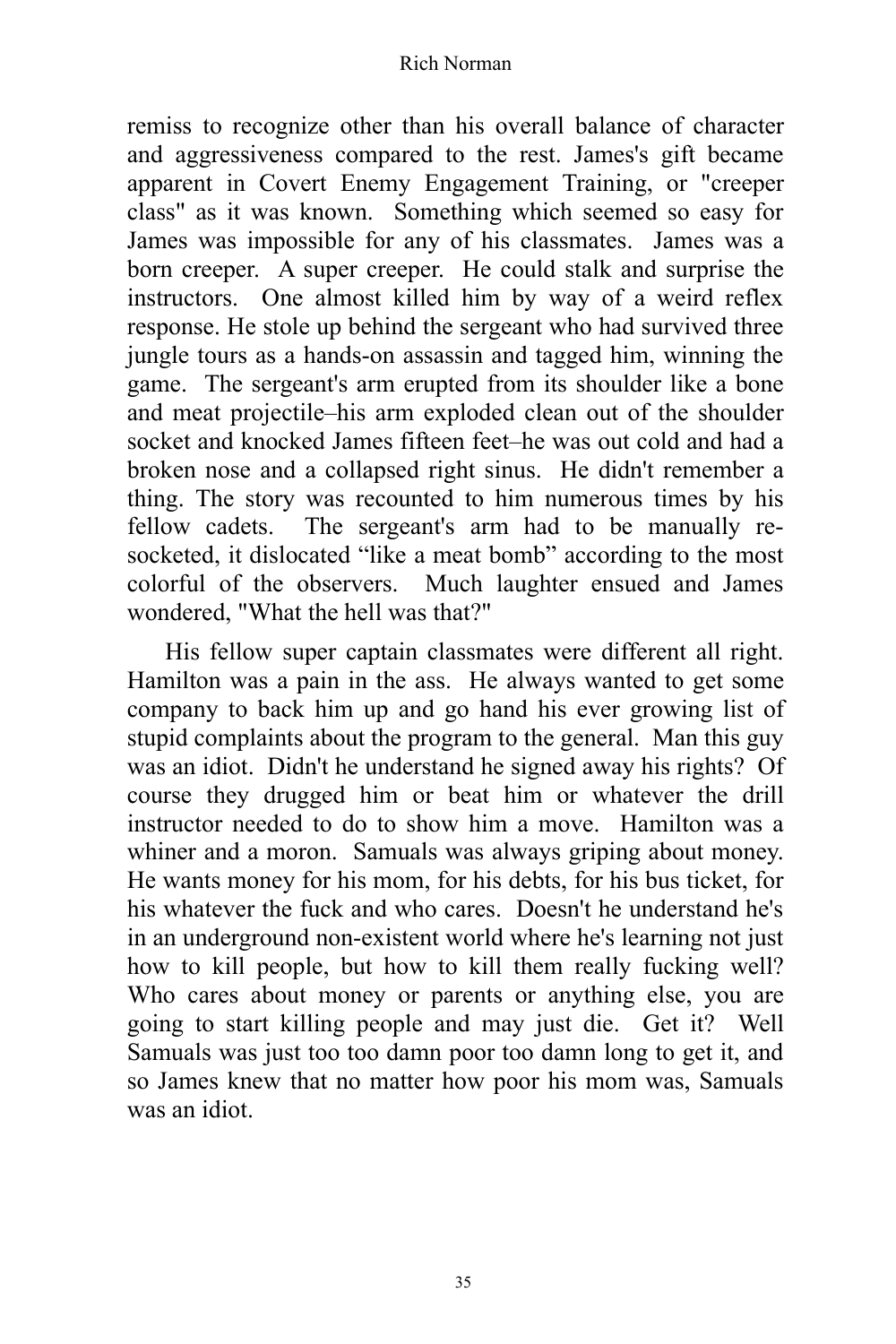James was up on the third floor of D building in the compound taking some more tests. Dr. Abrahmson had them take three sets of Gittinger Tri-Variable Correlated Personality Inventory and Assessment Exams weekly. What exactly that meant James was never told so he stopped asking. On the way back from the last battery of tests, James noticed the door to General Costman's office was partly open. Strange. He wondered... There was "scuttlebutt," a rumor about the general being in hot water with the other general about his drinking, and such things are probably just talk but... James eased the door open, ready to knock if he had to, and found it! General Costman had passed out at his desk in a pile of puke! Those pills and shots must have been working because James knew exactly what to do. He closed the door but left it unlocked and went off to find his two stupid classmates.

Hamilton and Samuals were eating lunch. Hamilton was gabbing and Samuals was sulking. James slowed himself and became natural, "Hey Samuals, c'mere and talk to me for a minute." James made sure to look a little sneaky to spark his interest. They walked.

"Look Samuals, I've got \$500 for you if you do me a favor, will you hear me out?" Samuals all but died.

"Yeah Holdsworth, I'm listening all right."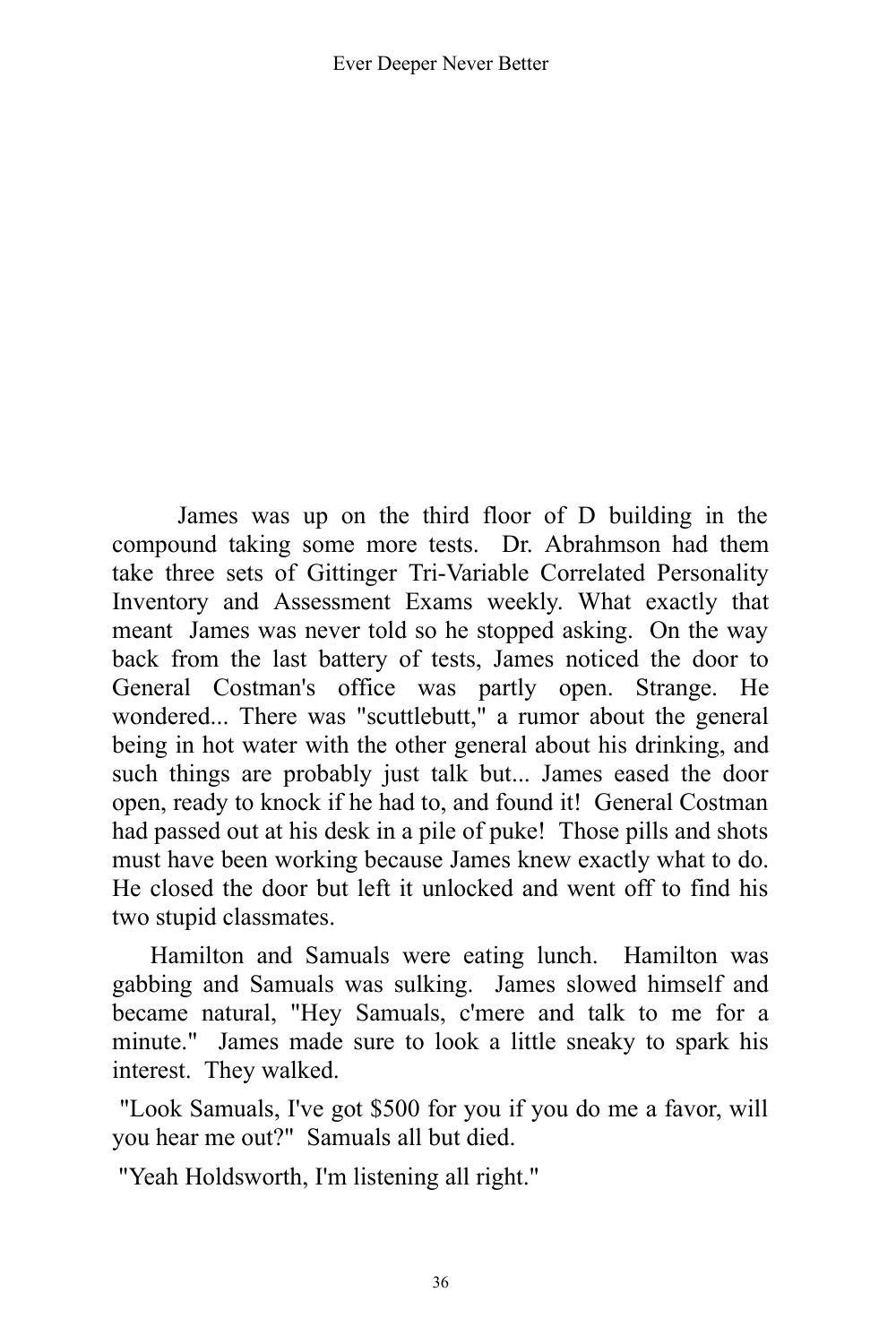"I need you to get Hamilton and tell him you've been thinking on it and you want to go to General Costman with him right now, while you have the guts up, and deliver that list of complaints with him, you know the one he's always griping about?"

"Yeah I know it all right. Really? Why? That list? It's ridiculous."

"Forget it. Look, once you're in the hallway by Costman's office start making a racket–arguing or whatever, then go on to his office door and listen to me and do what I say. Nothing will come of it but \$500, what do you say? Got to do it *right now*..."

"Shit yeah I'm on my way!"

James returned to General Costman's office. The general was still asleep in the puke. James waited. He heard the elevator door open and his "*friends'"* voices in the hall. James woke the general. "Hugh...ughhhh." The general noticed his head was in a pile of puke.

"Sir...sir,wake up sir, wake up."

"Oh, cadet uhhh." The voices are coming closer and closer.

"I'm going in to see the general right now Samuals, why are you yellow all of a sudden? Costman's going to hear it from me right now!" James snaps the open door closed before the two approaching loud mouthed cadets can see, and just as much to the general's relief James puts his finger to his lips to show he's in on it too and knows what to do. The general is still coming to his senses behind his desk and James bursts out into the hall closing the door behind him just as the general is starting to wipe the puke off his face. James begins shouting.

"You two get the hell out of here! The general is on the phone to the brigade with my name on it, my command assholes–so get the fuck lost! My commission is riding on this call so *move it*–get lost! Go! Now!!" Taken aback by James's red faced bluster his friends dutifully retreat. James goes in to claim his prize.

"Sir, I'm so sorry."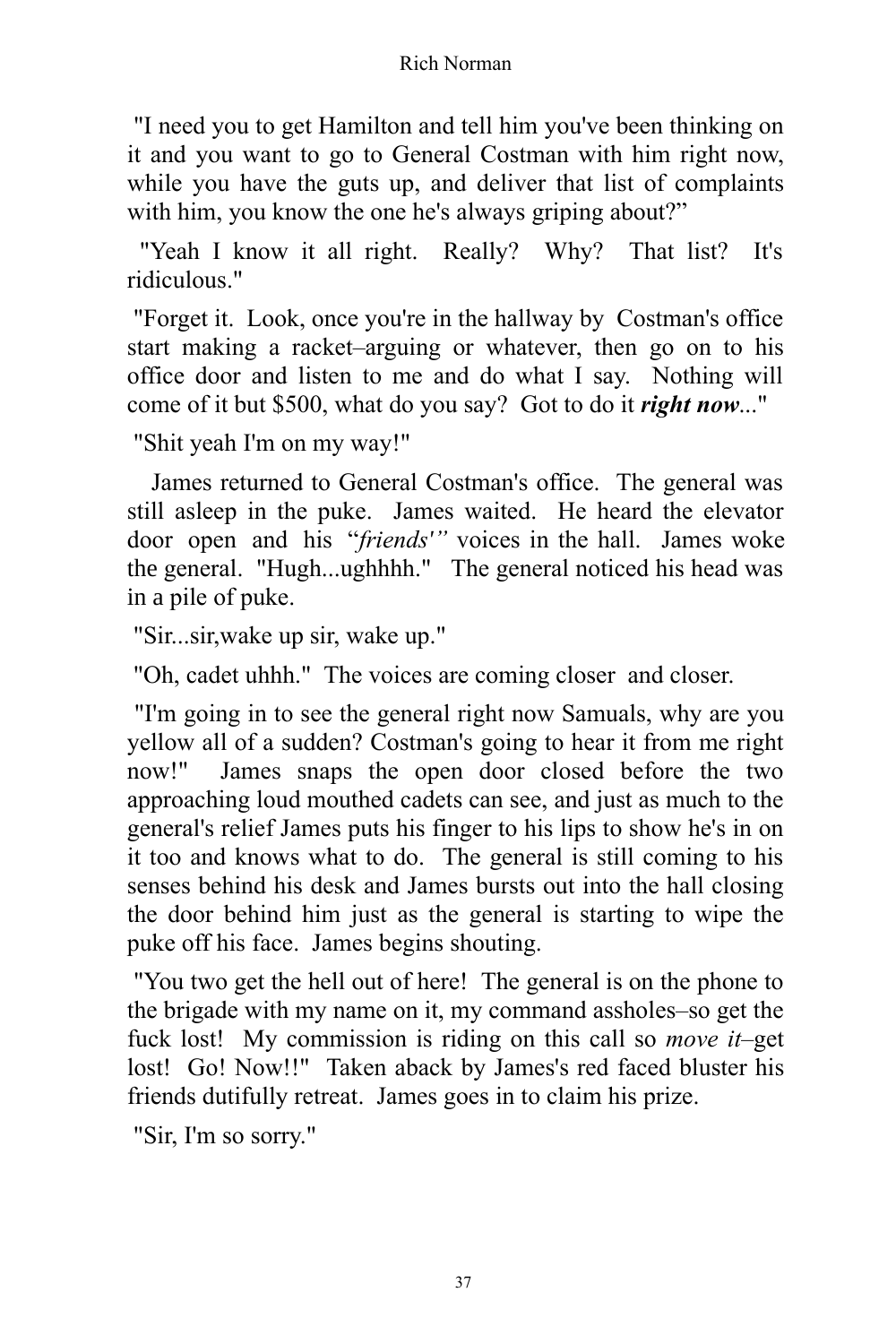"Not at all son, it's the other way around. I would surely appreciate your discretion on this point." The general had missed a spot on his chin.

"Of course sir, it's well understood, fully and well understood. Perhaps I might ask a favor of you?"

"Well boy, you can ask and I'll even listen! I owe you plain enough. What's your pleasure?"

James looked at the general. James knew drunks and he had his way with the general so far but Costman was different than his mom. He was still there, there was something left, plenty left behind the eyes. He sort of trusted the old guy.

"Well General, I want to get a front line command and get it fast."

"A command you're already assured or you wouldn't be here, but you say "front line" command and that is a loaded term son. I mean it." He looked at James to see if he wavered which he did not. "Hmmmm... Okay cadet, I guess you know that, so... anything else?"

"Private Alex Bourne must be in my unit. He's my best friend."

"Hold on, son." The general found a pen and wrote it down. Alex Bourne, private. "Are you sure, son? Front line?"

"Deadly sure, sir."

"Well I'll give it to you under one condition. If you are going to have any chance of survival you will need some more training. You will not like it. Hear me, sir–*hear me cadet*–you will not like this one bit. It's a sure death sentence without it and I won't give any man a favor like that, no matter how much I like him."

"I'll do it."

"Listen son, this is double black training–terminal black. 85% graduate, the rest...terminal black. Still want it?"

"Yes."

"Sign here."

So in a squiggle of digital ink and a thumb print James was ahead of the game. James was owned. He excelled even more in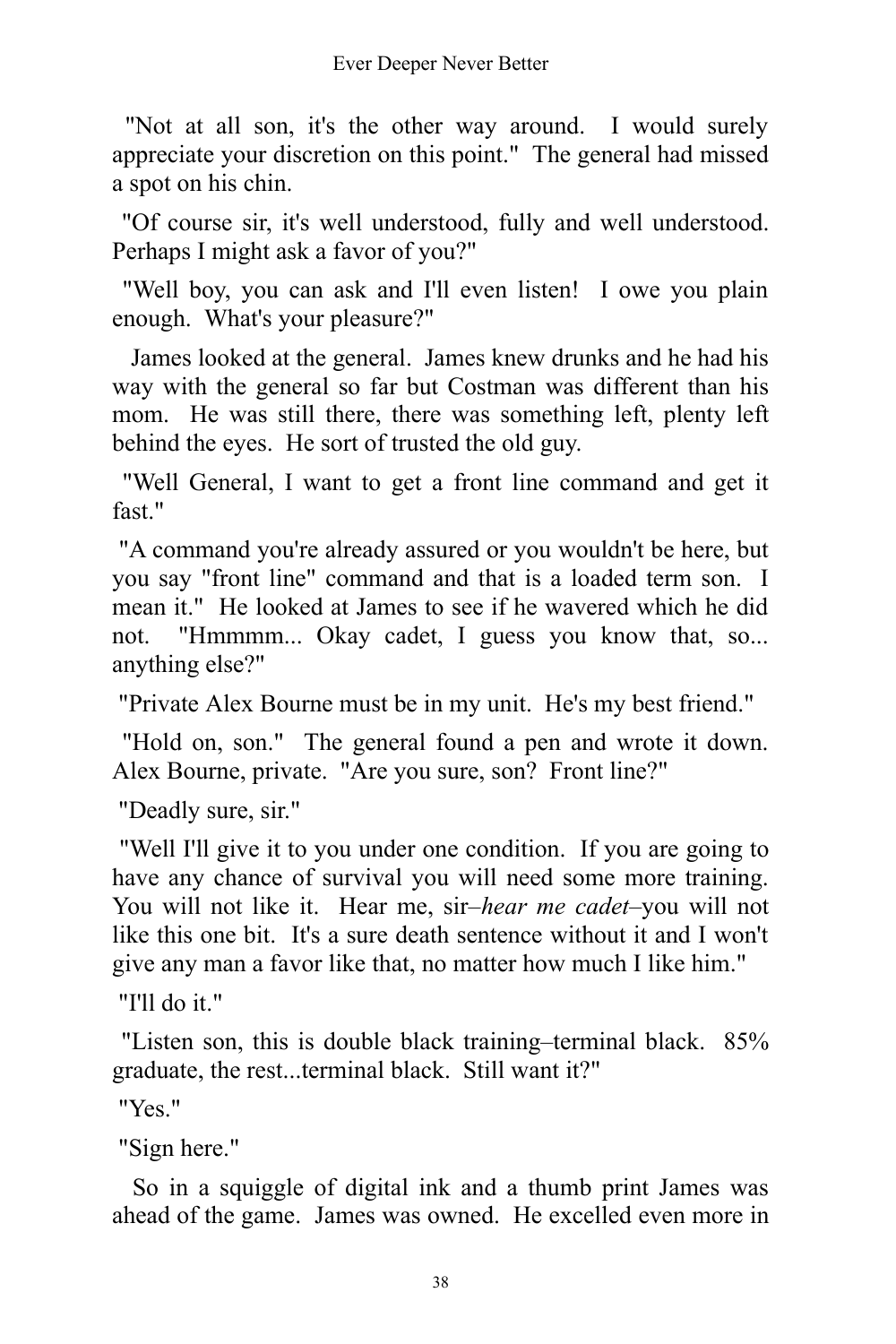his classes. Every second could hold the information that would save his life or the life of one of his men. The ultimate goal: victory with as little loss of American life as possible. Technology, information and leadership were the answer and James absorbed it all.

A mere two weeks went by, but so information rich and dense with facts were James's days that it felt like a year. The waiting and wondering made it double slow, so James tried not to think about it. It didn't help. Then his orders came. They put him in the belly of a cargo plane with a bunch of boxes, crates, tanks, guns, ammo and technical gear along with two other black project boys bound for the same facility. Halfway through the trip a video feed came on from General Costman.

"You boys are all going to Cameron On-Site Advanced Bio-Training Facility Unit 1A. It's the only one like it. The program was three weeks long. Now it's been cut to two. You three cadets have graduated and are now the finest America has to offer. Your sacrifice is unknown and unequaled. God bless you." The screen turned off. The general looked sick. James knew for sure that he trusted him.

James kept picturing the general's eyes as he gazed into James's young dumb soul for a shred of reality to grasp onto. He could all but hear the general saying, "Son, you won't like this at all...not one bit–you still want it? Terminal black–still interested?" Similar thoughts were undoubtedly crossing the minds of his fellow recruits so they discussed nothing of it, as is the way of the fearful who have no choice but to become the brave.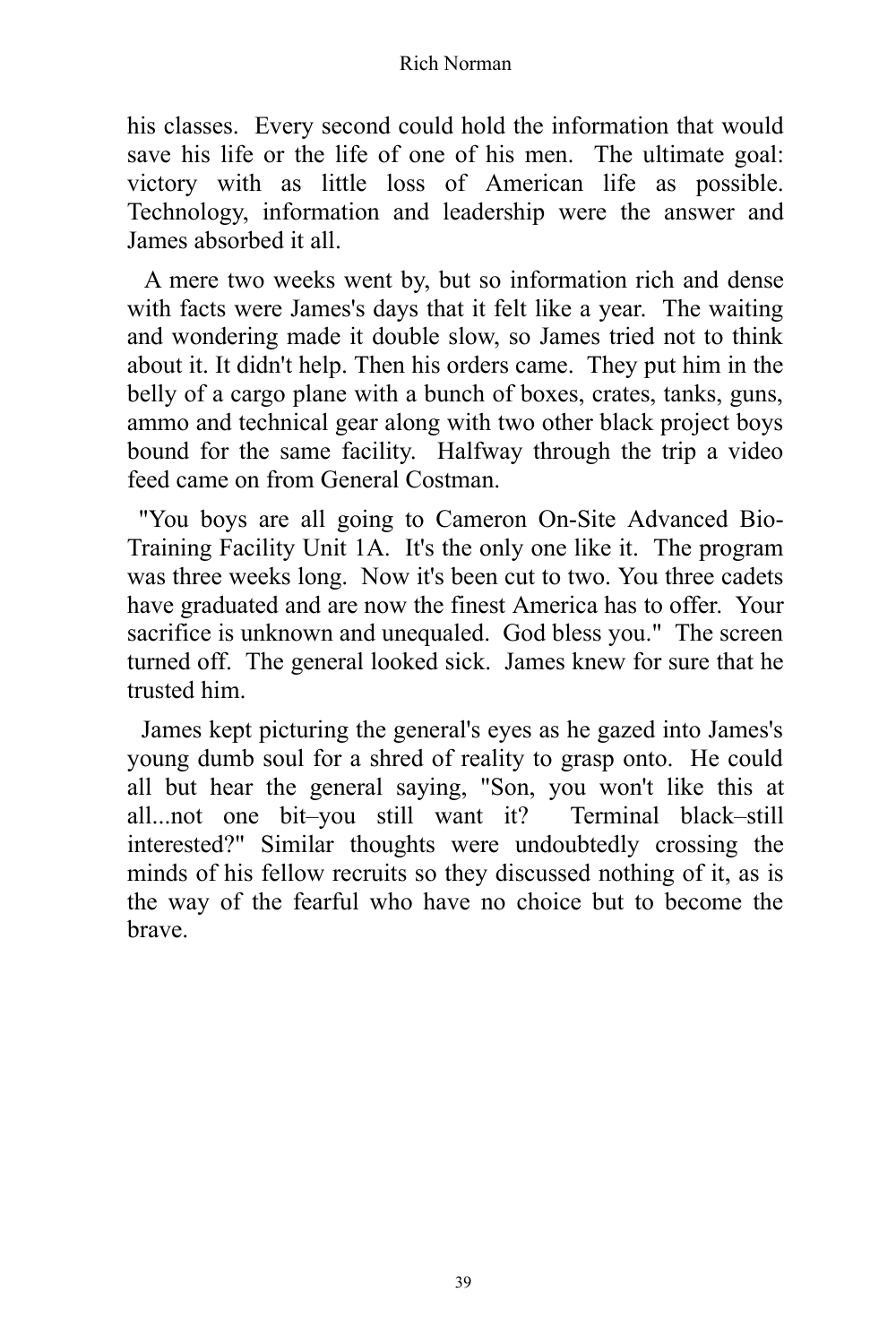When James entered the facility he entered enemy territory. This was Xing Pao land. The Xing Pao were the military arm of the political ruling party in Hyperboria. That's what Americans called the country as no American could pronounce the name in the native tongue of the inhabitants, the language of the Hyperborians being impervious to the western ear which could only distinguish a series of yawing sounds and connective grunts. The Cameron bio-training facility was in the jungle. A piece of America in the fucking jungle. James walked in to the facility and beheld a large photo of the affable face of the Scotsman whose name the facility bore, Dr. Ewen D. Cameron, once head of both the American Psychiatric Association and the World Psychiatric Association as the placard beneath the likeness proclaimed. Oh no...another doctor. It said he spoke with an endearing Scottish burr and achieved instant results in his patients with no need for years of treatment. The unofficial logo of the place was written in beneath the official information in large script lettering, "Crazy like a Scotsman." A sense of humor was definitely required out here. After trading in his uniform for a hospital gown he was shown into a room where he received a bunch of shots he knew better than to ask about, and some tests which he took with equal resign and no questions. James was getting the way of things in the military. Next he was assigned his sleeping quarters after some more injections. He was so groggy he could hardly stand or walk when they put him to bed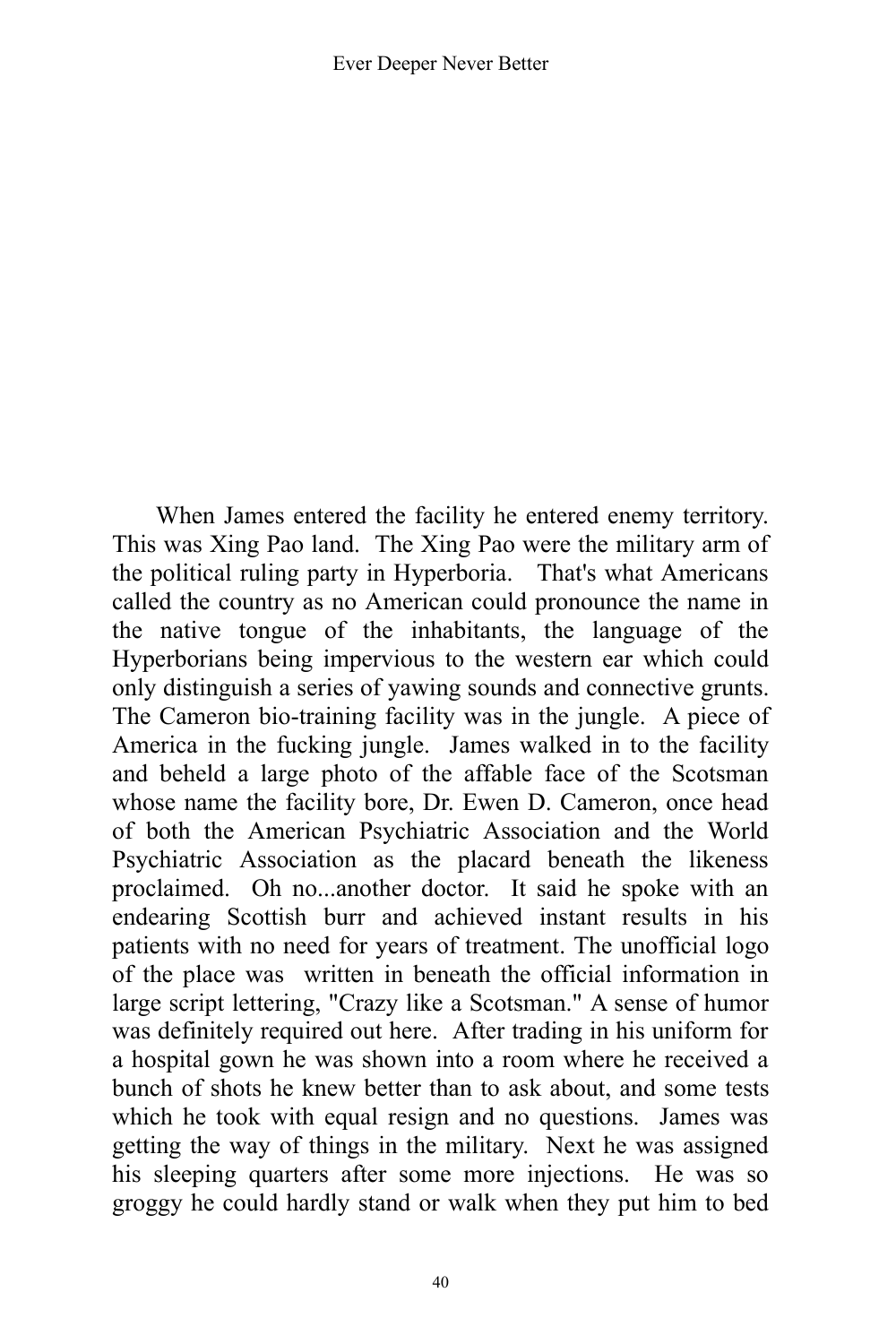in his room and locked the door. He felt like his mom. When he awoke some ten hours later a recording was blaring a bunch of crap in his ear about what a little nothing he was and how he couldn't do a thing about it. He was still so dazed from the shots that he couldn't put it together. He asked and was told that these recordings were part of a regimen of "psychic driving tapes," a therapy to make him more ferocious. Okay... Next more shots, pills and food and James was going up fast! He was alive and sweating instead of dead and shuffling. Another shot and his body is relaxed like rubber while his mind goes berserk, racing like an engine with the throttle floored while the car is in neutral, while his body remained really still and quiet. Then another and everything's silent, like snow fell or something and James takes it all in with no questions, no looking just consuming. Then he heard it. The words he came to dread more than pain or hurt or shame itself. "Please step into line Mr. Holdsworth." James hesitates. He's part zombie and so the huge black dude repeats, "Please step into line Mr. Holdsworth." James does it. He's in line. He can hear it. *Thumpf! Thumpf!* and then "AAAAHHAA... Oh God please no... NO... *Thumpf!* Oh precious lord please no please...Please God no...*Thumpf! Thumpf!* AhhAAAhhh OOhhh please SWEET LORD no Jesus NOT AGAIN Noooooo!! Help me!! Stop!! Please PLEASE LORD PLEASE *Thumpf! Thumpf!* AAAAHHHHH!! Help me. Oh please help me help...*Thumpf! Thumpf!* Aaaaahhhhaaa..."

Seven at a time. The line would move in chunks of seven. There were seven conditioning racks in the martial arts repatterning facility, but there was only one super-precise pneumatic cephalic electro-stimulus-conductor implantation hammer. While one guy got it, the rest had to watch and listen knowing they were next. 150 electrodes, 150 infinitesimal plastic coated platinum wires with electro-conductive tips fired through your skull to a precise depth into the brain. 150 for each man. The thing would hammer the wires into your brain. While it is true that there are no pain receptors in the human brain, James learned that the human soul can experience pain far in excess of that which can be induced by the sufferings of the body. Each wire ruptured and desecrated–electrocuted part of your soul. You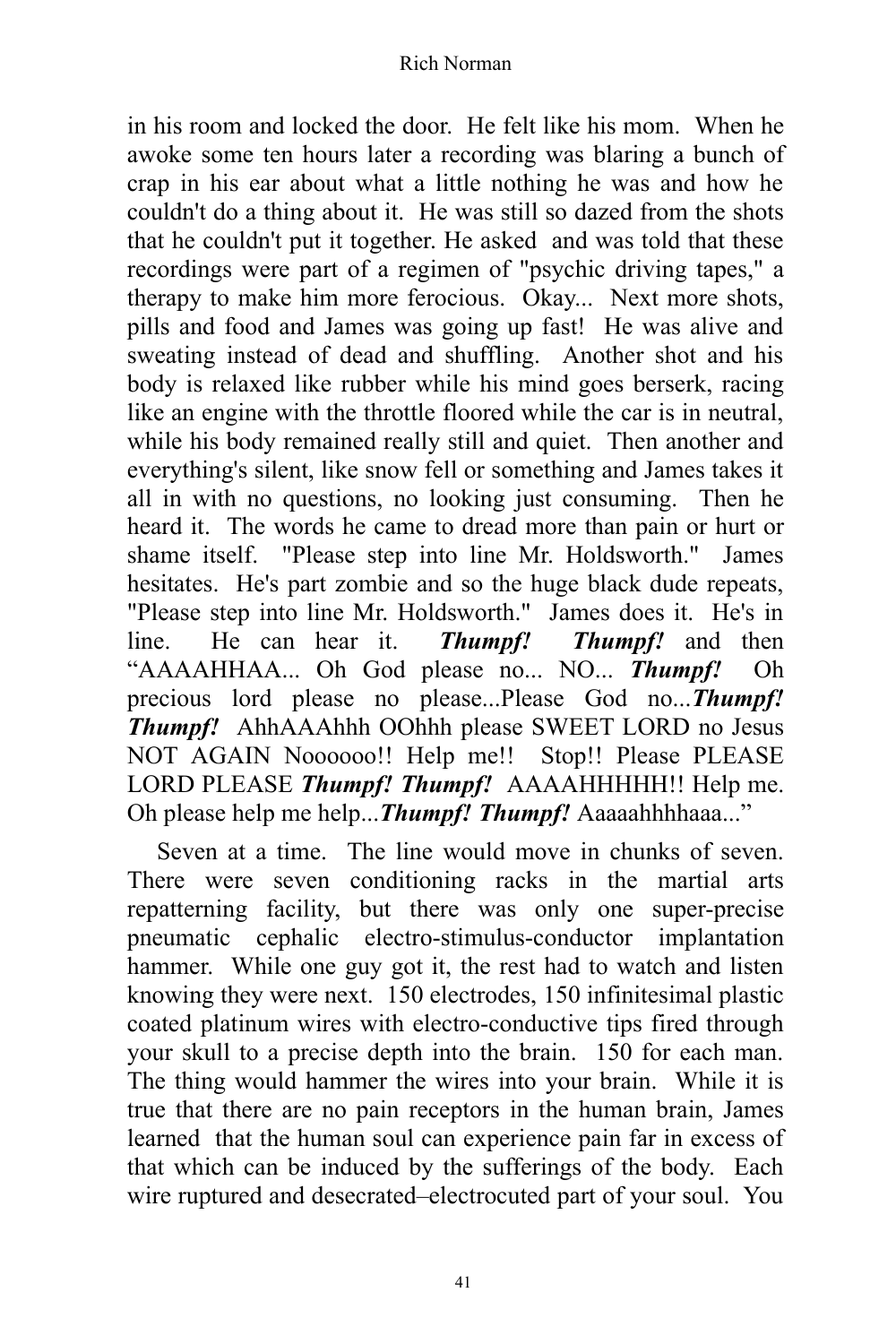were more of a person—then it took something from you, broke right into your spirit and stole what was most precious, sacred and irreplaceable, destroyed you at the very bottom. Each wire took more. Then the hard part was done. The nuts and bolts held your head and your arms and legs flop down as the racks you are strapped into go vertical and the exercise starts.

It was explained to us that the fastest way to learn a skill like the martial arts or marksmanship was to learn it from the inside out, to feel it done right and open the mind to receive and record the muscle memory. That's where the shots came in, to relax the body and open the mind. They took some supreme grand master of Taekwondo and three other martial arts of the most deadly variety and did this same thing to him with the wires in his skull and made him do his moves. Now they hook us up and play the tape back so to speak, they put those same impulses back into our body and presto! A martial artist instant recipe–no waiting! So you are hanging in the air and your arms and legs are jerking around doing kicks and moves and your arms are punching and blocking and all the grand master's brain impulses fire your body as you kick and punch, flopping and thrashing around in the air like a shadow boxing Pinocchio in flight. It was cruel beyond measure and somehow comical, but it worked. James remembered the sergeant's dislocating meat missile of an arm and understood.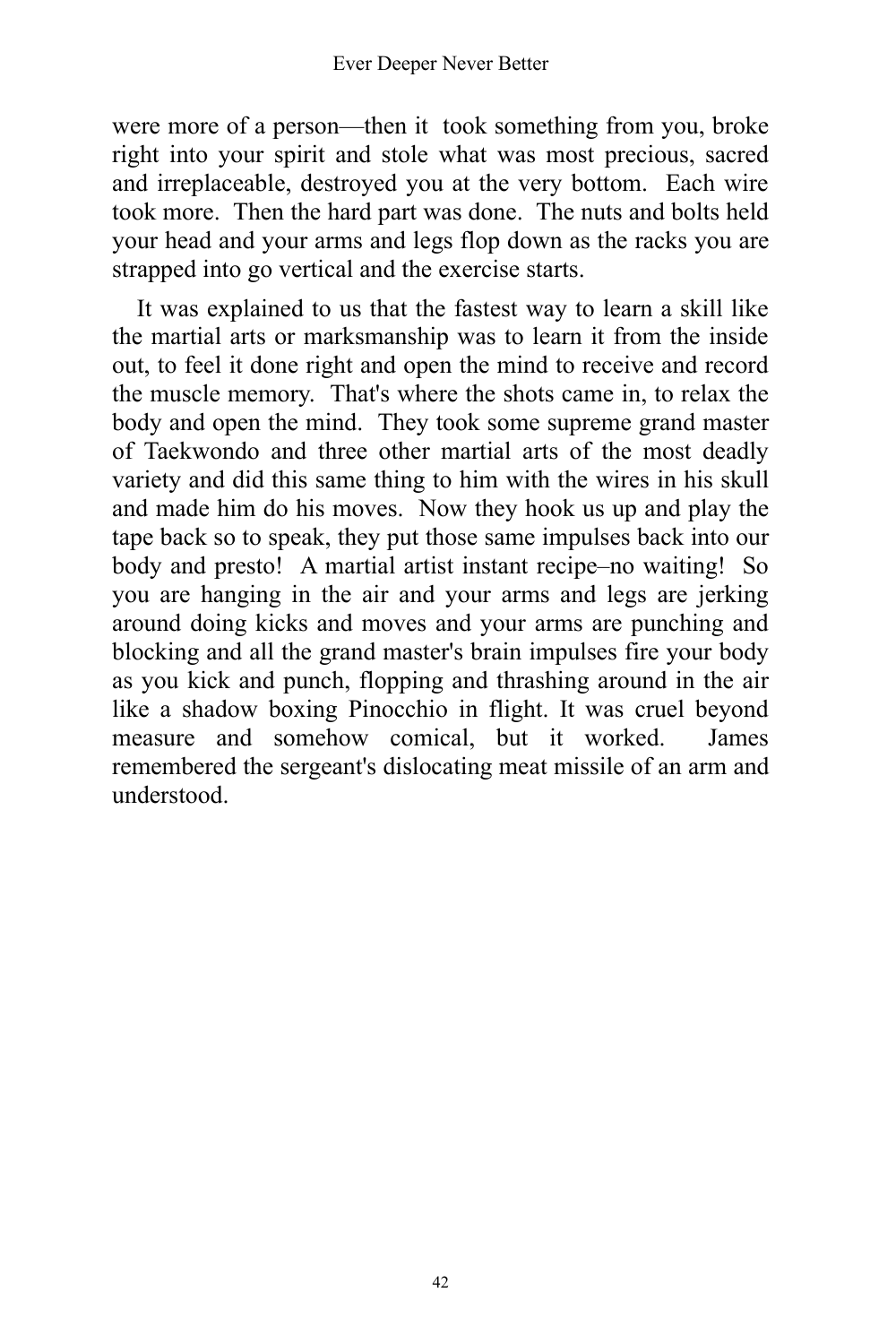James flew over with Gonzolez on the transport plane. They were both scared to death and twice as excited and had shared more in these few days and a week than most brothers in a lifetime. Once at the Cameron facility time had become dense, thick and double long twice over, heavy, as lead melting down your throat, too heavy to stand...too thick with fear. So he liked Gonzalez. James even felt he knew him and how could he not? They were both about to hear the words, so they were both the same inside, now exactly the same person because they knew what it meant: the brain implantation air hammer–the precision laser guided computer perfect soul destroying inhuman air hammer smashing your soul to irretrievable bits. Oh Christ. Then it happened. "Please step into line Mr. Holdsworth, Mr. Gonzalez." They got into line for their marksmanship repatterning. Christ I wonder who the lucky marksman was whose brains they scrambled and where the pieces of it are today? James was getting smarter. Gonzalez was smarter still. Too smart. He was sweating, trembling and really knew what it meant. He couldn't fake it any more.

"Shit James they're going to fuck us with that soul smashing thing, the damn thing coming up over me, up onto me again to take more, pounding more skull and soul out and fucking my mind up with broken shit, but the broken shit's me, I'm always broke then, never me anymore–the only good stuff–the stuff you can't ever get back or replace is wrecked!"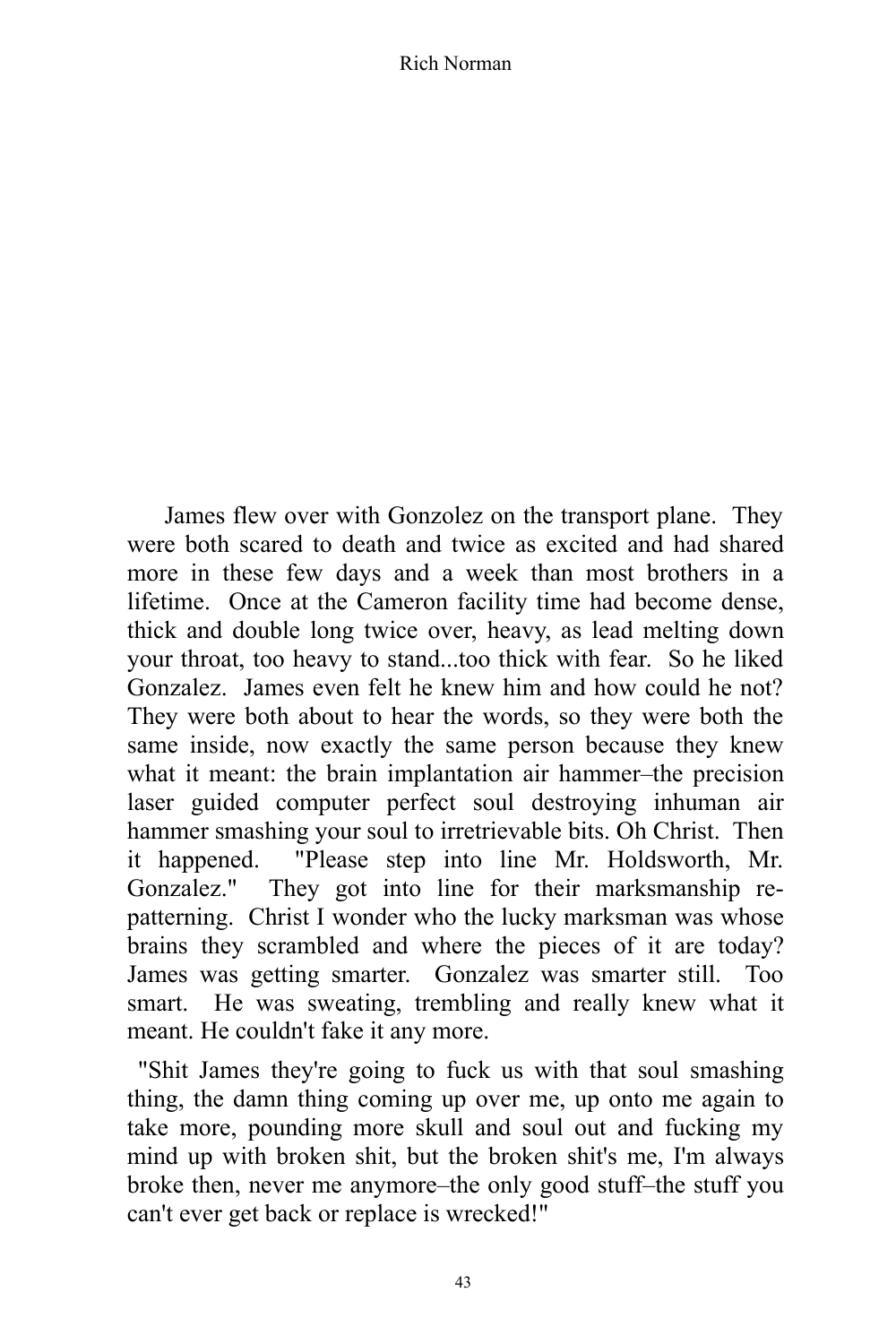Gonzalez started to cry and shudder. "No man! They can't have it! Not that! No one's entitled to it– NO ONE!"

Gonzalez started to look crazy, his eyes are looking everywhere and his head whips back and around, searching, his neck stretching all over looking for a way out and he's moving out of line and that huge black line boss, a 350 pounder easy with arms like a man's leg, he's always the one, the bouncer who says, "Mr. Holdsworth please step into line," and he sees what's happening as Gonzalez makes for the door. The monster black dude, man he was big, he grabs Gonzalez by the head with one hand and holds him up in the air. He puts him down and turns him around and picks him up again so Gonzalez is staring right at his huge head.

"Mr. Gonzalez step into line." Gonzalez does it. He steps into line, but he's shaking and he's going to start crying again and I can't blame him. The line boss says, "Mr. Gonzalez don't do it. You can't do it. No messes Mr. Gonzalez. Double black terminal Mr. Gonzalez. No messes. Stay in line Mr. Gonzalez." Gonzalez makes for the door and the line boss grabs the back of his neck and picks him up. Gonzalez has fully lost it, sobbing and hollering–he's just plain lost it. He's not coming back– crackpot for sure. He's whooping and biting and crying and the giant black man swings him under his arm like a duffel bag and tromps out of the room with him, then straight out the front door of the complex. Not ten seconds later, maybe five and BANG! The line boss comes back in real normal, a bit sweaty but like the top head on a totem pole, totally unfazed. I ask him,

"Sir, did you have to fucking kill him? Shoot Gonzalez? Just shoot him like that?"

"Mr. Holdsworth, what do you think you signed with that double terminal black order? That black contract...Hmmm? Once you go black, you can't come back. No messes. No complaints. No loose nuts. We don't exist so you don't matter. How could you? You aren't here. That order made you into nothing. You began as nothing, so what's the difference?" He leaned toward James and spoke quietly,

"Consider yourself.....motivated."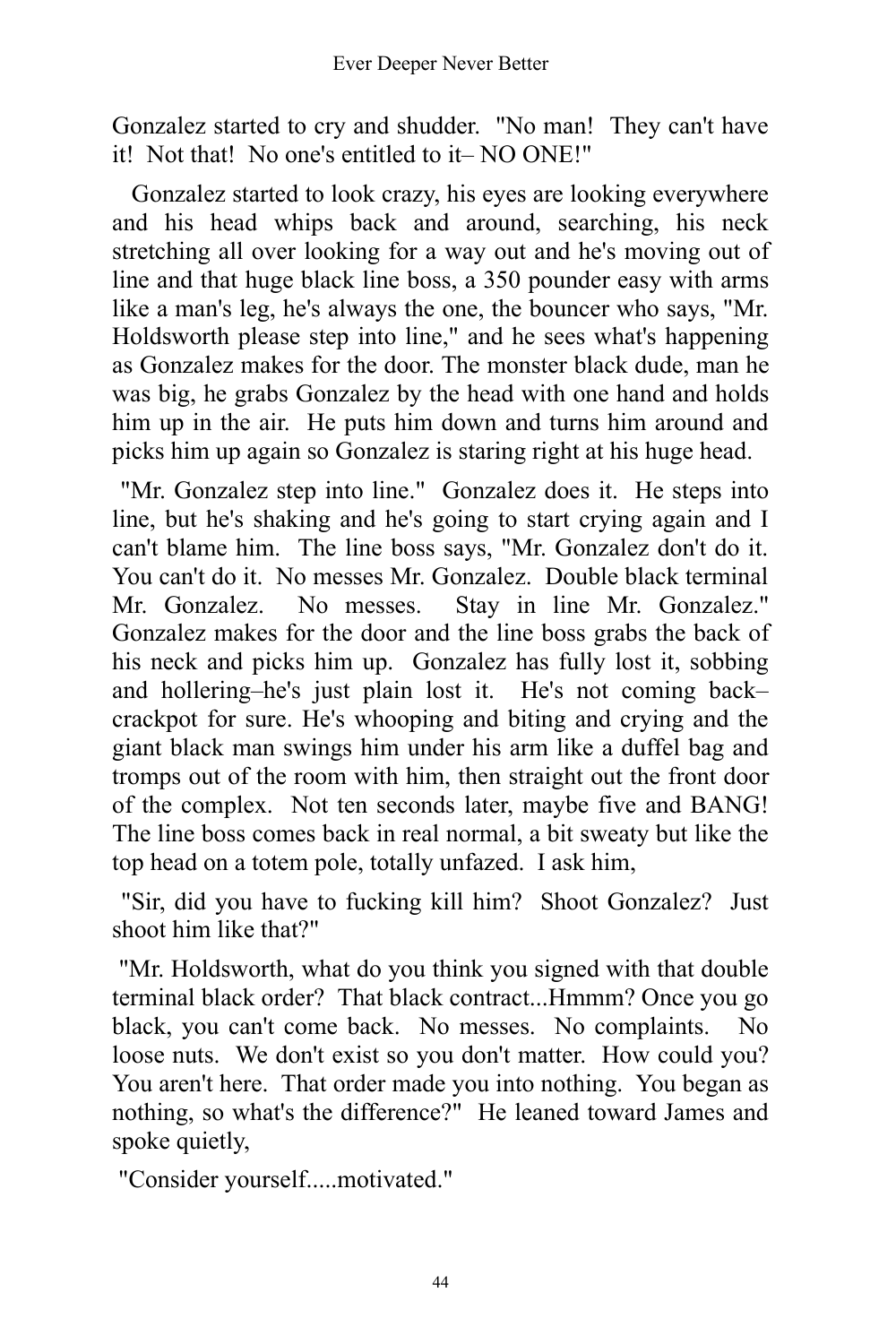The words fell into James like hot stones of boiling lead, and the full meaning and gravity of James's situation only now became clear and real. Hope was stripped bare and beaten before his newly awakened eyes, so James, did very well indeed.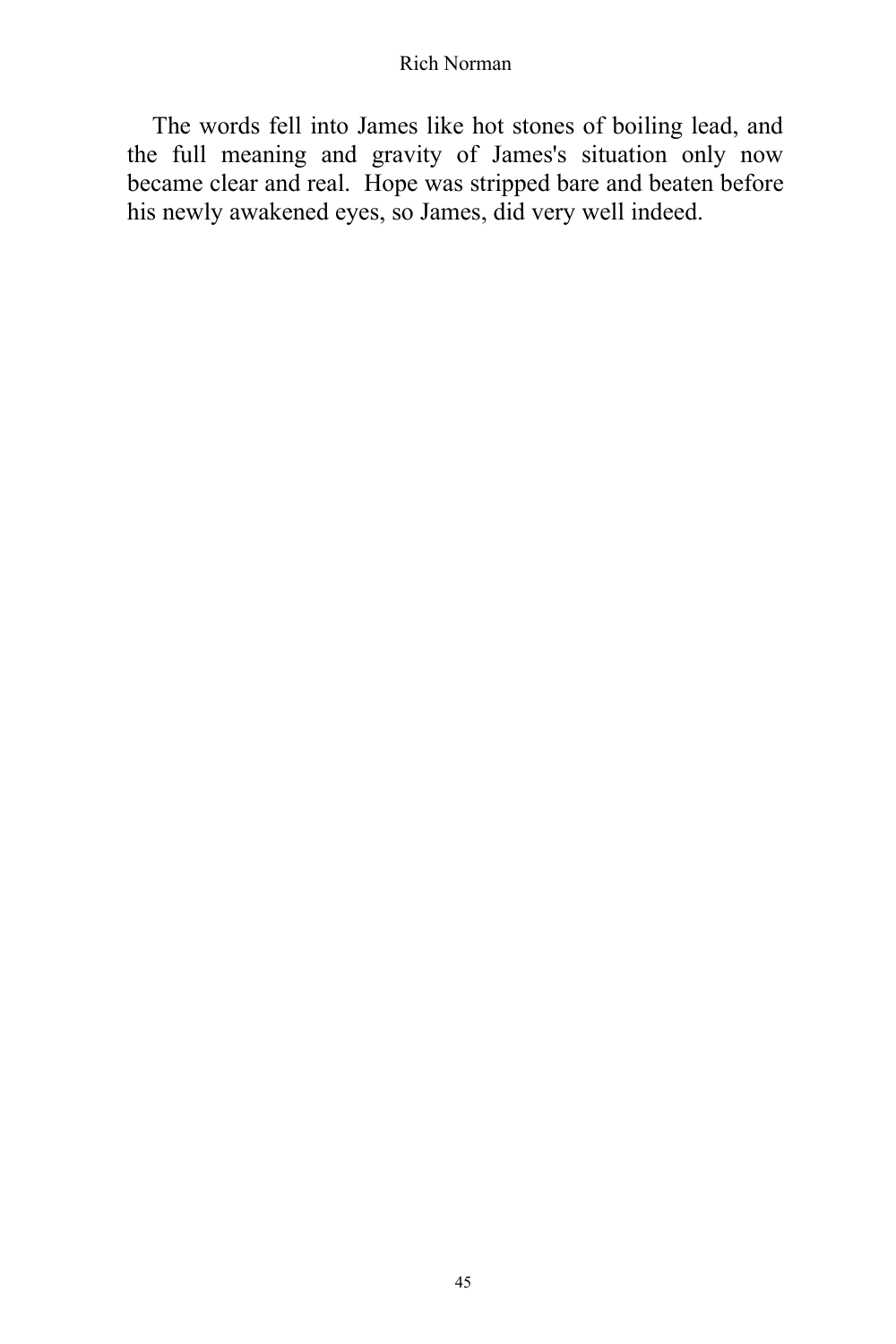After eagerly accepting every invitation to step into line which he could not refuse, it was over. The two weeks and god only knows how many shots and horrendous soul splitting treatments later James was "Repatterned in field marksmanship and mixed martial arts level two enhancements." That was army speak for, "They destroyed him just right." James could not resist himself and struggled to behold the result, which he could no longer control. His soul was a barrel of locusts and wasps gathered in a ball of screaming self-annihilation, a shrieking boiling fist of selfreproaching words, the loop, over and over, those tapes in his own voice–when did he make the recordings?–over and over while he slept: He was filth, he was nothing, he was unable to stop it, it was his fault he was so weak, little kick is a treat, little kick is a fair boy, too weak to do a thing when he's bound and held because he is filth–over and over–locusts boiling over each other in a stew pot of impotence and self-disgrace. Then the other tapes in a woman's voice: "Only you can stop it, only you can help him, only you can wash off the filth and kill them, only you can free him, only you can save us, only you are strong enough to kill him, please kill him, oh please please help us, only you can save us, please help him," over and over and over until hornets upon hornets, wasps upon wasps, locusts upon locusts, a tortured cloud has replaced his soul and he is gathering, a storm cloud of torment, the atomized shriek of a man's soul once its been swatted into a stinging angry mist. As James left the facility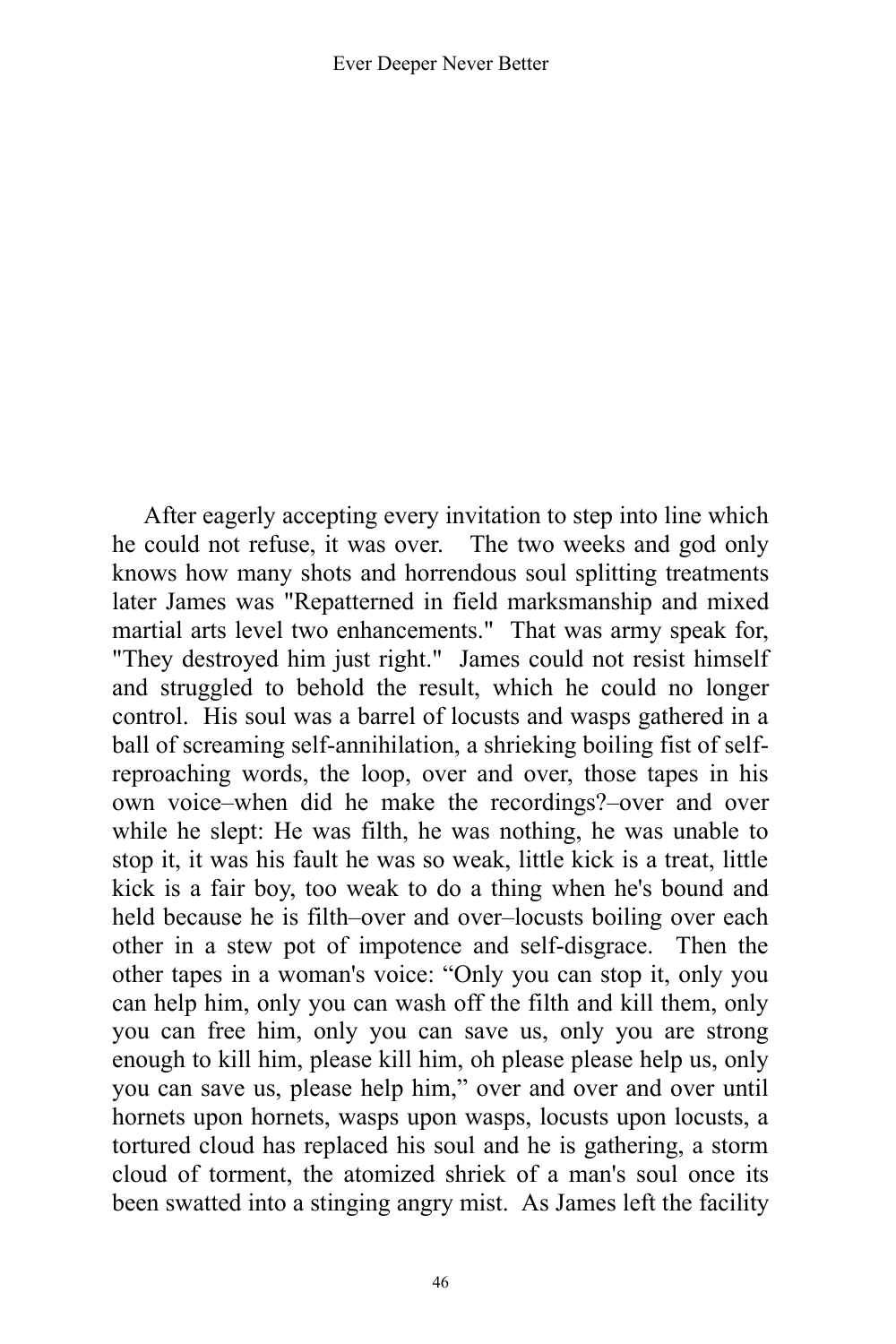he saw the flag, the stars and stripes, the red white and blue, and for the first time he knew that he was part of it, he was the part of the flag which was unseen, the flag under the flag, and James now understood that the flag underneath the flag, was white, red and black.

As James and his surviving classmates were leaving the facility an MP directed the graduates to an office where General Costman was waiting. James was shown in first.

"Sit down, son." James obliged him. "I'm sorry I had to do that to you but I did. Now you can shoot, plus that kung foo crap. But at least you can shoot." James smelled alcohol on his breath but no puke. The general became very sincere. "Forget how much you hate me for putting you through that damn science experiment, forget it for a minute. Listen, I've got your fool Christmas present here–front line command. You were warned about this program and now you're warned again–hear me son– warned again...this is what you wanted. Heroes are made on this kind of assignment. That's no advertisement son, most heroes are dead before anyone pays them the compliment." James stared. "You still want it?"

"Yes, sir!" The weight of it all, the mistakes, the warnings, the truth–it was all too much, the training had worked–he had to do it–he had to explode! He had to go! It was time to unload! Now!! James erupted, "DAMN YOU! FUCKING YES SIR THE FUCK YOU SIR–YES!!!" James was livid, blood red and vibrating with rage.

"Okay son, I needed to hear it." The general sighed and his shoulders dropped in plain relief like a lead guilty weight was lifted from his being. The general slid the folder to James, who opened it up and discovered the truth. The last three captains lived three weeks, two weeks and twelve days respectively. All shot. Only the captains.

"Son, there's a man in the outfit whose been on active duty four and a half straight years, this business has been going on a little longer than most folks realize." James said he didn't know that. "Well politics are another man's headache but we fight for it. If you want a piece and you want to live to tell about it, you'd better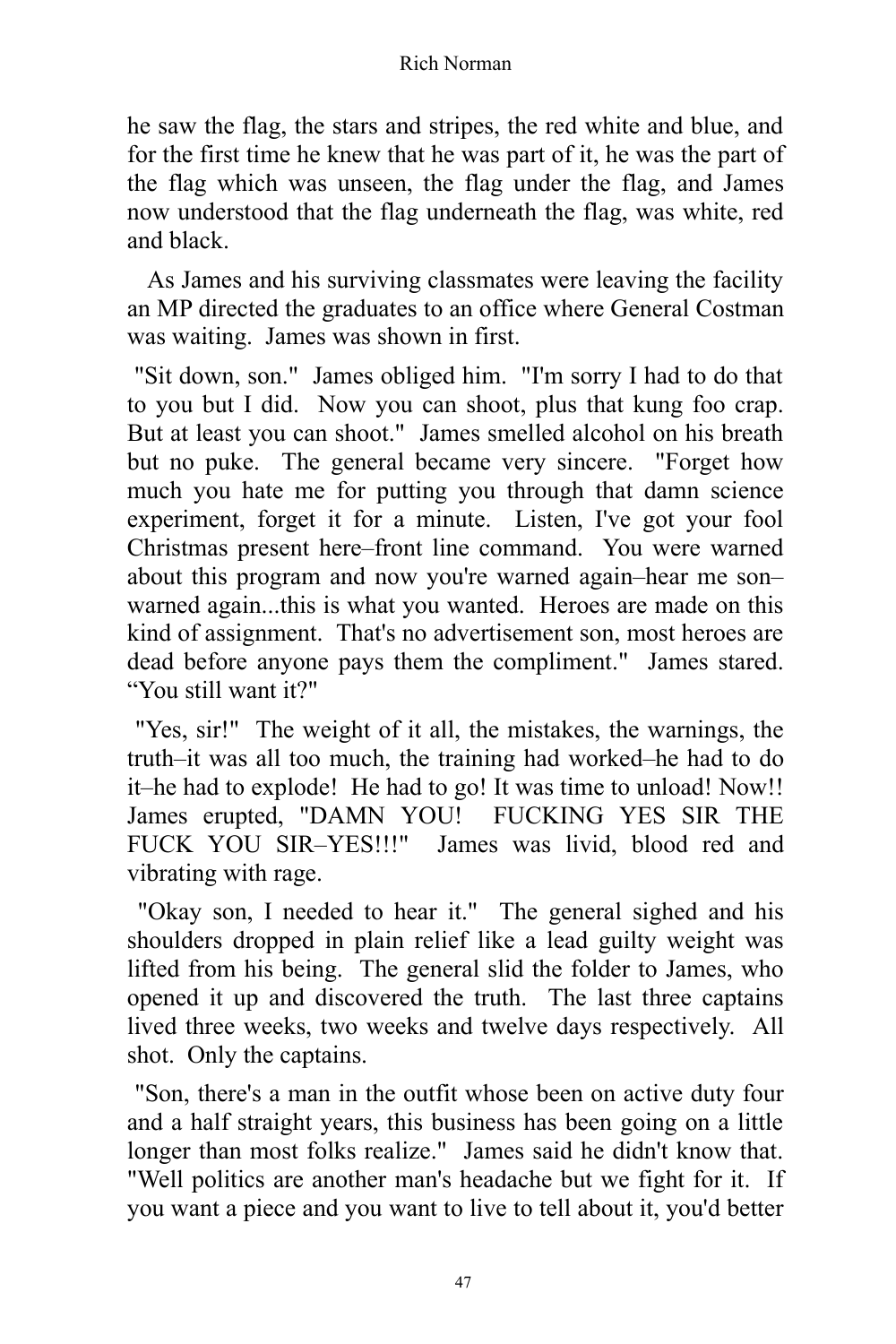check into Sergeant Frank. We've offered him the captain's job and offered again but he won't have it. Sergeant only, please. Seeing how the captains been taking it out there I can't blame him but all that aside...well he's still alive and he hasn't gone nuts either. Four and a half front line active...Incredible! I never met the man and sure as hell never want to, but he's got the charm James, see what he's got to say."

"Sir, you never met him and don't want to? He sounds like a real hero, a living one, not a dead one but a real live hero, why not meet him, sir? He's the real deal." The general got real serious and looked a bit sick under the eyes and around the mouth.

"Son, anyone who lived through that has become something, and it's not a hero...not by a yard or a thousand. I never met him and never want to. A man like that is not going to be the subject of any letter you may choose to write back home to your mom, or anyone else. Son you're in the shit now, and shit stinks." The general looked really sick. James felt his blood still and understood, he had just met an honest man.

General Costman escorted James out of the office and closed the door behind him. James imagined he was getting a well deserved drink and did not blame him in the least. James had no time to contemplate his strange responses, his thoughts or his lost soul. There was only the ringing in his head, the hornet's nest of his soul was alive and boiling. His calm demeanor was as mysterious to James as it was misleading to all who saw him. He got into a waiting XV-STU Standard Ultra Light (assuming that six tons of heft qualifies as light) mobile semi-tracked personnel transport vehicle, or "the limo" for short. Six other troops were going his way on the limo and no one knew. Only James felt the drops of fire sprayed into the air like a kid with a lighter and a can of hairspray looking for an anthill upon which to vent his tortured soul. As they pulled into camp some ninety minutes later James realized he had seen none of the trip. He had noticed details but understood or cared about none. He had only one wish, wherever the fuck he was he didn't care in the least. He passed through this jungle with its green heat and smoldering wetness, so over heavy with heat and thick to breathe, all the strange scents of unknown flowers both poisonous and beautiful,

48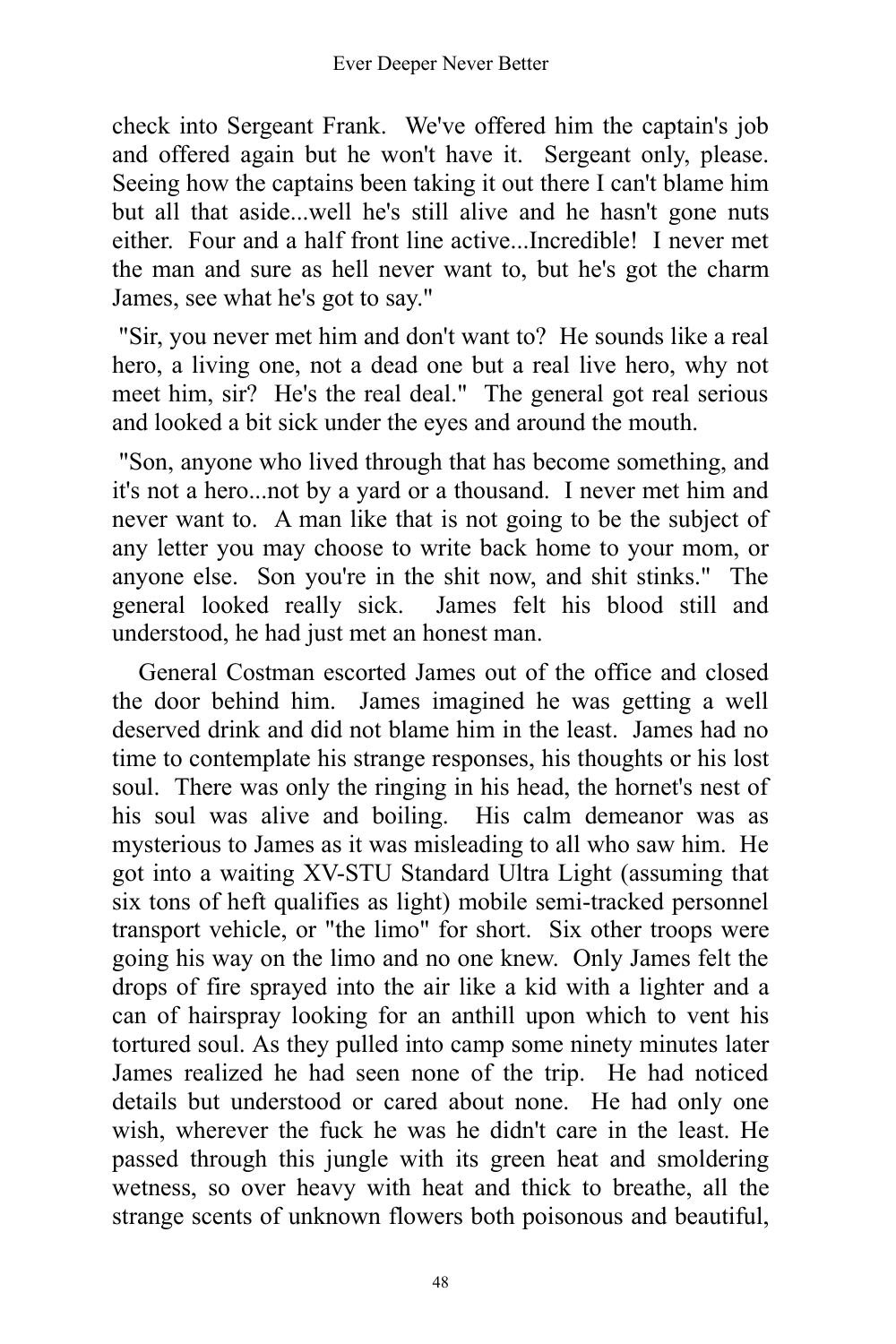sweetness from every organ of Eden's lush creation, life's fragrant bounty and her alluring sickness so florid and over ripe filled his mouth and nose with thick forbidden scents, and the hues of our invisible palette of all description enjoined his senses, but James felt nothing of it, so ferocious was the self-immolating fire of his ruined soul, so hungry was he for an object to consume in its orange red stinging blaze. James sat quietly. He was in line.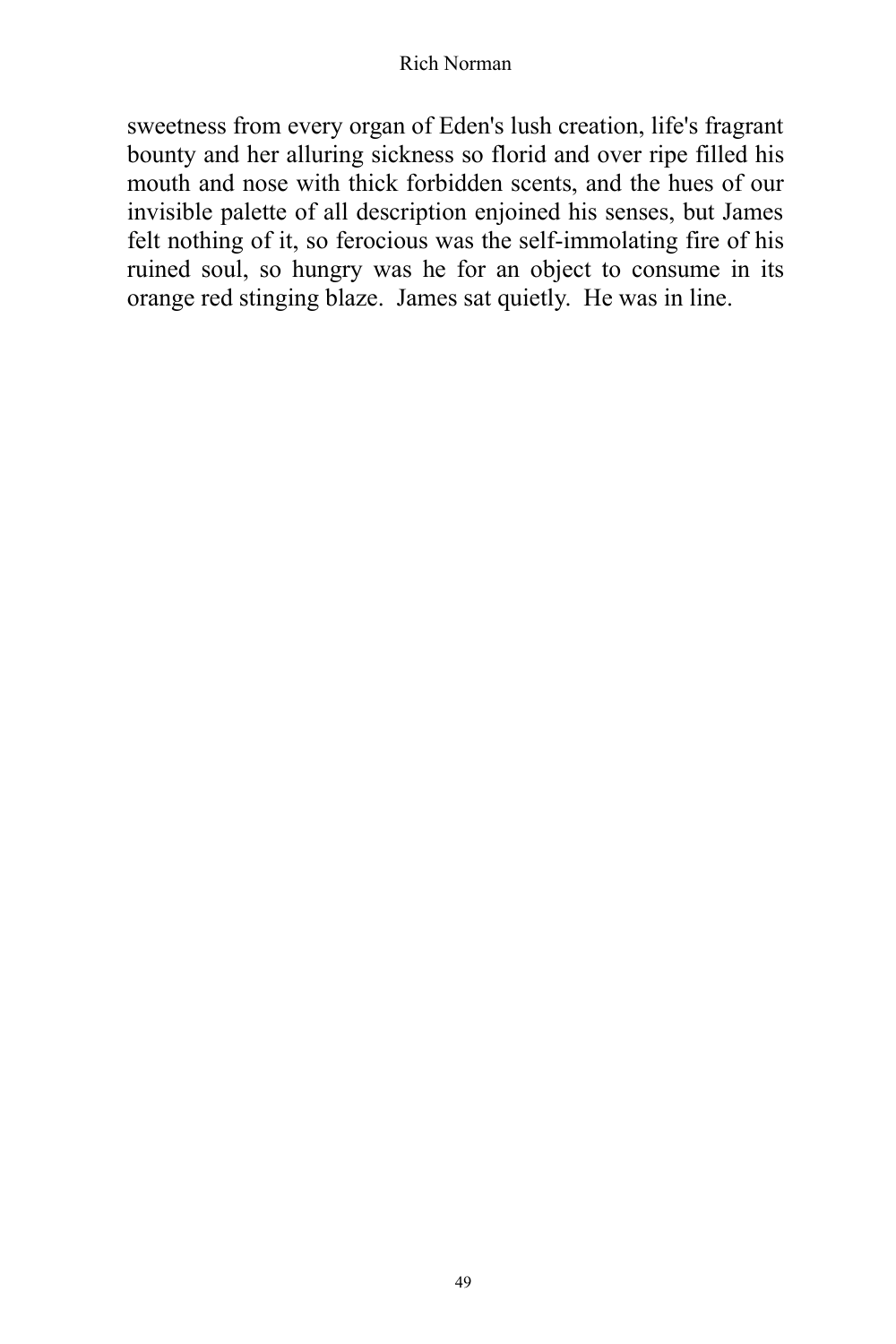The camp entrance was adorned with a makeshift arch of triumph made of cut-up saplings with a sign over it, "Home Shit Home."

"Welcome to "The Shit," gentlemen!" That was the real unofficial name of the camp, and all laughed approvingly. At last, the curtain is raised and we begin! James's hunger slept beneath his blank affable face. No one could tell it. No one saw it.

James exited the transport and walked toward the first private he saw, who snapped back a quick salute. "Where do I find Sergeant Frank?" The private pointed out the location of Sergeant Frank's quarters, a large super heavy duty Emerson Model 791 Multi-Purpose All-Weather Bullet Resistant Personnel Shelter intended for three people. Perks. "Knock knock," said James in his calm not a hornet's nest voice.

"Come in."

"Sergeant Frank?"

"Sir! So glad to meet you, sir! May I address you as Cap'n, sir?"

"Yes Sergeant Frank, Cap'n is okay."

"If I may be so presumptuous sir, as to break decorum and request that you address me simply as Frank, as all the men do. Although improper it adds a certain indecorous familiarity which aids the overall coherency and cohesion of the group, if I may be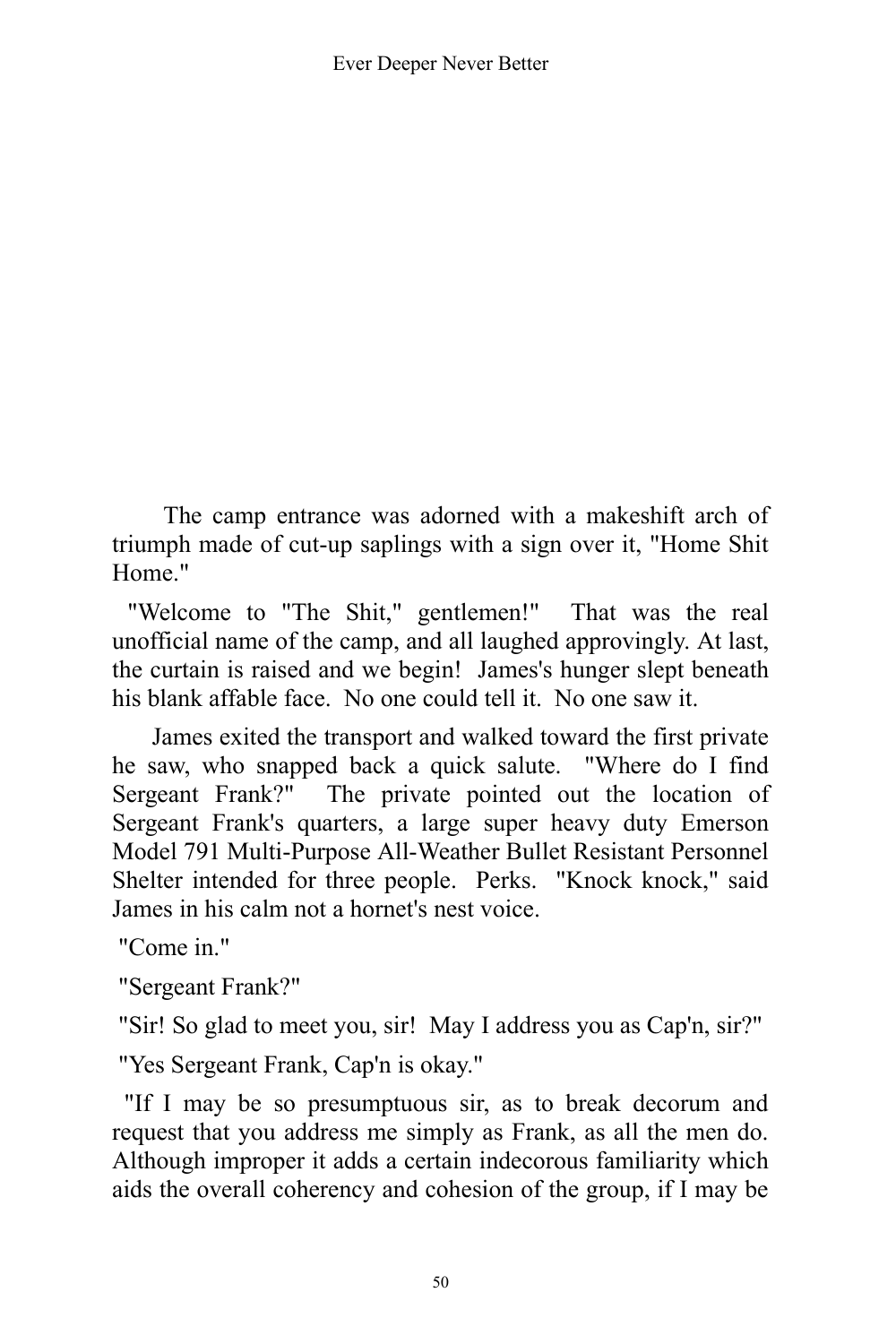so indecorous as to suggest, sir." James thought, wow, who is this guy? He's educated! Indecorous to suggest?

"Sure, Sergeant or um... Frank, sure. May we take a walk, Frank?" James had noticed an odor, a dreadful smell which he thought he could ignore, he needed this man and so he would ignore the smell, but it was too much, an odor like the alley behind the butcher shop they closed for health violations, an odor like a dead animal or something worse, lots of dead animals or a dog cooking as it rots in the summer sun. James was going to vomit. They had to walk. Air was required.

James controlled himself to appear he was not gasping and gulping the fresh air, although he was. Sergeant Frank was cheerful and composed. He seemed as a man complete, his smile not sought after, nor a grin suppressed, an honest glow about the man with an easy light stride–someone who likes the neighborhood and lives there too.

"Oh Cap'n... I see from the look of things that I forgot something. Forgive me a moment . I will return most promptly."

James was annoyed but showed nothing. Frank scampered back like a kid with a new marble.

"Cap'n, now I'm just guessing, and we just met, but I'll bet you came from Cameron, didn't you? Now don't answer cause Cameron doesn't exist, but sayin' you did, I'm guessin' you feel like you gave 'em all you had in there, and how am I doin' so far Cap'n, to beg your cooperation?"

"You're doing perfect–bullseye, Sergeant. Bullseye."

"Can hardly hear yourself think I'd bet. Well if a man is in the field without being able to hear nothin' but the devil in his ear, shoutin' and hollering his horsehair and such, well he's lookin' but he's not listening is he?– I mean he don't hear so good over the racket, and who knows what he might be missing, what he might need to hear but he can't, if you follow me."

"Yeah I guess so," said James but in truth the noise in his head made it difficult and he was almost unable to concentrate on the conversation for the distraction.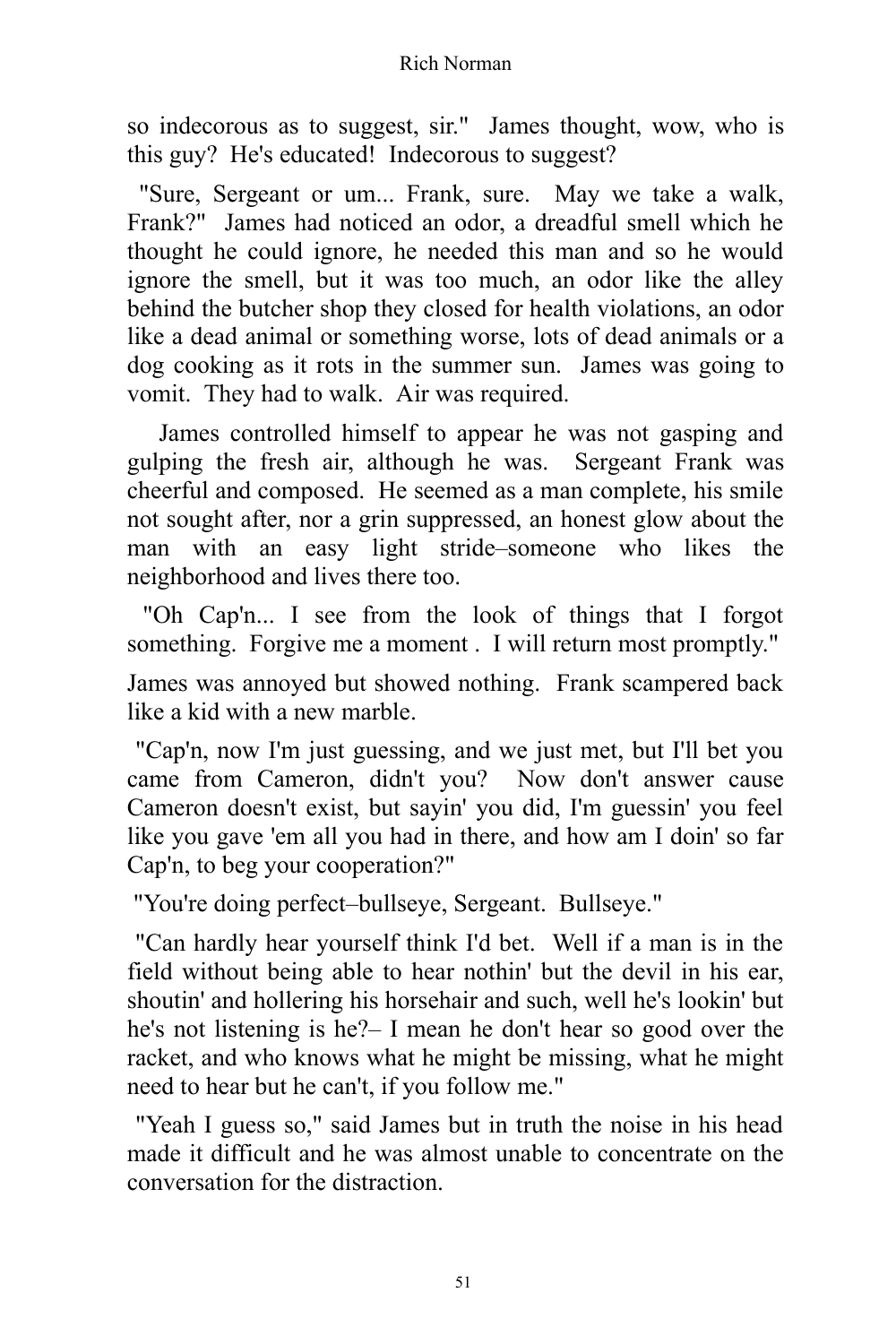"So Cap'n I want to keep me a Cap'n rather than make *me* one you understand, so I personally believe, and see if you don't agree sir, I personally believe that you deserve a smoke. I believe you may live longer and be happier for it, safer if you can hear yourself think. I am sure you have sacrificed a lot, a great deal sir, and I think you deserve a smoke." With that Frank handed James a large joint. James was more than a little relieved at the suggestion, and assented in the very most affirming tones.

James lit the joint. He inhaled its smoke, so thick and heavy with unknown enchantments, a familiar taste, the luxurious gulp of smoke and sugar but with something new and earthy underneath, like the scent of rich soil and a meaty bread soaked in broth and earth taste.

"Frank, what's in this? Pot?"

"Well sir, this here's got some very potent weed in it sir, that's the primary constituent but really that's just a sort of a sedative enhancer, a substrate, a vehicle for the dragon, sir. That there, is a dragon's tooth sir. No finer smoke exists in all the universe, the smoke of kings, and contented enlisted men alike." James had never smoked heroin before.

He inhaled it with all the hope of a broken drunk pulling at the bottle as if they could just drink it in deeply enough, the whole problem might turn to daylight. James felt his broken soul like a china dish set smashed in a sack, grinding striking scraping and ringing in pain, and he needed relief. What had they done to him?? Oh God, oh Christ they sure wound him up. Spinning like a demon top ready to blow and Frank was right! He'd better calm down or–POW!–he was next! So he inhaled the smoke and prayed in his heart and mind that the poison might heal him, stop the shattered bell, the broken shards and pieces of his ruined soul from their cacophonous shrieking and ringing. He imbibed the smoke and wished only for its spirit to stand between the pain he had been shattered to become, and himself, the he who was here now. Each curl and wisp of smoke was the spirit of an unknown and so most potent and hopeful salvation. Hope appears most alluring to those who need her most and do not yet fully understand her terms. James began to calm, the corners and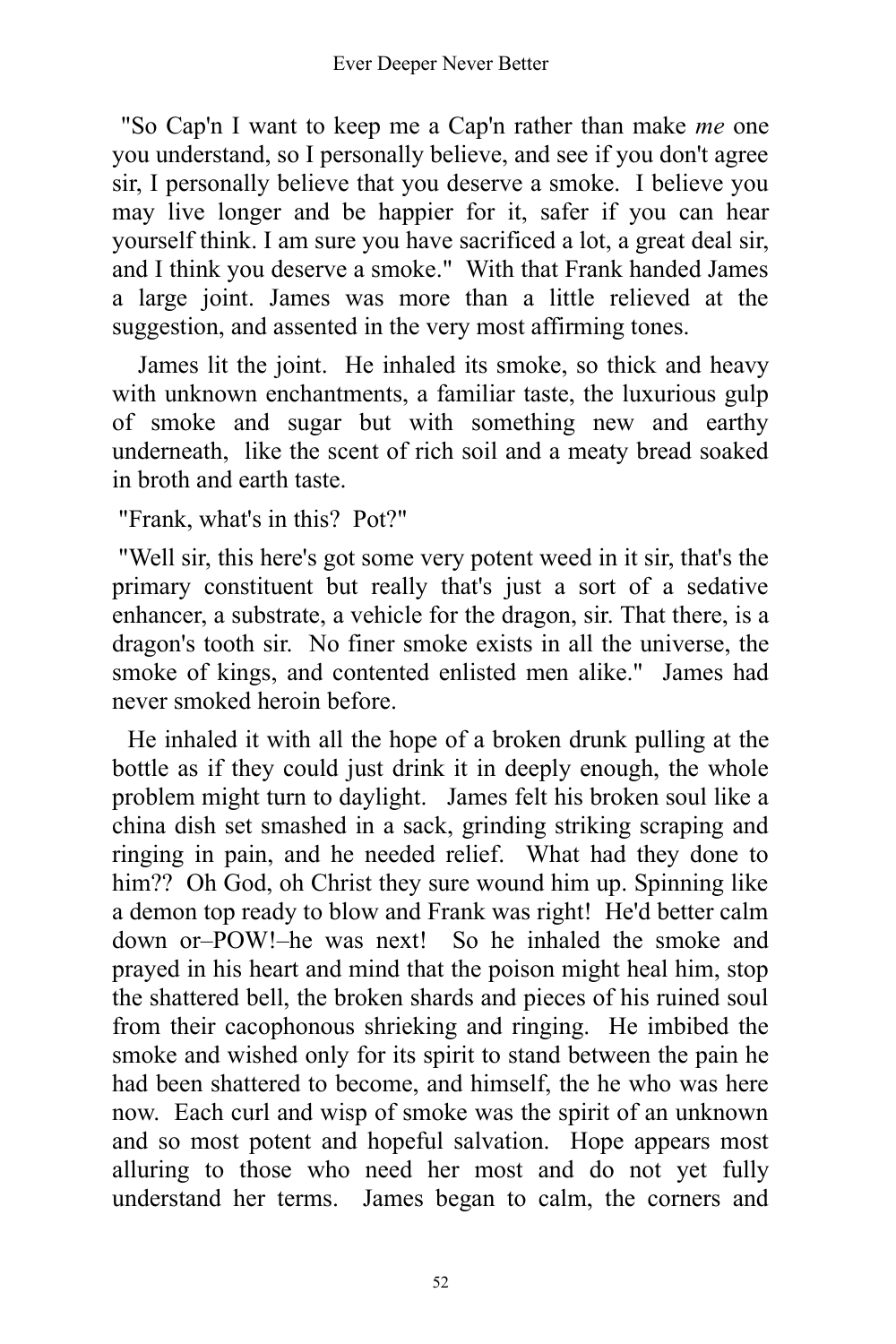splinters of his world were stilled and covered in a blanket of snow and the landscape became quiet in between the sounds, and James was quiet in himself, no longer filling in between everything he heard with thoughts and pain and needs and drowning hunger and shattered longing. The mouse trap was under snow, and the world was quiet. He heard the footsteps and the talk of men, the voice of Frank and his own voice, and only a warm hum in his ear betrayed the silence in between the sounds. He was himself again. He could think.

"Cap'n, if I may introject some discussion into this most fine and still evening?"

"Of course Frank and thanks! I feel much better. You got it all right, those boys spun me like a top." James's words were spoken at a near whisper but seemed loud to him, and Frank, whose affect was entirely uneffected for having consumed his own dragon's tooth continued,

"Well I'm glad to see you took hold of it, sir. Some of 'em are stubborn and well... I suppose you heard about the last three, or really five captains come out of here as full on heroes with perfect posture–they never blink sir–they all took it: the captain's pill."

"The captain's pill?"

"Yeah Cap'n, they had the headache you just lost, the captain's headache which gets 'em shot. They wouldn't have a lick of the remedy so they went out and got the only answer left to 'em to get rid of that captain's headache–the captain's pill sir–a bullet. That quiet it down for 'em. If you won't have one cure, the headache they leave you with will get you another. You may not even start to see it yet sir, but Cap'n, this place ain't so bad, and it's sure not worth takin' no captain's pill to cure a headache." This was the hopeful news Sergeant Frank has bestowed upon James, a sure salvation had befallen him and James was James again.

There was an enormous sultry beauty in this land, Hyperboria, that ancient land of Greek myth and legend which can not be reached by foot or by sea where it is said the sun near but never sets, and age touches no one for a thousand years, by which time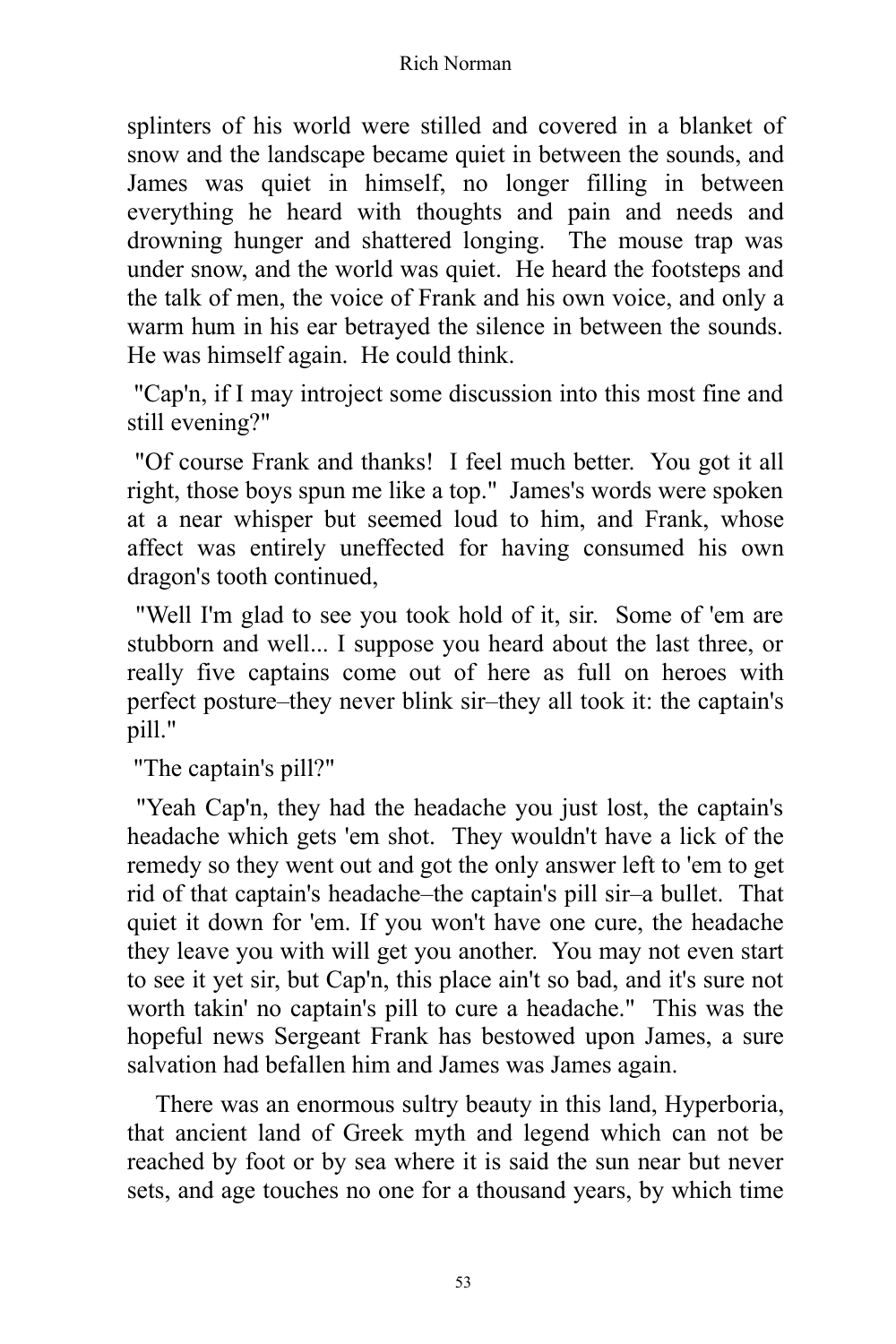they must surely welcome it. A splendor of natural abundance, still moments, full waxy leaves, voluptuous flowers with alien scents and bird song from animals which were not birds, an aged ageless chorus so squalid, bellowing and perfect which had existed for countless eons without him, seemed to suddenly appear before James as he heard the strange animals and the shuffling of new ageless unknown leaves and winds through these trees, he felt as if this world had only now sprung into being, as if he had created it in this very moment by the act of thinking and perceiving it, it had only now sprung up from nothing to fill him with its wonder and drench his ripe senses with its color and chattering profusion. So do we animate the world and feel we have created it. Perhaps we have. Perhaps Hyperboria is a place we dream ourselves.

It was with such quiet thoughtful musings as these that James had Frank assemble the men, his men, and James was feeling hopeful, even good, and might make something for himself out of this mess after all. After a cursory troop inspection and introduction James returned to his quarters and found another piece of good news waiting for him–a folder on his cot–Alex was to arrive in less than a week. Costman was paying up.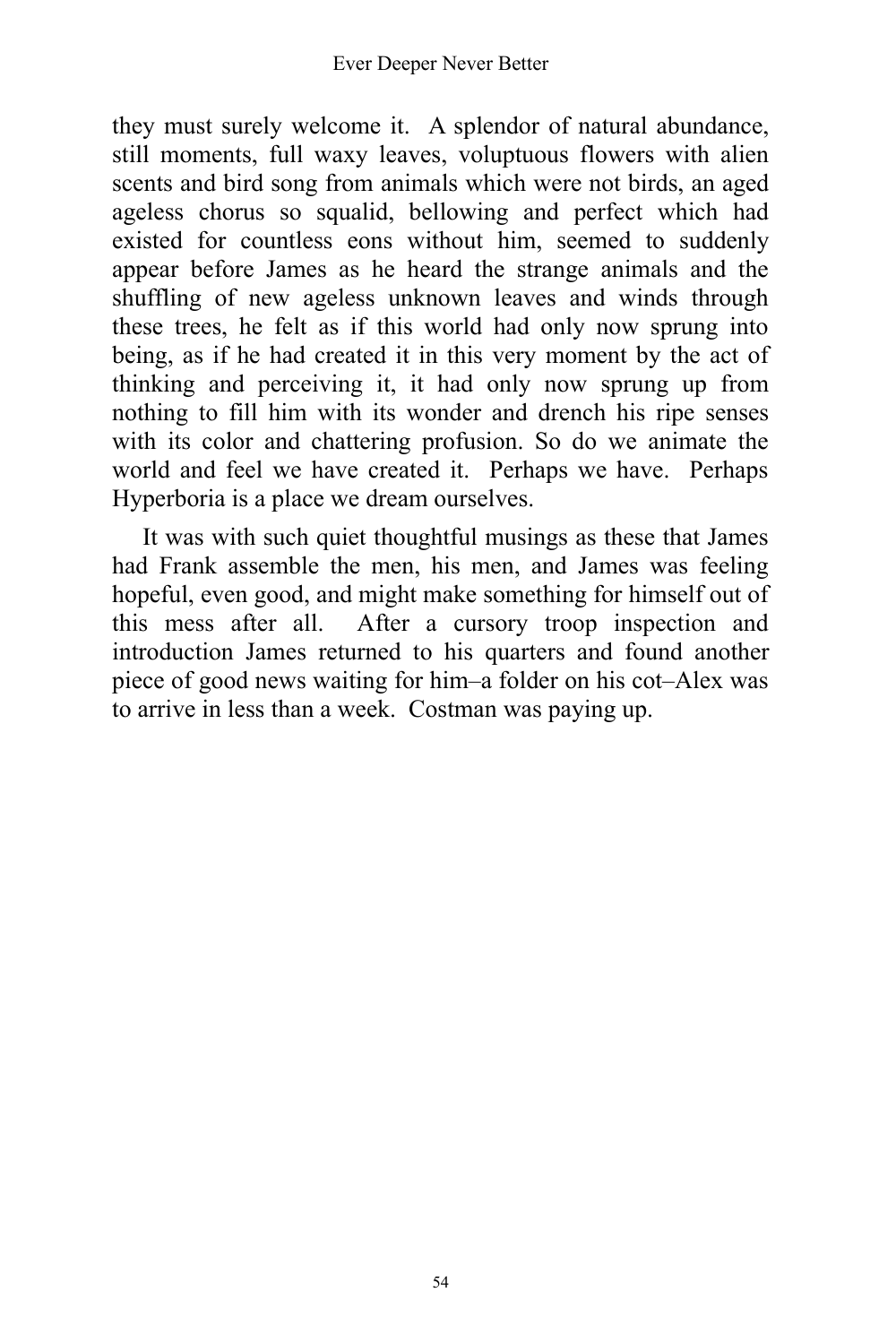"The first patrol." That's how James remembered it, and he would never forget. He awoke and restudied all the maps and information sheets about his unit's mission. His unit's stated duty was to patrol and clear seven trails: Barlow, Alpine, Swamp, Texas, Sand Shoe, Mountain Goat and lastly, McTarnihan, named after the first casualty on the trail some three years back. The smaller spur trails off of these main trails were designated by color, aka Barlow Black or Alpine Green, etc. These trails are bordered by sheer drops, mountains, swamps and other natural obstacles which make it necessary to keep them clear so "important wartime activities," whatever those are, can continue to take place and move across the trails as need be. James did not understand why they didn't just bomb it to pieces and flatten the whole thing into a parking lot. Why spend men and money clearing the trails and then allow the enemy to re-booby trap them and again wait in ambush, so they would have to clear them again? Why leave the mountains and villages there? Why not level the place? That's what they did to most of Hyperboria... why not here? Well politics are another man's headache as the general had said, and he was going to see the business end of the thing. James's first patrol.

James and five men went out to clear Barlow Black. The jungle was thick with insects and a humming which left the mind always searching for something to swat. The clouds of bugs were driving James a little bit over the top, all the bugs, swarming,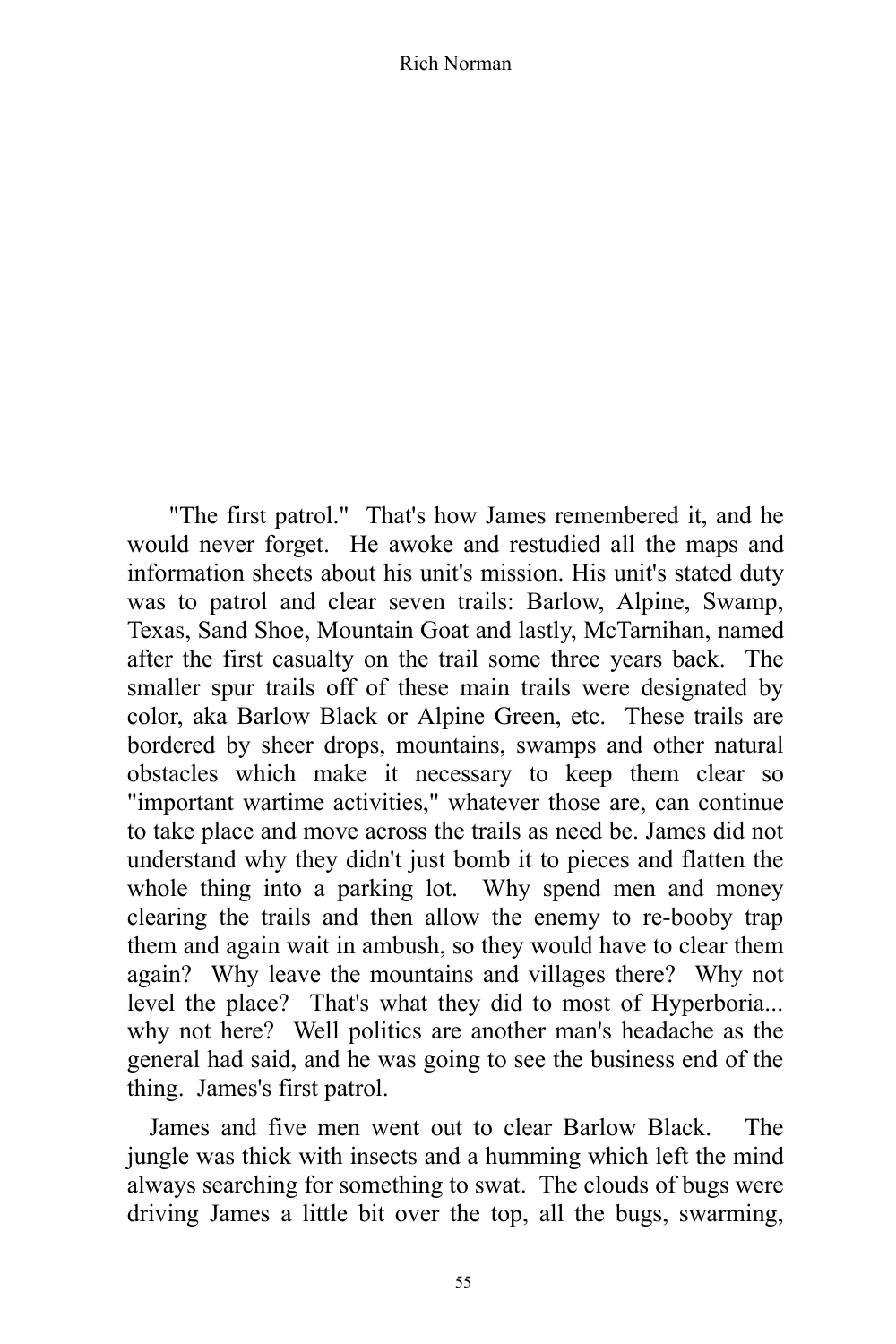biting, relentlessly suffocating and feeding on him, in his mouth and in his nose. James remembered the "little bomb" Frank had made up for him. A speck of heroin wrapped up in a cigarette paper with just a pinch of speed. "When the creepies get ya, take the pill–cures the headache better than the last captain's pill." James swallowed it. Before too long he began to feel better, but strange...his feet, arms and legs moved freely and easily but they were somehow detached, disconnected from him as if he no longer owned them. His head was miles away up over his body like a helium balloon on a long string, he was still and floating above himself. They walked silently. Frenchy was on point. James was next and Frank near the back. Frenchy was nervous. He didn't have a cigarette paper or a headache, so he was just scared. The rest were too, but Frenchy showed it, he was first in line and it showed. He was jumpy.

As they walked "Captain James" floated and enjoyed the strange sounds and unfamiliar greens and yellows, but his head was up so high he could hardly believe his arms were his, with those hands so far away on the end of his thin mile long spaghetti arms, and the legs a year distant from the rest of him, surely they belonged to someone else, stepping so automatically in their perfect isolation. Whose legs? They stepped. He could hardly care. He didn't believe he was there. Who was there? They pause because some of the men need a drink and a rest, and Frank asks,

"How you doin', Cap'n?"

"Weird, Frank. Fine but strange– Disconnected." Frank's eyes lit up and he gave James a hearty reassuring pat on the shoulder saying,

"Ahhhh... Then I've got it just right for you! A pinch of dust separates the mind and the body, never too close together. Let us pause and think–happiness likes us to consider her, examine her before we decide." Frank glowed. What the hell Frank meant philosophically was unclear, but James now understood the separation he felt within himself, the distance, the disconnection was due to PCP in the mix he had swallowed, there was PCP in Frank's little bomb, that's what was responsible for the head like a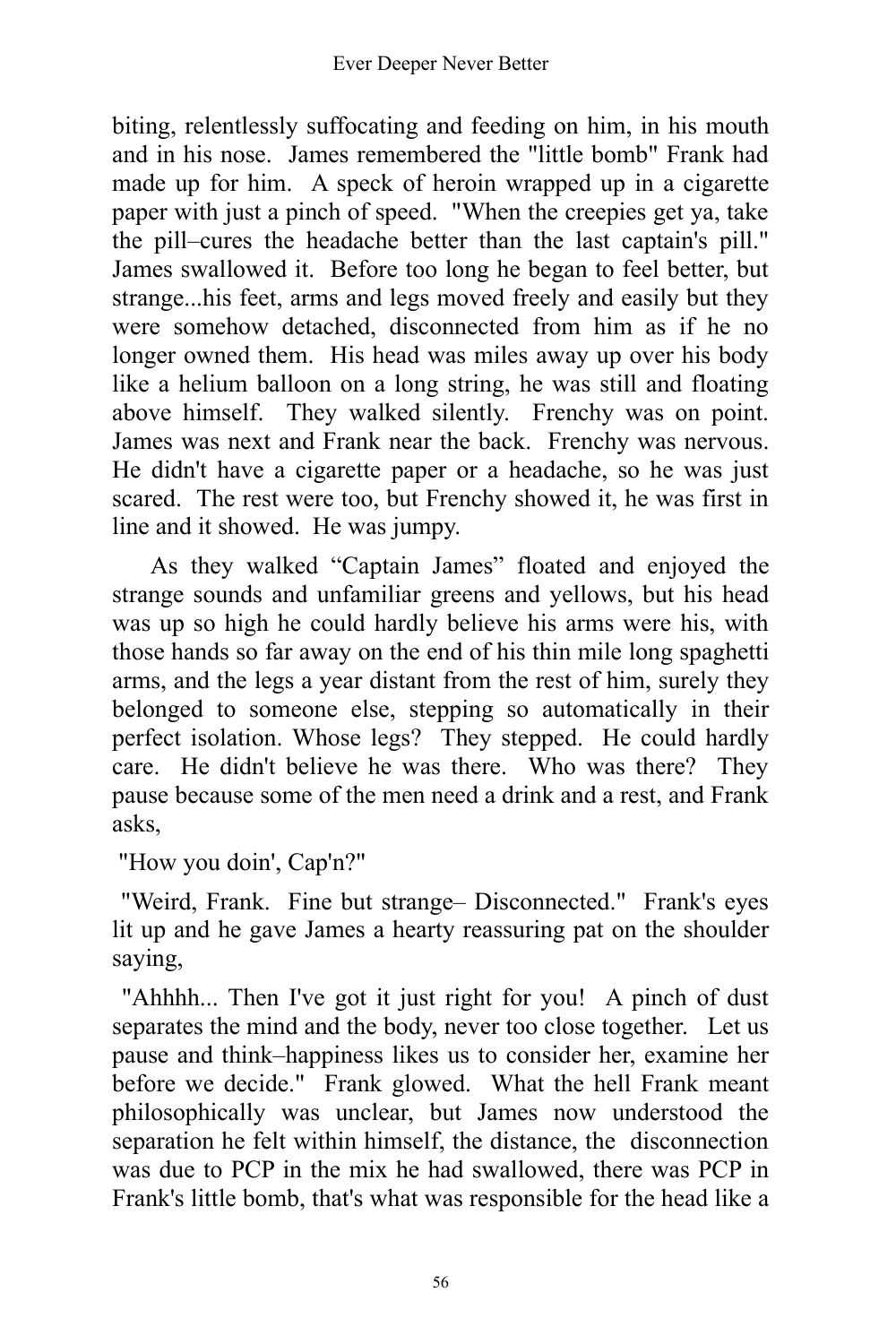balloon arms so long feet a mile off weirdness. James had no feeling of fatigue, bodily discomfort, or claustrophobic anxiety from the multitudes of flying insects as he had before he took the remedy, so James decided he was grateful. They hiked and looked, crept and stopped, lurched and jogged to the end of the trail and turned around. A first run with no casualties. Good. James was downright glad. He wanted to get back to "home shit home" and smoke a dragon's tooth. He was thinking about that very thing when a shout came from the rear of the formation. It was Frank giving the halt command with his fist in the air and a sharp yell to back it up. All halted. Frank walked over to a clump of bushes by the side of the trail. He was positively beaming, grinning ear to ear. There was a childlike quality to him even with the smell and the beard. Suddenly he reached into a bush, just as he was pretending to pass it he reaches in like lightening, like a farmer getting a chicken from the coop before it even knows to put up a fuss and he has her. Frank has this young native girl by the neck and rips her out of the bush. James wanted to think it was the strange concoction Frank had given him, but he knew it wasn't, not completely. He wanted to think it was shock, but it wasn't, not entirely. James felt the pull of a higher, lower, older intelligence, one centuries deeper than his life or his training. He felt the supreme knowledge of the group and so he did what the group told him to do, he became part of it and so knew as much as the group. All were silent and watching. All knew to be still and watch. All bodies paused, and so time was suspended, and James paused, and stopped to consider. Frank followed protocol and took the girl back into the formation for questioning at the base. James's body had sensed the unexpected and his glands and his primal nervous system responded to embrace the ancient wisdom of the group. James gave the order to march and only seconds passed, but it seemed much more, so thick were these anxious unsure moments, so sluggish with trepidation before all heard it again, and again all halted. The group is slow to relax, and slow to act, and so thinks best. Frank asks the girl a question in that language of theirs. She says some feeble thing back. Frank asks again, meaner–she says little. Before she can even move an inch Frank has raised his 190 pound six foot tall frame up in the air four feet–out of

57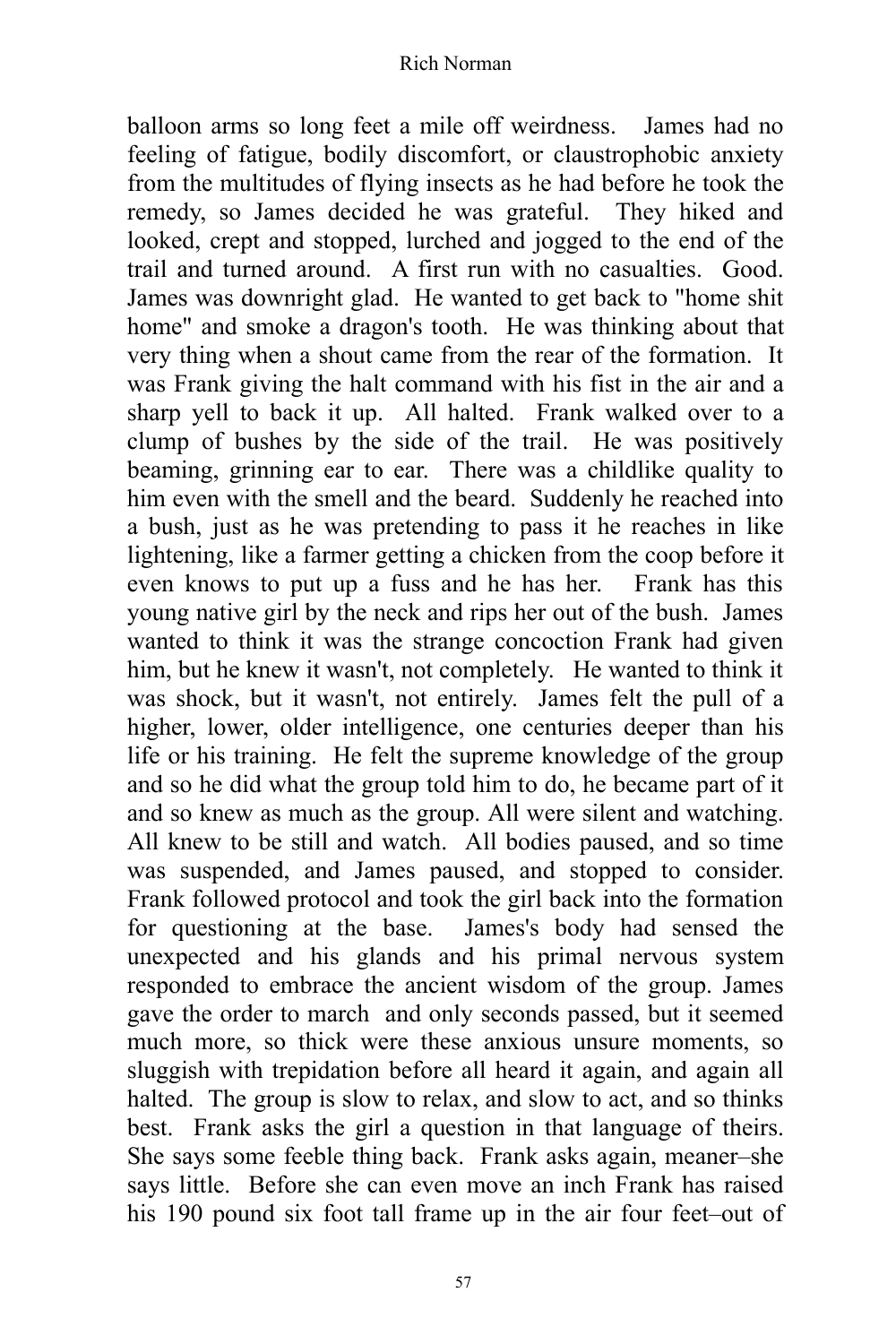nowhere an explosion straight up–then down, all of the force down with a kick stepping down on the point of his huge heel into the side of her leg which folds up and snaps sideways like a soft chicken bone gives real easy then the sound, part crunch part snap and the girl has his heel pinning the shattered limb to the dirt square in the center of the break–grinding it back and forth. Then Frank does the strangest thing. Weird. He drops to his knees and replaces his heel on her bloody bone protruding fat exposed shattered leg and knee with his knee on the break, now he's got his knee with all his weight on it shifting and grinding away on her smashed out leg, back and forth pressing and shifting the wound. Now he gets his face up on her to look into her face, grinding his knee into the break he gets close and he's smiling so sweet and kind, relaxed and just smiling so broad. Happy. Not pleasure, just content, open and warm– She lets loose with a wailing holler of a scream like a train whistle and she's gone, she's just a scream, pure anguish, unreachable, and he wants something from her and she's not giving it–she's not meeting his eyes and Frank's forehead wrinkles and his peaceful look is spoiled. His hands snap over her face and he takes her relentless screaming too crazy with pain and fear to reach face and the soul behind it and uses his hands like a pair of clamps and locks her head solid as cement looking right at him and shuts off her breathing dead tight. Her nose is sealed and her mouth is closed tight as a drum–she starts pumping and her eyes are bulging but she's still too far out to get at but then it's working, it's doing something to her, she's changing color, heaving and pumping up and down her chest and eyes bulge and recede pumping and struggling but no no...no air for you!–and her back keeps arching up over and over until the muffled cries and sounds slowly quiet, and she relents, surrenders, gives up, un-arches her back, and looks into his eyes. Like a present from the gods this look of peace and gratitude comes over Frank and he looks into her, like a bucket he lowers slowly into her–all the way to the sandy bottom until a connection of some kind happens and he seems so happy and innocent–overjoyed, happy like a little boy with an Emerson "all day gum pop." He lets her mouth and nose go but first he asks the question again, real soft. She's shaking less. He lets her head go and she's gasping and trying to breathe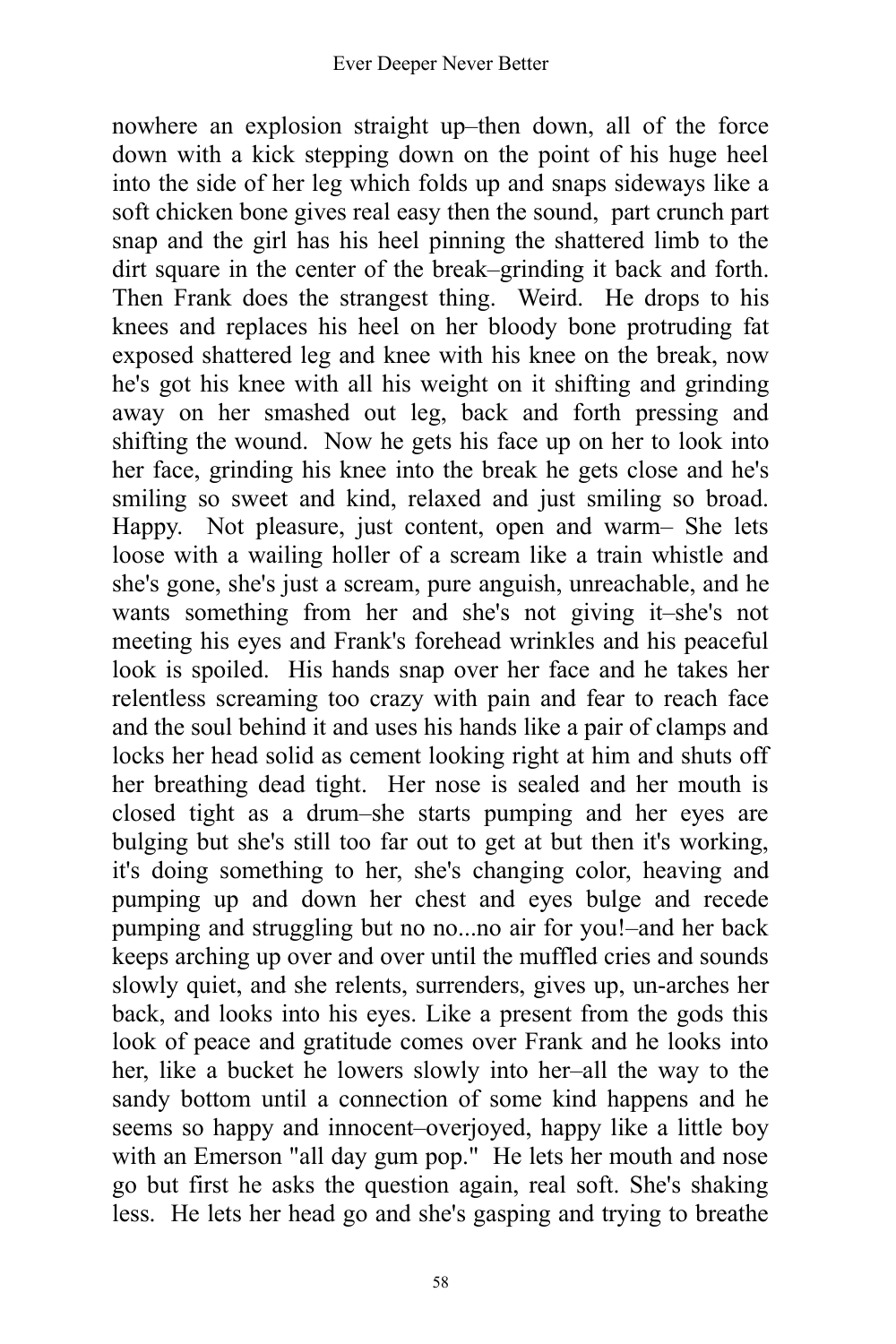and Frank asks again and this time it's pleasure in his eyes all right, and she sees that, and answers. Frank hands her over to Private Brechnear who holds her arm like he's got a loaded diaper. Frank comes running up the line with the gleam of true happiness in his eye. James has been frozen in place watching the movie, the real movie, and hasn't moved! He has just noticed, seen the whole picture, and hasn't moved! A thousand doubts poured themselves into James's blushing filthy soul–to have watched and done nothing. To have felt nothing for her–even now–to be standing motionless now! James flushed red and was sick to know himself–halting and tamed before this monster: Frank! Frank!–the abomination who snaps young girl's legs and he, James, the abomination's shadow. James's soul began to churn and he hated Frank and hated himself with the darkest most bitter and black poison bile of self-contempt. Even as James was hating and shaming–goring and slitting the belly of his soul open with every guilty word he heard the voice of the group speak its wisdom and he said nothing as Frank passed him–still, James watched. Still, he wanted to live.

Frank crept on his belly with his Emerson out in front of him, advancing on his belly slowly some twenty yards ahead of where the formation had stopped. James just started to wonder what that girl was doing there anyway, so long after they passed, now that they were coming back, why was she there? Hmmmm. Still moving forward on his stomach Frank nudges something in the dirt with the end of his gun and an explosion the likes of which James had never before experienced wolloped him square in the chest and knocked him over. The blast sent a gray black cone of directed shrapnel and vaporized steel pounding through the jungle at supersonic velocity–shattering through trees, leaves and anything else like a fist through a newspaper. James was on his ass. Frank just saved his life! James was deaf for ten minutes and laughing the whole time. He would have had no idea! Frank saved his life! Frank was on cloud nine. James looked through the fifteen foot square hole the charge had torn through the jungle at a forty-five degree angle from knee height up straight through to punch a hole out of the dark green black jungle, a dirty tattered hole ripped right through the entire forest canopy of trees, leaves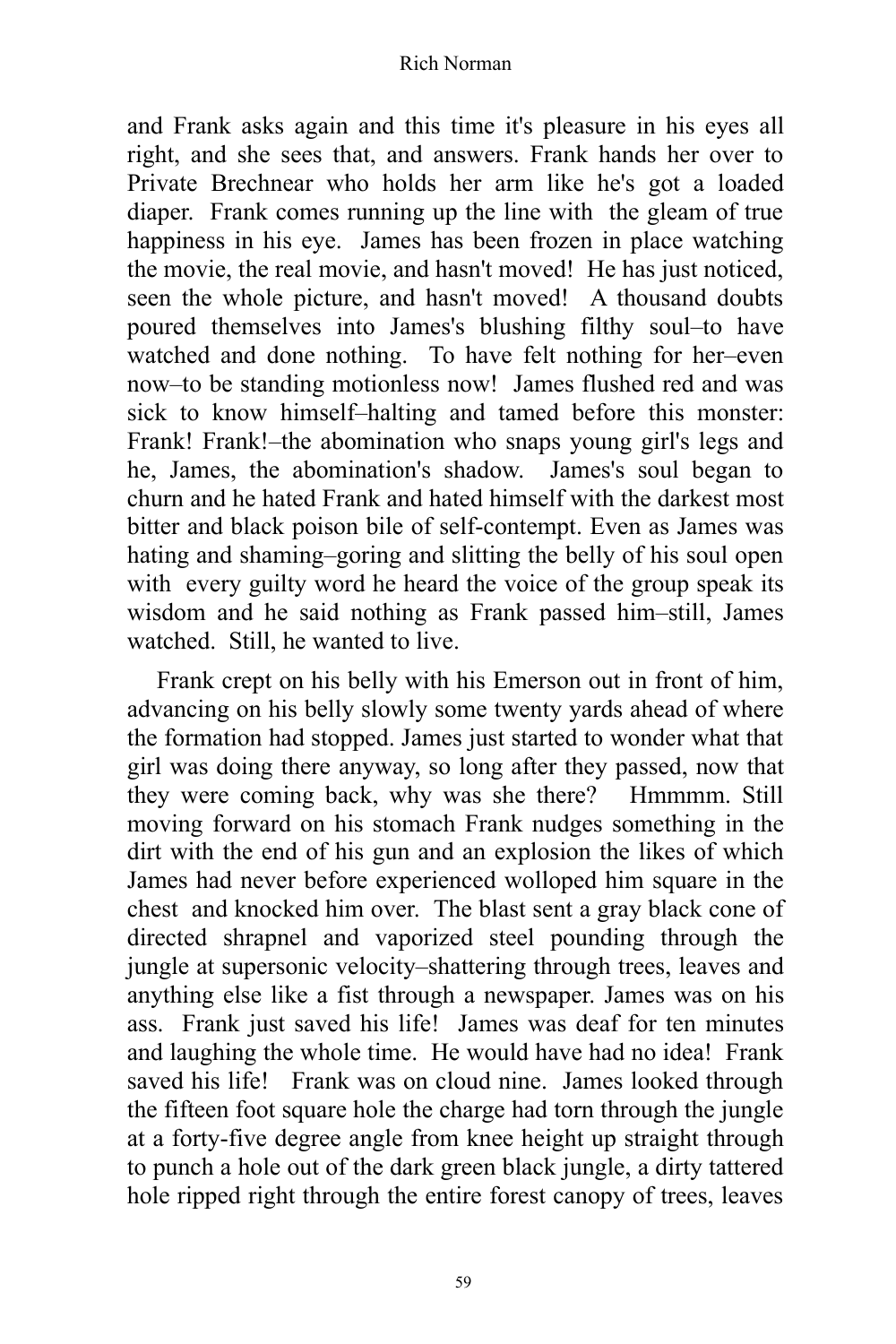and life, ripped straight through to the sky. That bomb punched a hole to heaven.

As Frank returned to his place in the formation James was happy to know him. Frank had saved everyone! As Frank walked closer and closer James noticed that the girl's blood had left a large stain on the right knee of Frank's pants. James saw several other stains on the legs and as Frank got closer, some more older stains, more faded and brown. Then as Frank accepted James's hand in gratitude, there was the smell.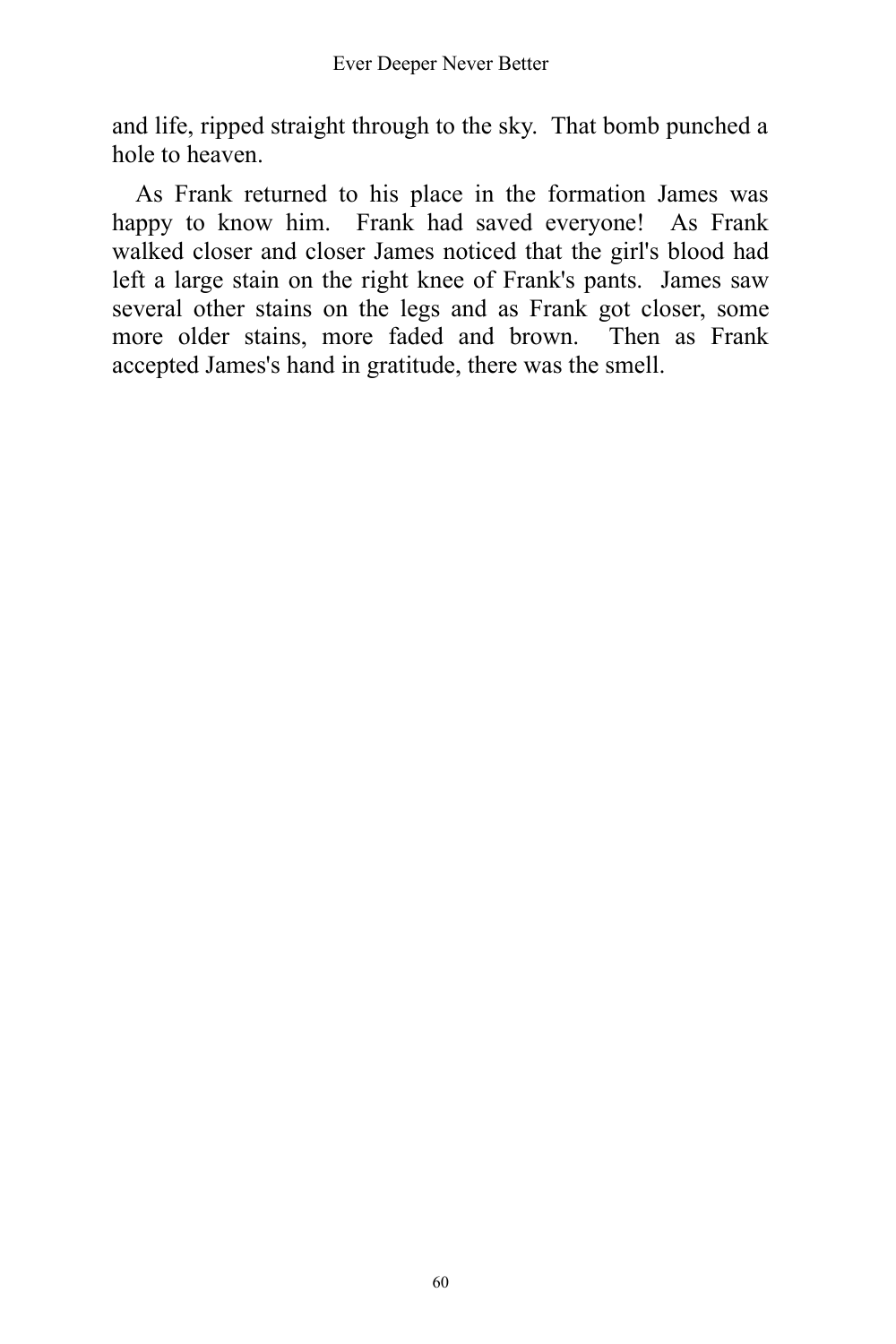James floated back to base camp. His ears were ringing like a tuning fork. His body was covered in filth and cuts and he had never felt better, never more alive or right there in the moment, seeing the thick green fan leaves of the strange plants wave at him, like the whole world was a pair of arms with broad welcoming hands reaching out from the living jungle to embrace him and welcome him; so joyous and sweet was the jungle, so welcoming was life, like a current going through him, an electricity in knowing it: he had lived! The cloud of death had consumed the earth but twenty yards from him and there was no chance, sure death, sure annihilation was close enough to lick him–he felt its breath and cheated it outright! He was a river of fear turned into happiness and felt the current of his life stretch out through his scattered soul and he was alive, awash and numb in knowing what he was: a small bit of meat, a scrap of nothing but water and a film of skin, so very delicate and easy to puncture, easy to poke a leak in any of his many watery organs so he'd spring a leak like that girl, just one little leak and we're all done. They left her there. She gave what was required of her and her people or the jungle would claim the rest. James thought nothing of it, so turgid and joyous was the current of his life, the numbing electric flow of his soul, every nerve was alight and every fear was a happiness crawling through him, filling him with a ringing eternal vibration, the undeniable force of the river once brought to a full froth and boil, running over its banks and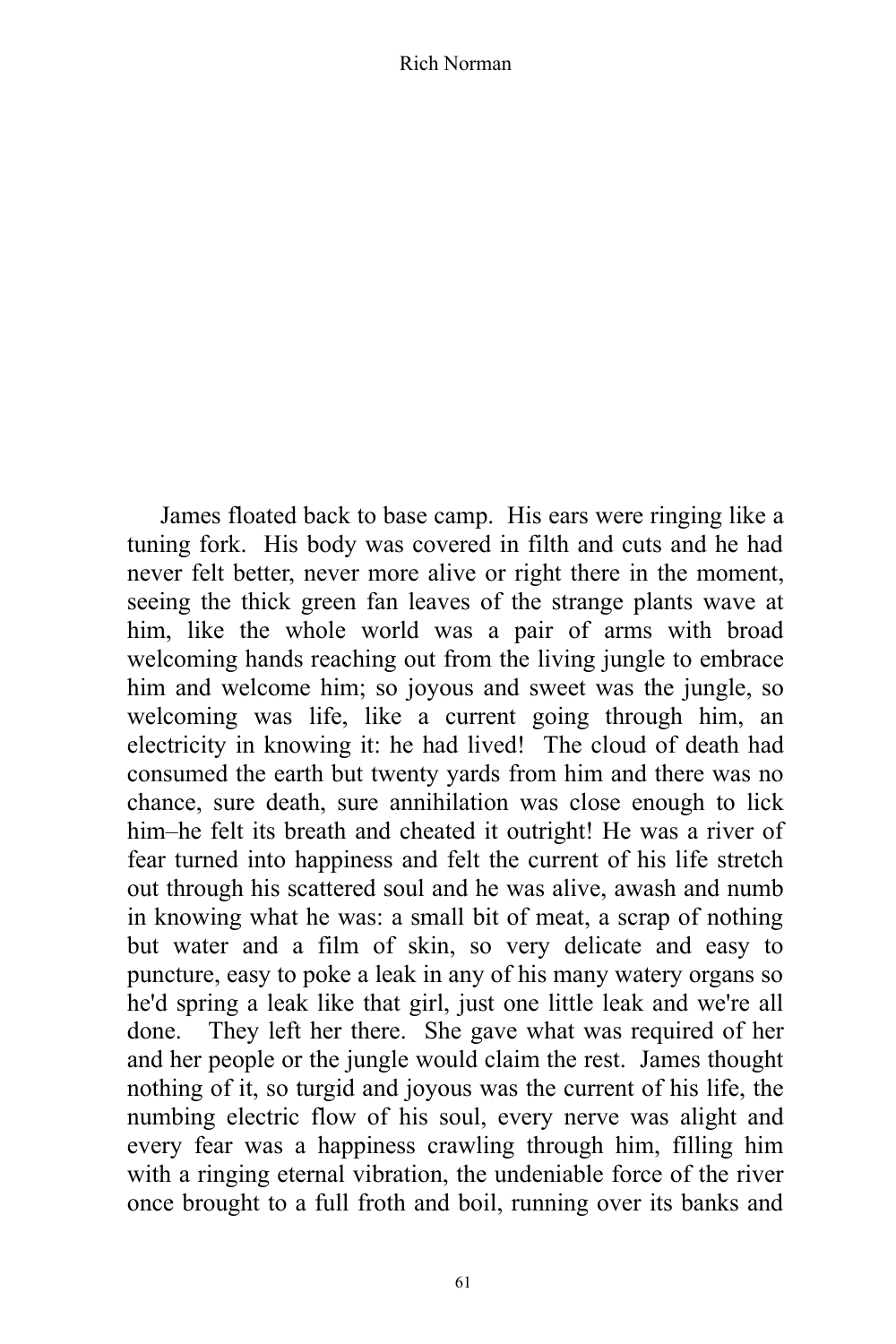scalding the land with its electric seething song of release and affirmation, the sure turgid hissing foaming exaltation of white water and sound, the human soul and all its desperation and ducking before mortal shadows now unhinged in a flash, the breath of death and annihilation unloosed the sum of it all, a flash flood scalds the earth of James's soul boiling up his fear and guilt into the pounding river of mud and foam and its irresistible current–all feeling now born afloat and churning within each precious moment washed and scoured clean from the storm which turns and holds all feeling within itself until it bursts, the fullness of life after it has seen itself all but devoured, then as a cork up from the depths into the sun and he is the river which scours all fear into a sure motion–the boiling current of joy itself where fear rejoices to know what precious fragile thing has been preserved and can no longer, should no longer refuse itself and its current. Now all reasons are mute before the motion and power of such exaltation, the force of this white water and churning jets of mud which no bank or fear can contain–the explosive current now unleashed entire and complete–the current of life itself.

So James walked back to camp, with a dragon's breath he kissed life and filled himself with its numbing fire. Every fear clattered its profusion of joy within him–every doubt was a moving electric finger of life and he knew himself as all animals know themselves best and most beautifully after they have touched the black light of their mortality, as a lover who was close enough to give a sweet black kiss to the lips of life and so make them flush with rose, and full with the pulse which beats twice to know the nearness of its nemesis. Beauty and time itself flush hot and red to know each other, the hammer pulse of eternity quickens at a kiss such as this. So are all beings which wish to continue, and all ends which will consume them into mute blackness intertwined as lovers, within each of us.

By the time they reached base camp James's hearing was returning. He was filled with a profusion of feelings and questions. Once back in his quarters James noticed his pounding heart, sat on his bed and lit a dragon's tooth. The thick white smoke rolled sensuously over his lips and tongue and he consumed its life giving vapors as if it were a divine manna, a

62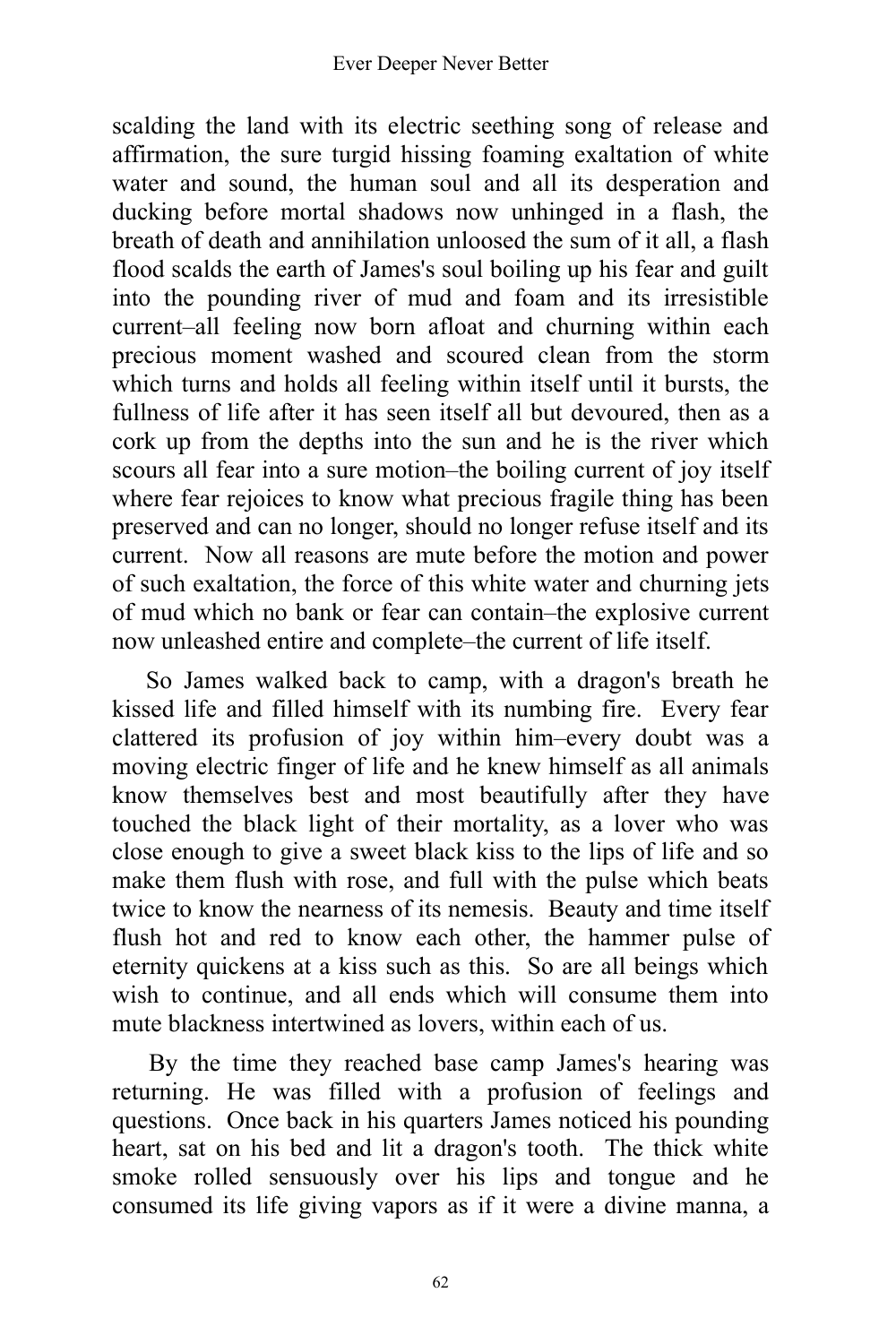nectar of salvation and a celebration of all sensual living things. The clouds he exhaled held his very life before him in glorious symbol, real and dense, fading and disappearing, breathing their essence into the world and replacing themselves with each luxurious magnificent breath. A still peace and subtle energy slowly eased in between the splintered pieces of his soul, and he was held in the tender hands and delicate fingers of pot and poppy, peace and happiness, the quiet sweetness which life offers only to kings and the most deserving, once their task has shattered them to wholeness. A strange peaceful thought. Can a man find quiet and the sureness of his life's worth and rhythm through a shattering–a smashing to shards which yields their energies–are we healed to be broken? Are we healed once we don't feel what we are, can we just become it instead? With lovely philosophical musings such as these James's soul was caressed by this quiet, the heroin laid its silent graceful snow drifts of illusion over James's boiling happiness and the world was alive, full and quiet, the brook of his happiness purred in James's ear and the blush of life's radiance brimmed, spilling over and glowing under his thoughts. Had life and peace finally found their ultimate coincidence and union here in this perfect moment?

James extinguished the last third of his dragon's tooth on the bed rail and eased his body into the vertical. Standing up so slowly and ahhh...such pleasure! Step outside into the swollen red and orange day, the sun licking his ear, he could feel her tongue on his face!

"Frank let me talk to you a minute."

"Yes, Cap'n what can I do for you?"

"I have a few questions. First off...how did you know?"

"Well sir, I keep a keen eye and ear out so I heard her breathe and saw the bush move so I snuck over past and grabbed her, that's all."

"No, no, Frank, how did you know to do that damn thing to her leg? Why did you do it–how did you know? Fill me in."

"Yes sir, naturally sir. You see, if we're on our way coming back to "the shit" there's only one reason to see one of 'em, that's if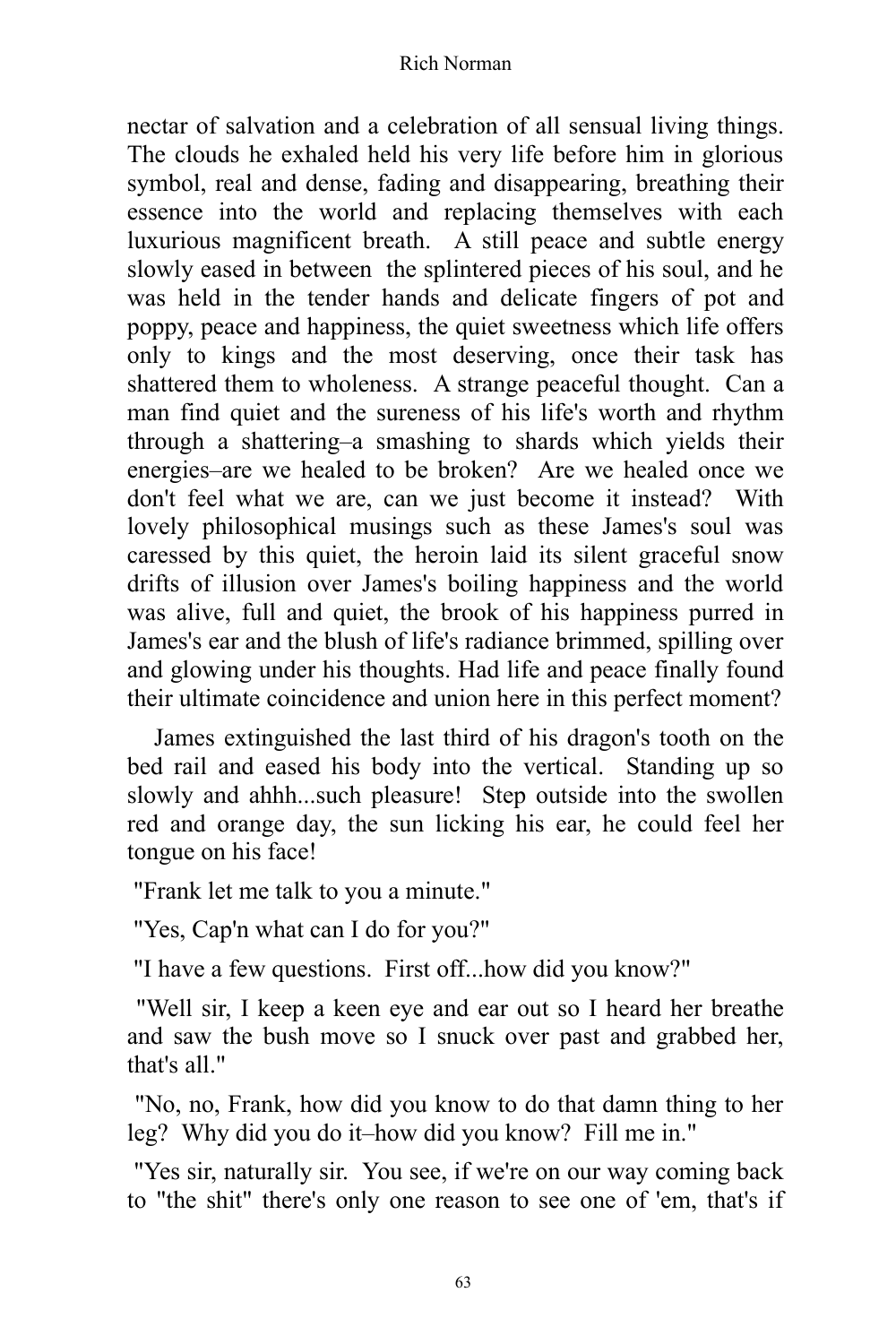they've swept in back of us and planted the trail, put something down to catch us like that M-47–well maybe she's just out pickin' berries or whatever, but probably not. So we go to take her back to the base. Now she's got to be thinking, due to past incidents, she's got to be thinking she's going nowhere she wants to be–I mean sir, the girl knows we're going to take her to base and torture her if she's lucky–not that we would, of course sir, but she's got no way to know that so, I see her smile. A small smile, but she grins as she sees the formation advance on the trail she smiles. No woman–no girl, or man for that matter, in her position has any reason to smile so I stop the formation and ask her, "Why you smile?" She answers for shit so I gave her reason to sing. That's all. She needed a reason."

"Okay so you did her leg to get her to talk. What's with the knee in the break and the look?"

"Sir, the knee is so I can get in for the look. The look..." Here Frank gets a real wistful sentimental kind of misty look about him and sighs. "Cap'n, it's important to make a connection with a person if you want to know 'em. Then they take you seriously. Then they pay attention and know you. You'll see it. Once you get the look into 'em, aaahhhh...then you ask right and you will hear the song..."

Frank takes a huge hit from his dragon's tooth and drifts into the bliss of memory. As James left Frank to the well deserved reminiscences of his pleasure, James walked around the camp. Everywhere he went he saw boxes of products, munitions and foodstuffs. The Happy Burger logo was everywhere–all the food cartons and burger buns, the sauce bottles and kitchen implements, the cans and counter tops were all Happy Burger, Little Amy's face beaming from every box, a sweet innocent face to remind everyone what they were fighting for, and the Emerson logo was also on all the weapons from his rifle to the field munitions and ammo–just like home: Emerson and America's precious little spokesgirl, Little Amy, were stamped and painted everywhere, adorning and sanctifying every item from the tents to the bombs. Emerson sure improved Happy Burger when they took it over–quality went up and prices went down! What a company! The insignia was everywhere and James could just

64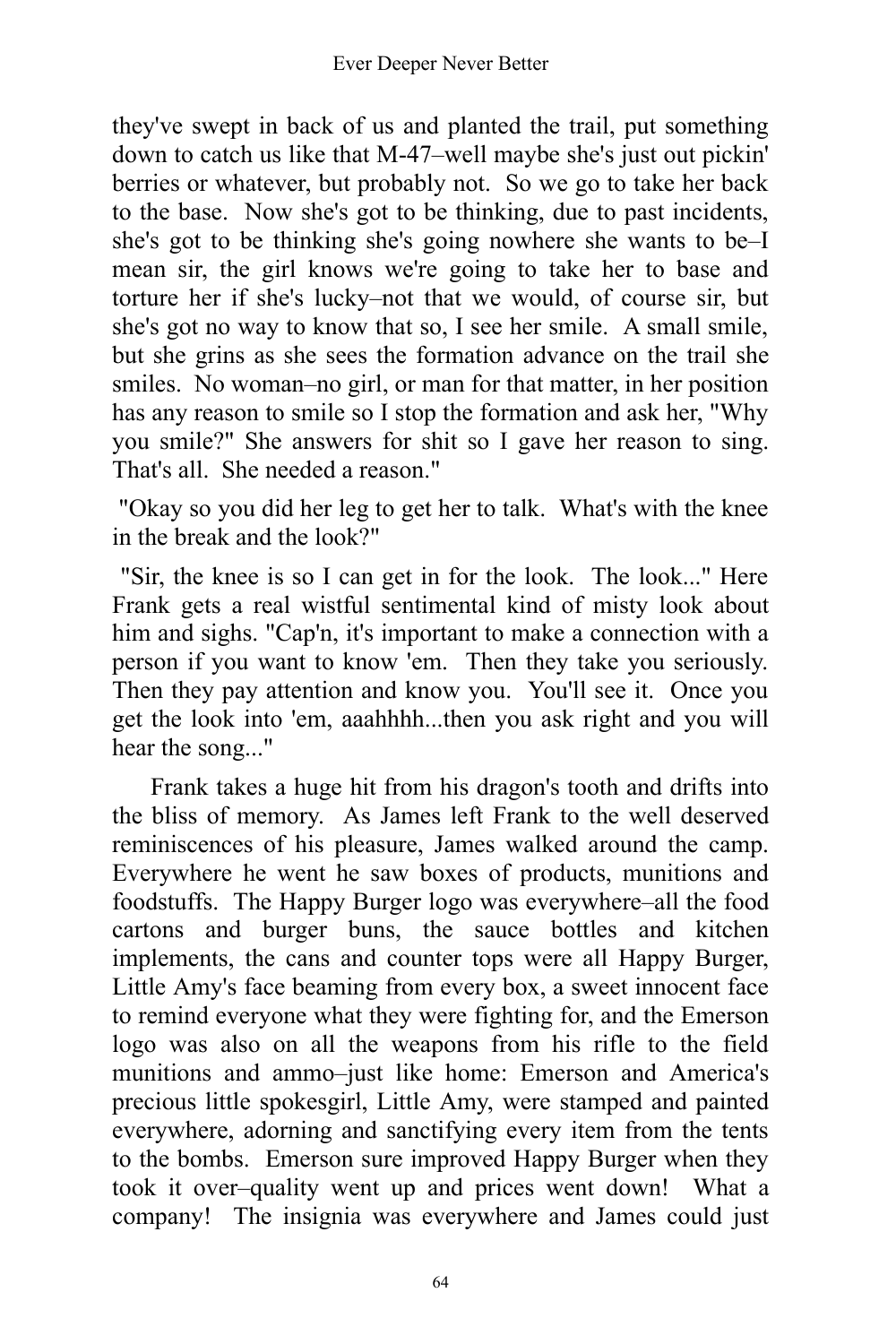about hear it, "Yeah Gramps, I sure do love Happy Burgers! They're like sunshine in my belly!" It was just like a little piece of the U.S. right here in Hyperboria. Amazing!

Then James thought back on what Frank had just said. The bomb they had nearly been killed by was an M-47, one of our Emerson anti-tank super-shaped-charge metal vapor shrapnel delivery munitions. The Xing Pao must have lifted it from one of our stockpiles, but the funny thing was, the Xing Pao had no tanks. No tanks. Funny, that's not what the news said. The M-47 mine was developed specifically to combat the super high-tech Xing Pao armor. A high dollar munition to be sure and wow did that thing work...but no tanks.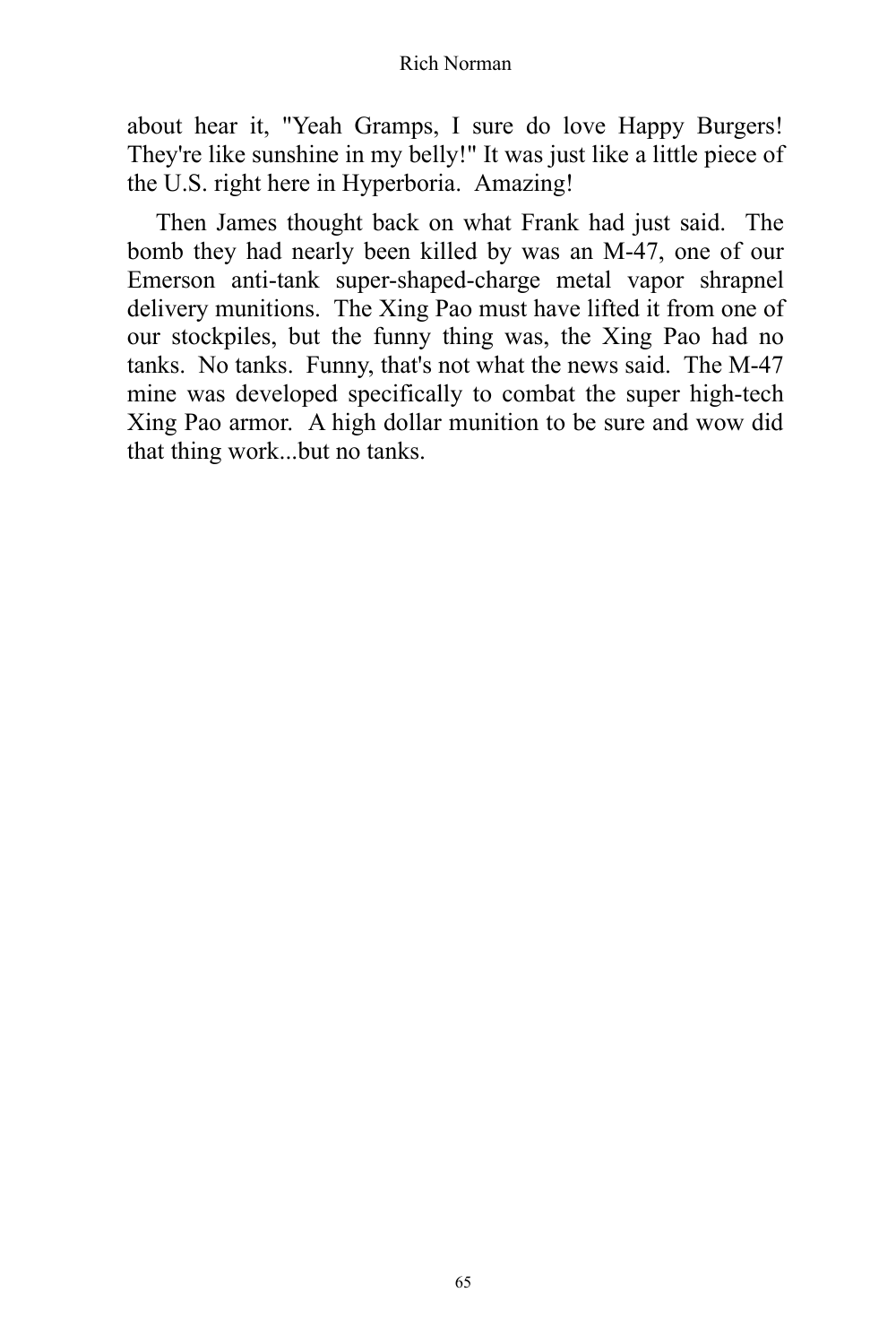So James was musing over the politics of the M-47 shaped metal vapor munition which had almost killed him when he entered his quarters and found another surprise to go along with his life, which he had just reclaimed–Alex! Alex was sitting on his bed and he was staring and Alex was staring and,

"Alex, how the fuck are you?"

"James, you fucker!"

Much hugging, laughter and the damp hiding eyes of friends added another new layer of happiness to this day all ready so over full with every strange new thing. Alex and James spoke but James withheld his experiences at the Cameron facility. He knew that something so unreal could not yet be understood by his friend who seemed to be so much the same, while he, was so very different.

"Alex, light that butt up will you?" Alex lit the last third of the dragon's tooth and inhaled the precious gases, now slightly yellowish in color, double thick with tars and drugs and every potent attribute which accumulates in the last of the joint after its been half burned, the roach pickled and twice strong for having been steeped in smoke. James said little and let the tooth work its magic. Alex was not filled with the hateful swarm of any captain's headache and in a few minutes he was talking his head off.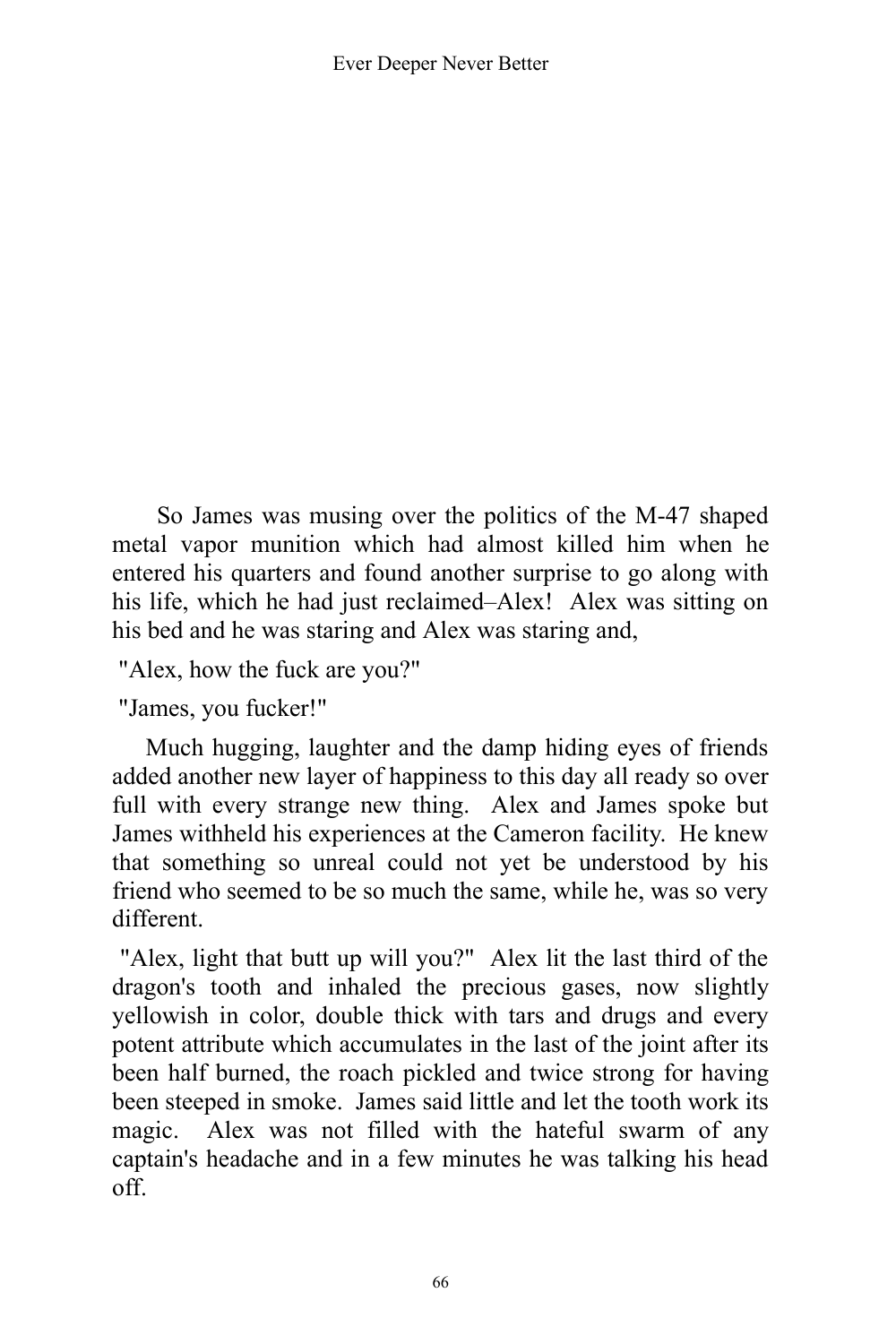"Man I wish you were there James, this sergeant was such a damn asshole, screaming and hollering–never enough for this jerk yelling at the top of his lungs over the smallest damn thing! I learned fast though, details James– Details! That man was a jerk like I've never seen in my life, swearin' and cussin' but he got me paying attention to everything, like ants crawling over my brain I got to seeing every little damn thing, every wrinkle and spot and I guess that's why he was such a jerk and always yelling and screaming. How bout that damn Emerson 7000 Mark 2–shit, ain't that the cat's ass? What a gun!" etc. etc... Alex went on and on. After a half hour James lit up another dragon's tooth just to shut him up. James hugged his friend goodnight and sent him off to his quarters with the rest of the troops. Christ he loved that guy. James felt kind of misty. Alex was his personal assignment to himself. Alex was there because of him, and he would leave because of him. Alex was his business and he was going to keep him safe. Man, was this going to be fun!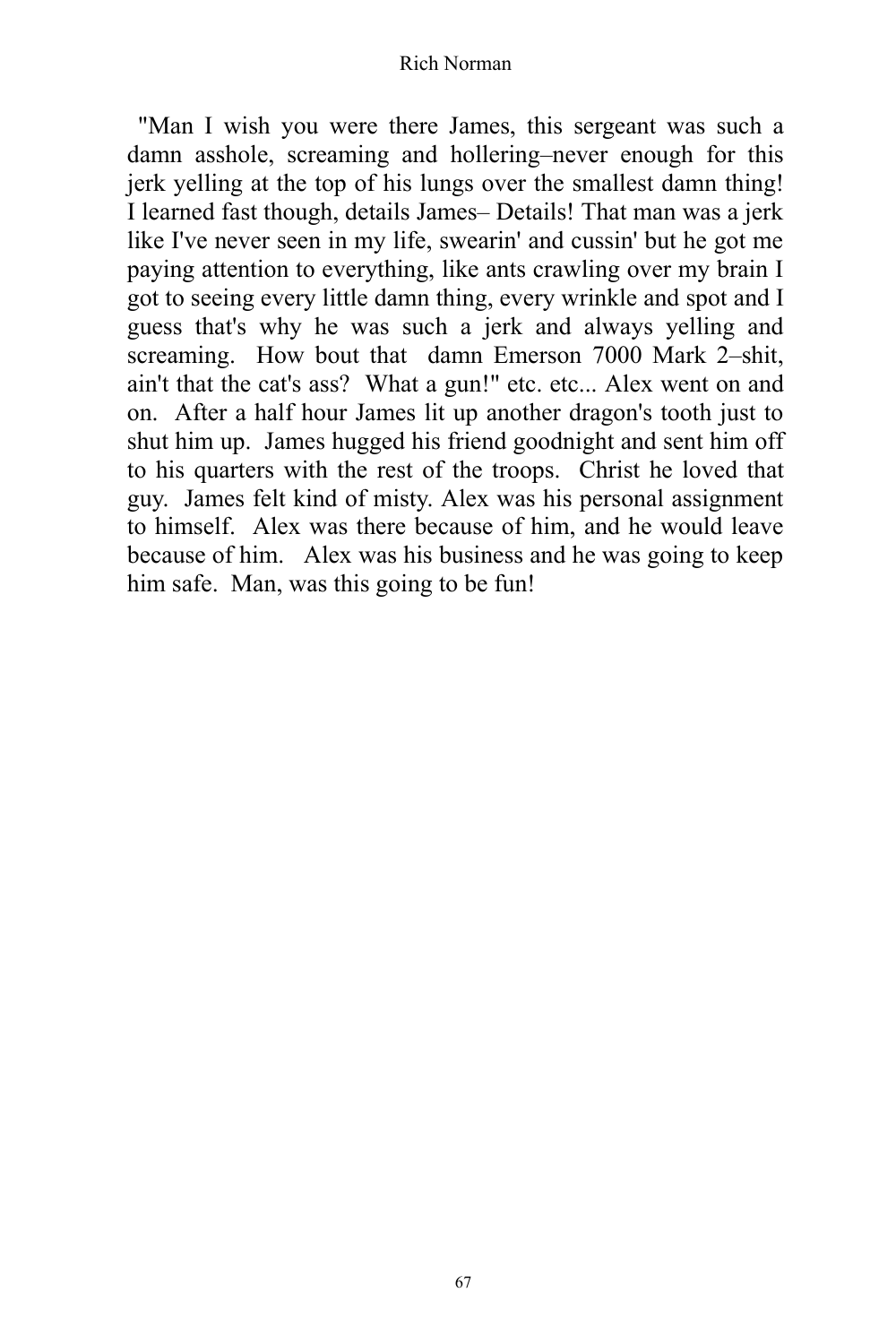To purchase the rest of this novel, please go to (use full address):

http://www.amazon.com/Ever-Deeper-Never-Better-Normanebook/dp/B004H4XQWY/ref=sr\_1\_1? ie=UTF8&qid=1382219683&sr=8-1&keywords=ever+deeper +never+better+rich+Norman

contact: rich@richnorman.com

For current pricing:

Standing Dead Publications PO Box 387 O'Brien, Oregon 97534